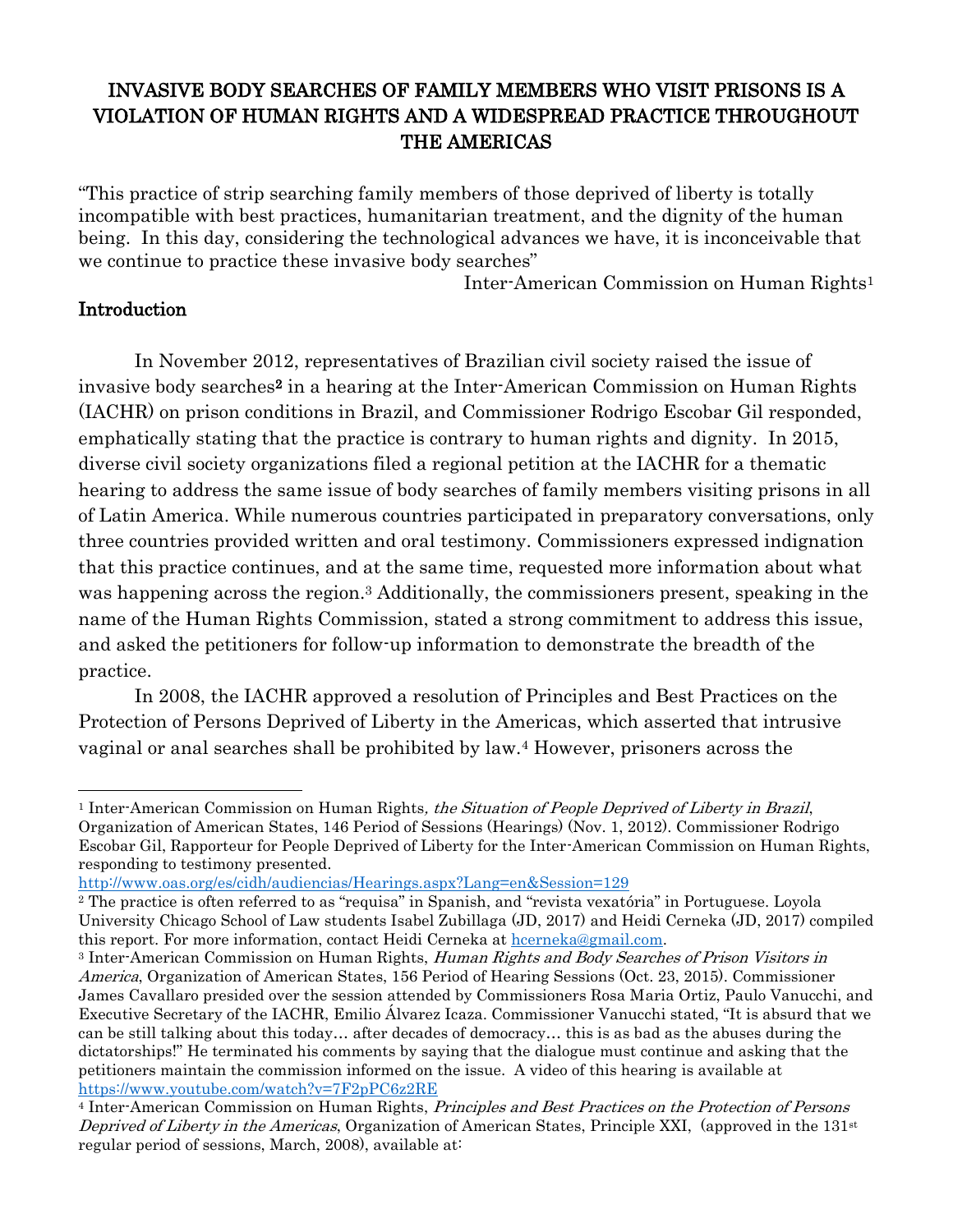Americas undergo strip searches as a "standard practice in guaranteeing security" in the prison facility. Family members that are strip-searched before they are allowed to visit prisoners state that the practice almost always serves to humiliate and control, rather than to guarantee security. Because men constitute the overwhelming majority of prisoners in the world, and because their visitors are most often women and children, this practice affects women and children disproportionately. In his response during the regional hearing at the IACHR, Counselor James Cavallero, president of the session and Relator for People Deprived of Liberty, affirmed that the practice is frequently used to humiliate and to dominate family members. <sup>5</sup> He stated that it is fundamental that the issue be discussed, and he asked for more information from the diverse countries participating.<sup>6</sup>

This report addresses the specific act of subjecting those who visit prisoners to a strip search process in order to have access to their loved one. Women describe the practice in much the same manner, independent of the country in which they live and the national and international regulations:

"We walk into a box; I take off all my clothes. I have to squat three times, open my private parts for the prison guard, sit on a metallic stool metal detector, and turn around with my arms up and sometimes they make me cough, with force, depending on who is searching. My son watches everything. When I need to open my private parts, I ask him to turn around," she says. Then it is his turn. 7

The report considers the issue in eleven Latin American countries and the United States. This practice is standard in many prisons in Latin America, affecting more than 1.1 million prisoners throughout the region, many of whom have multiple visitors each week.<sup>8</sup> Although it is not a standard practice in the United States, visitor searches do occur. Intrusive searches of prison visitors discourage visits and negatively impact familial and social relationships, which are essential to the reintegration process following an inmate's release from prison. <sup>9</sup> In Brazil, activists analyzed data obtained from one state government's official files, and reviewed information from more than one million visitor

[http://www.apt.ch/content/files\\_res/factsheet-4\\_body-searches-en.pdf](http://www.apt.ch/content/files_res/factsheet-4_body-searches-en.pdf) 

[http://www.cidh.oas.org/pdf%20files/RESOLUCION%201-08%20ESP%20FINAL.pdf.](http://www.cidh.oas.org/pdf%20files/RESOLUCION%201-08%20ESP%20FINAL.pdf) The report is also available in English at [http://www.cidh.oas.org/pdf%20files/RESOLUTION%201\\_08%20-](http://www.cidh.oas.org/pdf%20files/RESOLUTION%201_08%20-%20PRINCIPLES%20PPL%20FINAL.pdf) [%20PRINCIPLES%20PPL%20FINAL.pdf](http://www.cidh.oas.org/pdf%20files/RESOLUTION%201_08%20-%20PRINCIPLES%20PPL%20FINAL.pdf).

<sup>5</sup> IAHCR, Human Rights and Body Searches of Prison Visitors in America, supra note 3 at 25:00. 6 Id.

<sup>7</sup> Andrea Dip & Fernando Gazzaneo, Intimate Prison Searches: São Paulo's humiliating genital orifice searches of women and children on inmate visits, Black Women of Brazil,

[https://blackwomenofbrazil.co/2014/09/20/intimate-prison-searches-sao-paulos-humiliating-genital-orifice](https://blackwomenofbrazil.co/2014/09/20/intimate-prison-searches-sao-paulos-humiliating-genital-orifice-searches-of-women-and-children-on-inmate-visits/)[searches-of-women-and-children-on-inmate-visits/](https://blackwomenofbrazil.co/2014/09/20/intimate-prison-searches-sao-paulos-humiliating-genital-orifice-searches-of-women-and-children-on-inmate-visits/), accessed on Jan. 20, 2018.

<sup>8</sup> Some prisoners have many visitors, and others have none. If we consider an average of 2 visits per month, a low estimate, then this practices affects over 2.2 million prison visitors every single month.

<sup>9</sup> Penal Reform International, Body Searches: Addressing risk factors to prevent torture and ill-treatment, Penal Reform International and Association for the Prevention of Torture, 2015.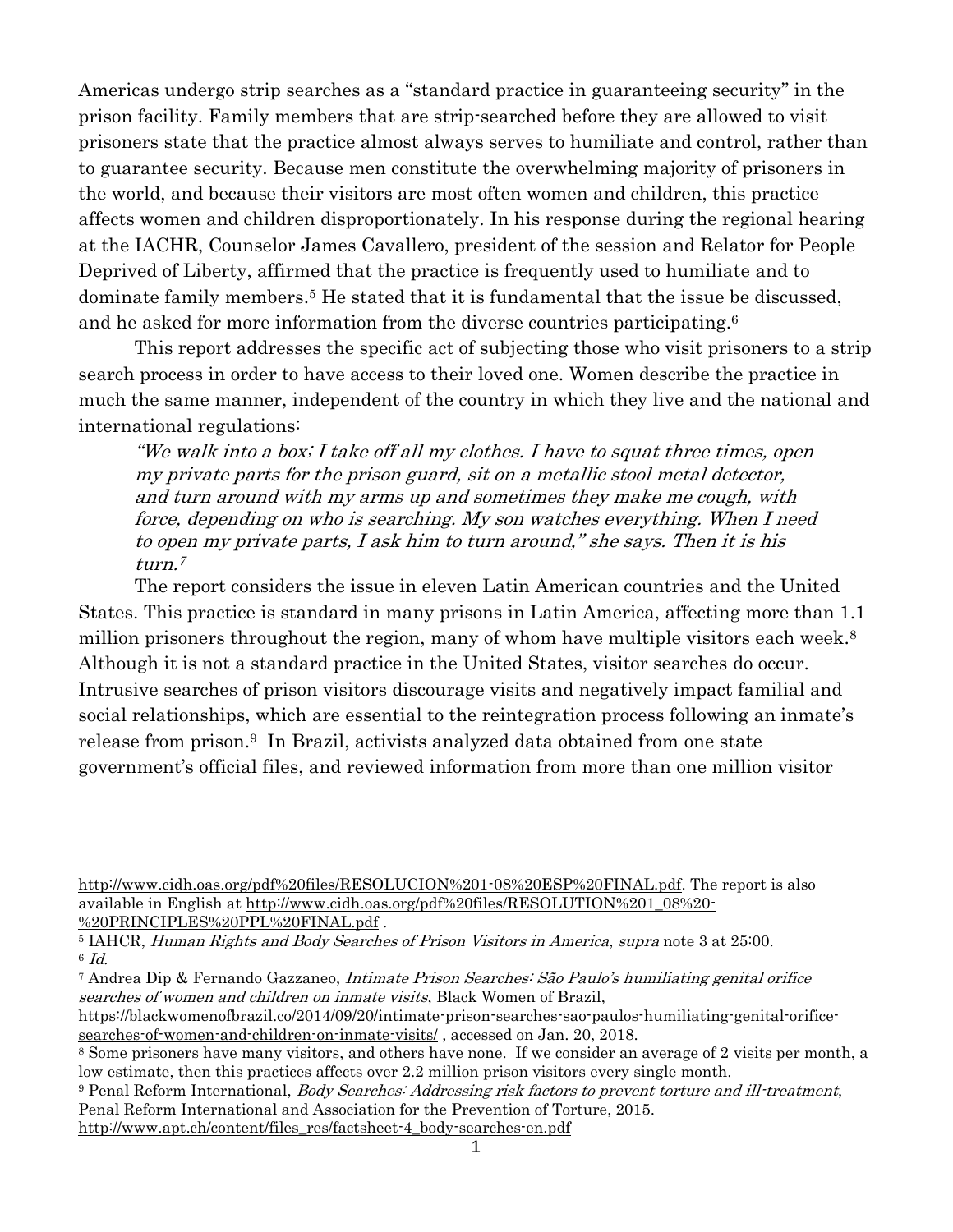strip searches during one year.<sup>10</sup> The data demonstrated that only three in every 10,000 searches yielded any contraband at all.

Obtaining firsthand testimony and data is challenging for activists, journalists, and even well intentioned government investigators for two reasons: 1) because family members are afraid to speak up, and 2) because people are conditioned to think the practice is "normal" and acceptable. Family members do not want to put their visit at risk by complaining about treatment, nor do they want to upset their incarcerated family member by relating the experience. Additionally, people are conditioned to believe that submitting to a search is the price one must pay for having a relative in prison. Furthermore family members and IACHR Commissioners alike state that the searches are not just about security, but are in fact, a means of retaliating against prisoners and their visitors by humiliating and punishing them for having a family member in prison.<sup>11</sup>

The report offers international norms and human rights parameters that apply directly or can apply to prisoners, searches, and visitors to prisons. Additionally, research in 12 American countries demonstrates differing levels of laws and policies in relation to visitors and searches, however, each one of them also reveals that the practice continues independent of legislation or prison policy. Section I identifies international human rights bodies directly involving American nations, as well as norms established by them addressing prison and human rights issues. Section II analyzes available data regarding eleven Latin-American countries and their search practices in relation to family members visiting prisons as well as search policies in the United States. Finally, the appendices make recommendations to non-governmental organizations at country and regional levels regarding possible practices to obtain information and advocate for the abolishment of invasive body searches and offer human rights documents from other regions of the globe.

#### I. INTERNATIONAL HUMAN RIGHTS NORMS

 $\overline{a}$ 

Human rights declarations and best practices documents from diverse international human rights bodies such as the United Nations and the Organization of American States offer rules and guidelines related to searches of prisoners and their families, as well as general human rights parameters.<sup>12</sup> Both organizations recognize the importance of security issues in detention facilities, while at the same time, not accepting any practices that humiliate or offend the human dignity of the people involved.

<sup>10</sup> Instituto Terra, Trabalho e Cidadania – ITTC, Pelo Fim Completo e Imediato da Revista Vexatória no Brasil, May 23, 2017, [http://ittc.org.br/pelo-fim-completo-imediato-revista-vexatoria/.](http://ittc.org.br/pelo-fim-completo-imediato-revista-vexatoria/) In the State of São Paulo, approximately 3.5 million visits occur each year, and strip searches are standard procedure. Therefore 3.5 million strip searches occur, and in 2012, only 0.02% of the cases found drugs or cell phones on the visitors, or 700 cases.

<sup>&</sup>lt;sup>11</sup> Cavallero, *supra* note 2 at 28:00 minutes; Cavallero was IACHR Relator for People Deprived of Liberty and President of the Session.

<sup>12</sup> Appendix II offers related Human Rights Documents from Asia, Africa and Europe.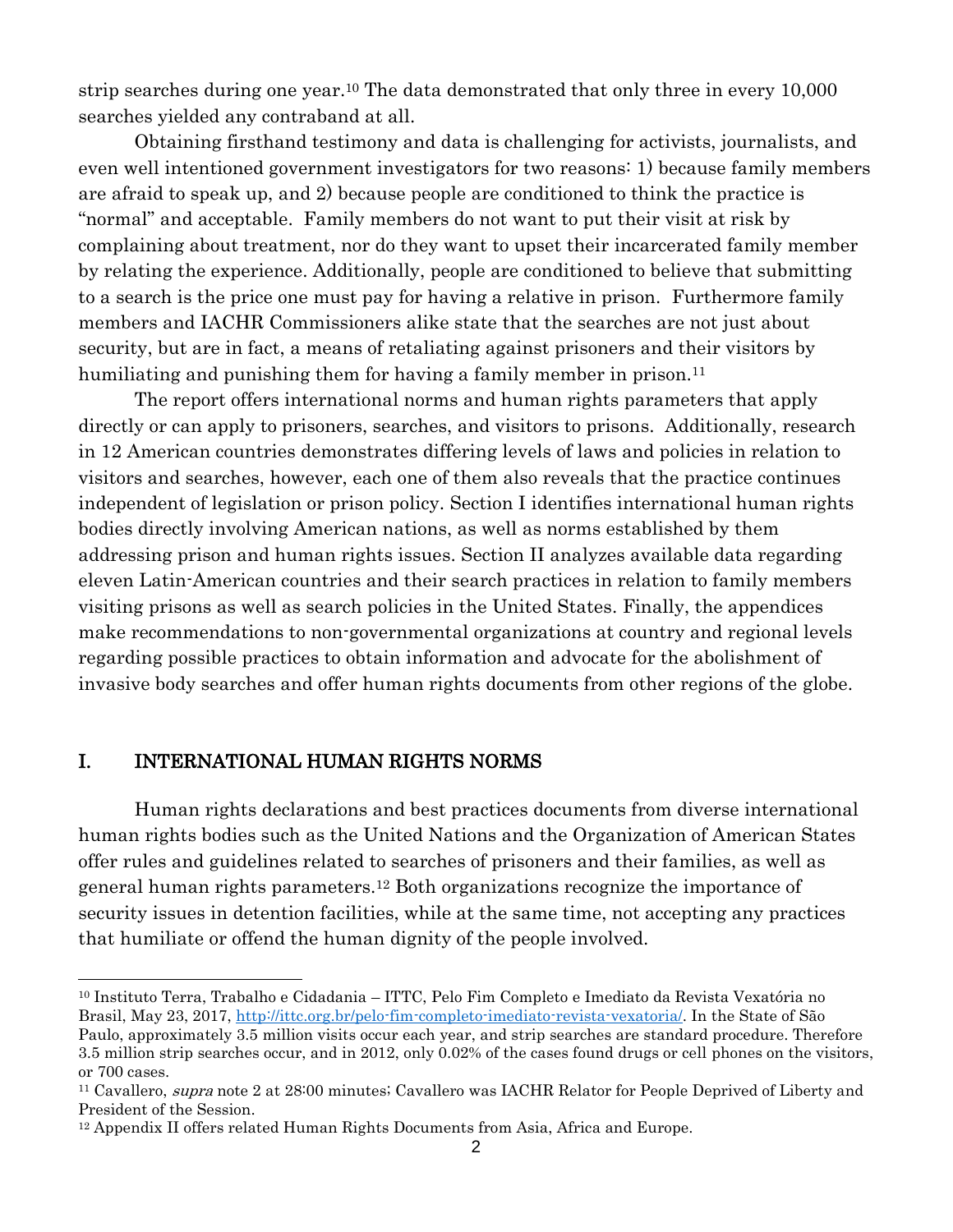## The United Nations

The United Nations has taken several steps toward drawing attention to and improving the situation that visitors to prisons in Latin America face, including three documents that specifically address the issue of body searches:

## 1) United Nations Rules for the Treatment of Women Prisoners and Non-custodial Measures for Women Offenders" or the "Bangkok Rules" 13

Adopted by the UN General Assembly in 2010, the Bangkok Rules stipulate, among other things, that (i) effective measures must be taken to protect women prisoners' dignity and respect (ii) alternative screening methods, such as scans, must be developed to replace strip searches and invasive body searches, and (iii) prison staff must be especially professional and sensitive in searching children who enter the facilities.<sup>14</sup>

## 2) The UN Standard Minimum Rule for the Treatment of Prisoners (the "Mandela rules")

The Mandela Rules, adopted by the UN General Assembly in December of 2015, direct that (i) search and entry procedures for visitors of prisoners shall not be degrading, and (ii) body cavity searches of all visitors should be avoided and (iii) that they should never be applied to children.<sup>15</sup> It furthermore directs that the searches shall be governed by principles at least as protective as those for the prisoners, which in summary direct that intrusive body cavity searches should not be done unless absolutely necessary and should be carried out by a medical professional or at the very least officials trained by medical professionals.<sup>16</sup> Additionally, the principles hold that searches of visitors require their consent, although access to a prison facility may be contingent upon submitting to a search. 17

# 3. The UN (Office on Drugs & Crime) Handbook for Prison Managers and Policymakers on Women & Imprisonment 18

The UN Handbook delineates "Good Practices" when conducting body searches of prisoners based on a review of relevant rules/recommendations on searches by the UN Human Rights

<sup>15</sup> United Nations General Assembly, *United Nations Standard Minimum Rules for the Treatment of* Prisoners (the Nelson Mandela Rules), A/RES/70/175, adopted on Dec. 17, 2015.

 $\overline{a}$ <sup>13</sup> United Nations General Assembly, *United Nations Rules for the Treatment of Women Prisoners and Non*custodial Measures for Women Offenders, Resolution 2010/16, adopted on Dec. 21, 2010. [https://www.unodc.org/documents/justice-and-prison-reform/Bangkok\\_Rules\\_ENG\\_22032015.pdf](https://www.unodc.org/documents/justice-and-prison-reform/Bangkok_Rules_ENG_22032015.pdf) .  $14$  *Id.* 

[http://www.un.org/en/ga/search/view\\_doc.asp?symbol=A/RES/70/175](http://www.un.org/en/ga/search/view_doc.asp?symbol=A/RES/70/175)

<sup>16</sup> Id.

 $17$  *Id.* 

<sup>&</sup>lt;sup>18</sup> United Nations Office on Drugs and Crime (UNODC), Handbook for prison managers and policymakers on Women and Imprisonment, United Nations, 2008, [https://www.unodc.org/documents/justice-and-prison](https://www.unodc.org/documents/justice-and-prison-reform/women-and-imprisonment.pdf)[reform/women-and-imprisonment.pdf.](https://www.unodc.org/documents/justice-and-prison-reform/women-and-imprisonment.pdf)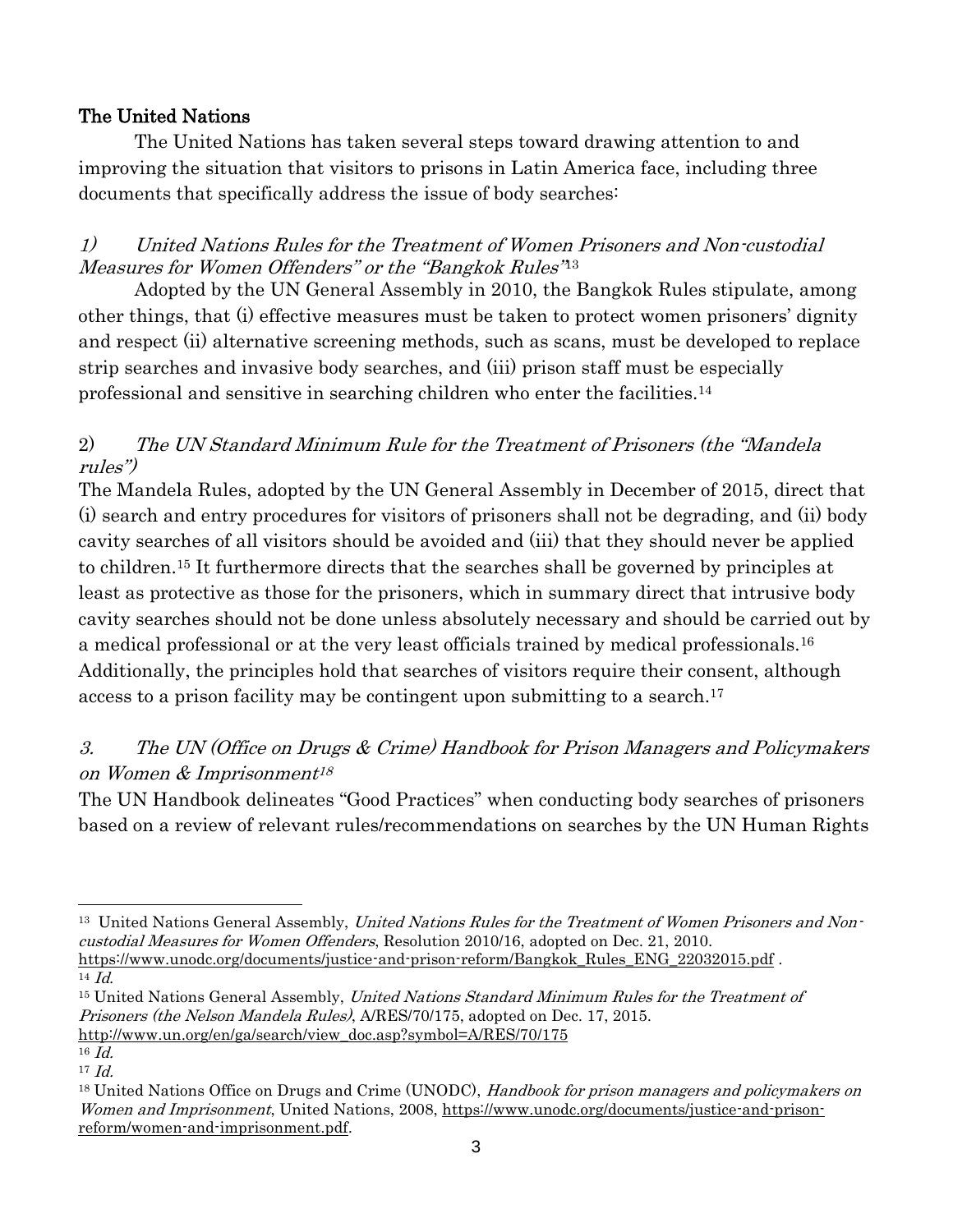Committee, <sup>19</sup> the European Prison Rules, <sup>20</sup> and the statement on body searches by the World Medical Association. 21

## World Medical Association

The World Medical Association (WMA) is an independent and international organization that partners with the World Health Organization. WMA revised its Statement on Body Searches in 2016, raising questions of physicians' duty to patient rights, informed consent of patients, a fiduciary duty of loyalty to the profession and the patient, and a conflict with the relationship of care that physician might have with a patient. The Association states that physician participation should be in exceptional cases only and never when a cavity search is forced upon the prisoner.<sup>22</sup> The Association also recommends that procedures should never require that a prisoner, and therefore, even more so a visitor, be completely naked at any time, and that searches be done by staff of the same gender as the prisoner.

## Organization of American States & Inter-American Commission/Court on Human Rights

1. Inter-American Commission on Human Rights (IACHR)

The IACHR addresses the question of body searches in various thematic hearings as stated above, but also in a specific case decision against Argentina. The plaintiff and her 13 year old daughter were subjected to vaginal searches as part of routine procedure to enter the prison for a visit. They filed a complaint asking the court to prohibit the State from carrying out this procedure. Although the appeals court held for the plaintiffs, the Argentine Supreme Court overturned the decision. Following this, the case was brought to the IACHR.

The Commission cited an Inter-American Court of Human Rights decision regarding the rights of the press, stating that "'public order' or 'general welfare' may under no circumstances be invoked as a means of denying a right guaranteed by the (American) Convention (on Human Rights) or to impair or deprive it of its true content."<sup>23</sup> Furthermore, the case held that:

<sup>&</sup>lt;sup>19</sup> Id. at 38, referring to United Nations Human Rights Committee, General Comment on Article 17 of the International Covenant on Civil and Political Rights' guarantee of the right to privacy. The comment specifically addresses body searches, see HRI/GEN/1/Rev.3, part I.

<sup>20</sup> Council of Europe: Committee of Ministers, Recommendation Rec(2006)2 of the Committee of Ministers to Member States on the European Prison Rules, 11 January 2006, Rec(2006)2, available at

<https://www.coe.int/en/web/prison/conventions-recommendations#recommendations-bookmark> . <sup>21</sup> WMA (World Medical Association), *Statement on Body Searches of Prisoners*, adopted in 1993, revised

October 2016. Available at <https://www.wma.net/policies-post/wma-statement-on-body-searches-of-prisoners/>  $22$  *Id.* 

<sup>&</sup>lt;sup>23</sup> Inter-American Commission on Human Rights, Organization of American States, Report No. 38-96, Case 10.506 Argentina, ¶57, Oct. 15, 1996, <http://www.cidh.org/annualrep/96eng/Argentina11506.htm> ; see also Inter-American Court of Human Rights, Compulsory Membership in an Association Prescribed by Law for the Practice of Journalism (Articles 13 and 29 American Convention on Human Rights), Advisory Opinion OC-5/85 of November 13, 1985. Series A No. 5, para. 67, quoting from Article 29(a) of the Convention.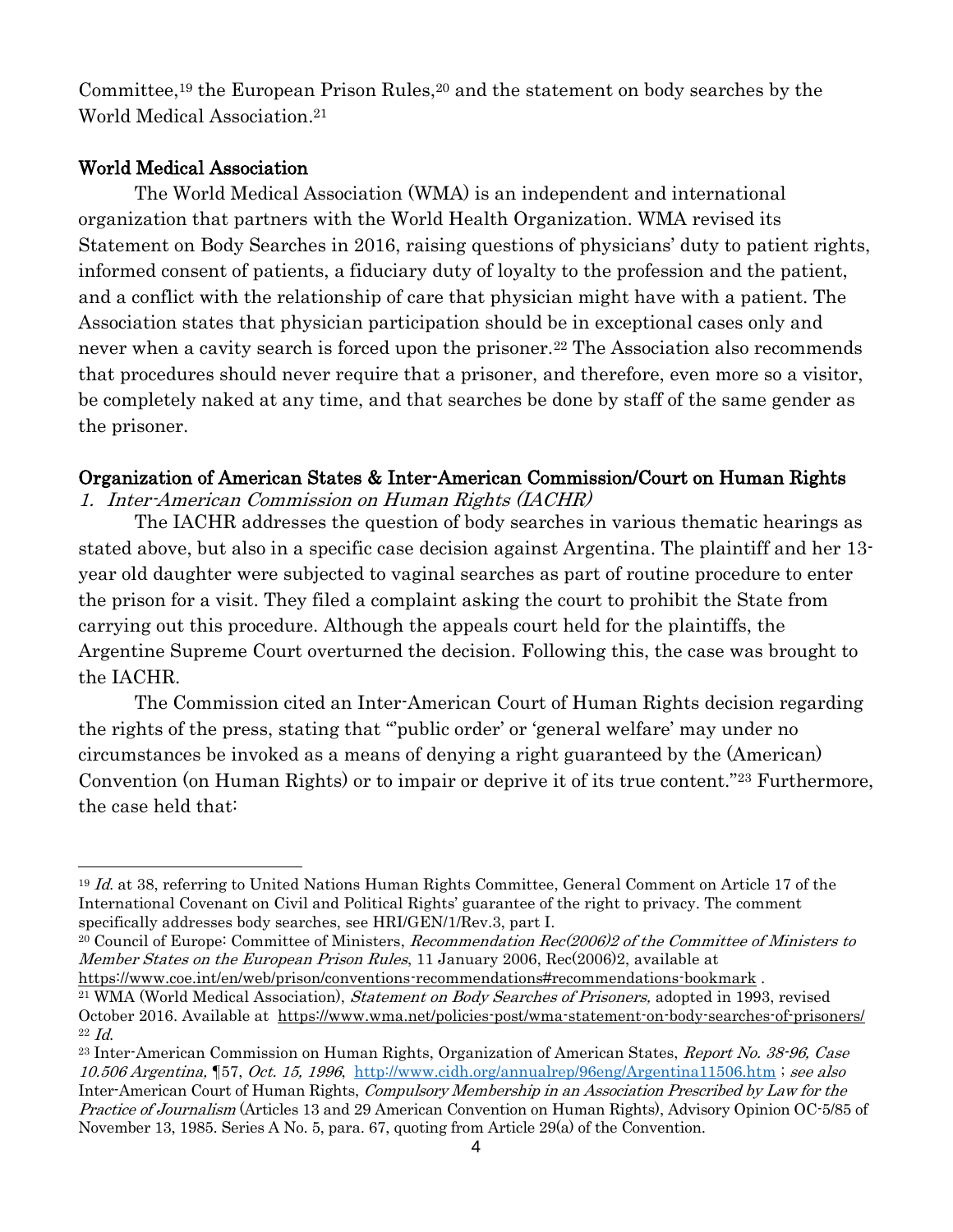68. The Commission does not question the need for general searches prior to entry into prisons. Vaginal searches or inspections are nevertheless an exceptional and very intrusive type of search. The Commission would like to underline the fact that a visitor or a family member who seeks to exercise his or her rights to family life should not be automatically suspected of committing an illegal act and cannot be considered, on principle, to pose a grave threat to security. Although the measure in question may be exceptionally adopted to guarantee security in certain specific cases, it cannot be maintained that its systematic application to all visitors is a necessary measure in order to ensure public safety. 24

The Commission recognized that an occasion may arise requiring a vaginal search but only under extreme circumstances, and only if it meets a four-part test: 1) absolutely necessary to achieve the security objective in the particular case; 2) no existing alternative option; 3) determined by judicial order; and 4) carried out by an appropriate health professional. 25

#### 2. American Convention on Human Rights

Article 5 of the American Convention on Human Rights guarantees every person the right to have "physical, mental, and moral integrity respected."26 Additionally, the Convention prohibits torture, as well as "cruel, inhuman, or degrading punishment or treatment",<sup>27</sup> and bars a State from extending any punishment to any person other than the person incarcerated.<sup>28</sup> An intrusive or invasive body search of a visitor to an incarcerated prison while possibly not intended as cruel or punishment, de facto serves to punish the visitor.

## 3. Principles and Best Practices on the Protection of Persons Deprived of Liberty in the Americas, OAS

The Organization of American States has clear restrictions on bodily searches of both prisoners and their families, indicating that they should be done in adequate sanitary conditions, by qualified personnel of the same sex, and be compatible with human dignity and human rights.<sup>29</sup> Body searches should use alternative means such as technology or noninvasive procedures whenever possible, and should respect criteria of "necessity, reasonableness and proportionality."<sup>30</sup> The procedure for any search should be clearly established and available. Most importantly, OAS Best Practices asserts that vaginal and anal searches shall be **forbidden** by law.<sup>31</sup> (*emphasis added*).

 $\overline{a}$ 

<sup>24</sup> Id. at ¶68.

 $25$  *Id.*, at  $\P$ 72.

<sup>&</sup>lt;sup>26</sup> American Convention on Human Rights "Pact of San Jose, Costa Rica" (B-32), Art. 5(1), Adopted by General Secretariat, OAS (Organization of American States), OAS, Treaty Series, No. 36, adopted on 11/22/69 and entered into force 07/18/78 in accordance with Art. 74.2 of the Convention. [http://www.oas.org/dil/treaties\\_B-](http://www.oas.org/dil/treaties_B-32_American_Convention_on_Human_Rights.htm)[32\\_American\\_Convention\\_on\\_Human\\_Rights.htm](http://www.oas.org/dil/treaties_B-32_American_Convention_on_Human_Rights.htm) Note that because it is a treaty, it must be signed and ratified by participating nations to bind that nation.

 $27$  *Id.* at Art. 5(2).

 $28$  *Id.* at Art. 5(3).

<sup>29</sup> IACHR Principles and Best Practices, supra note 4 at 166.

<sup>30</sup> Id.

<sup>31</sup> Id.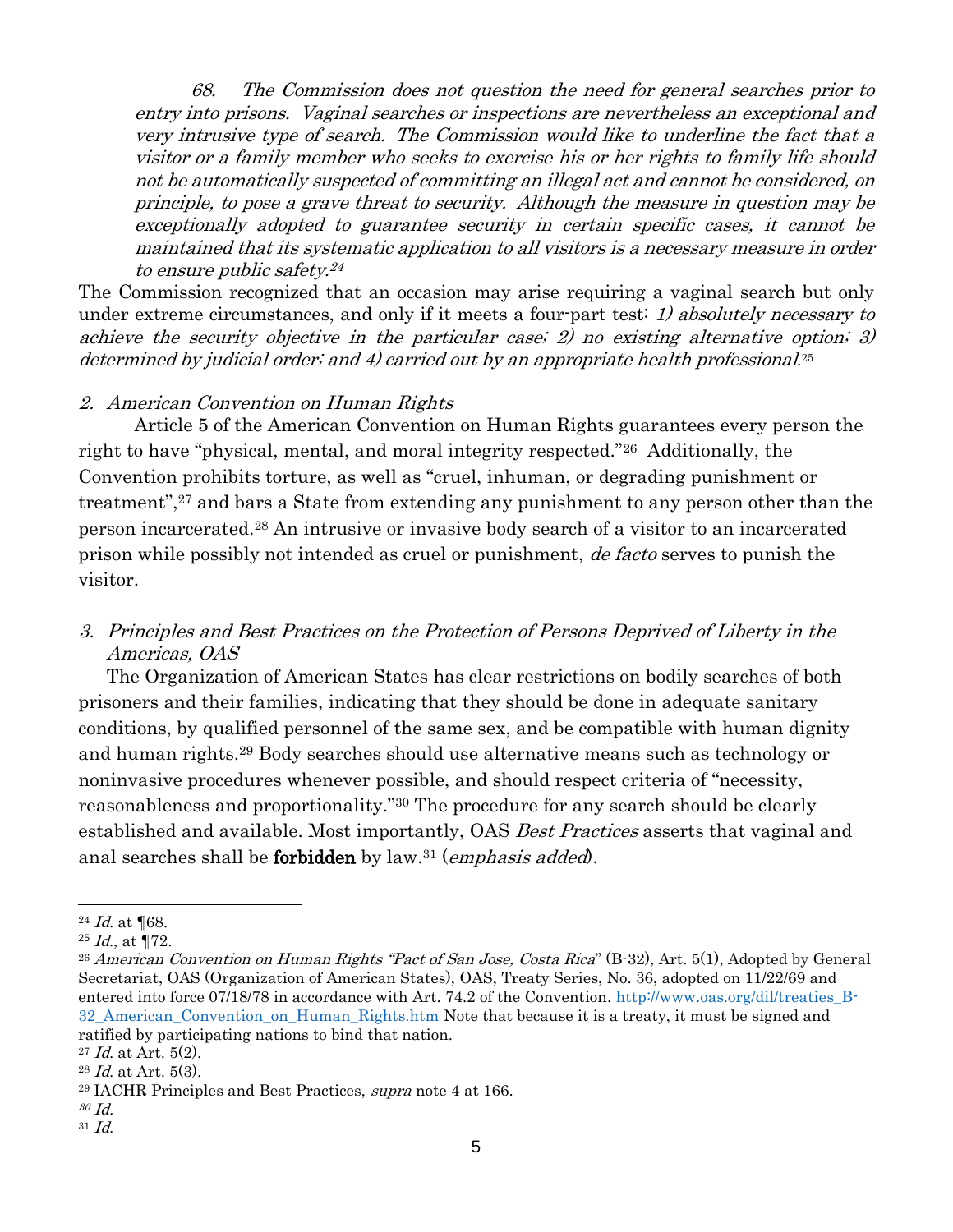#### 4. Inter-American Court on Human Rights

The Inter-American Court of Human Rights held that a particular invasive body cavity search constituted rape in the case of Miguel Castro-Castro Prison v. Peru. <sup>32</sup> In the case, the victim was a prisoner who suffered a "finger vaginal 'inspection' which the court held was sexual rape, considering "sexual rape" as an act of "vaginal or anal penetration, without the victim's consent."<sup>33</sup>

## II. COUNTRY-SPECIFIC INFORMATION ON INVASIVE BODY SEARCHES IN THE AMERICAS

This report highlights twelve American countries. Some countries, such as Mexico, recognize that new techniques must be put in place and have sought to do so. Brazil recognizes that the practice must discontinue, has legislation in diverse states and state court rulings against the abusive practice, but complaints are rampant and the practice is still standard. Other Latin American countries seem to be fully aware of the issue, because of litigation against the State or public campaigns, but they have no specific legislation to guarantee the rights of visitors, and the practice continues. The Inter-American Court held that the practice was a violation of human rights in a specific case against Peru, and the Argentine Federal Appeals Court held for the plaintiffs in another case.<sup>34</sup>

#### Argentina

In 2015, the total prison population of Argentina was 72,693, with a per capita prison population of 167 per 100,000 persons.<sup>35</sup>

The official Argentinian protocol on searching visitors and prisoners prohibits searches of body cavities.<sup>36</sup> Argentina's courts have on several occasions declared vaginal searches unconstitutional,<sup>37</sup> and even thrown out drug convictions based on drugs found in an illegal vaginal search of a visitor. A young woman visiting a boyfriend in prison was suspected of having drugs hidden in a body cavity so officials did a humiliating vaginal search and found marijuana. She was convicted, but six years later the Oral Federal Tribunal of Parana officially pardoned her for the crime because the drugs had been found

[http://www.corteidh.or.cr/docs/casos/articulos/seriec\\_160\\_ing.pdf](http://www.corteidh.or.cr/docs/casos/articulos/seriec_160_ing.pdf)

 $\overline{a}$ 

<sup>32</sup> Inter-American Court of Human Rights Case of the *Miguel Castro-Castro Prison v. Peru* Judgment of November 25, 2006 (Merits, Reparations and Costs),

 $33$  *Id.* at  $\P$  309.

 $34$  Supra note 23, at  $\P$  11-12, Although the Supreme Court overturned the decision, allowing the practice to continue.

<sup>35</sup> World Prison Brief, Institute for Criminal Policy Research, Argentina,

<http://prisonstudies.org/country/argentina>

<sup>36</sup> Ministerio de Justicia y Derechos Humanos, Presidencia de la Nación, Protocolo de requisa,a familiares y/o visitas a personas privadas de su libertad, Ley 7.719, published Dec. 30, 2015, <http://www.saij.gob.ar/LPH0007719> .

 $37$  Juzgado Nacional en lo Criminal de Instrucción N°38, en el marco de la causa n° 69.660/06, <http://redibpdp.iijusticia.org/components.php?name=Articulos&artid=241&idioma=spanish>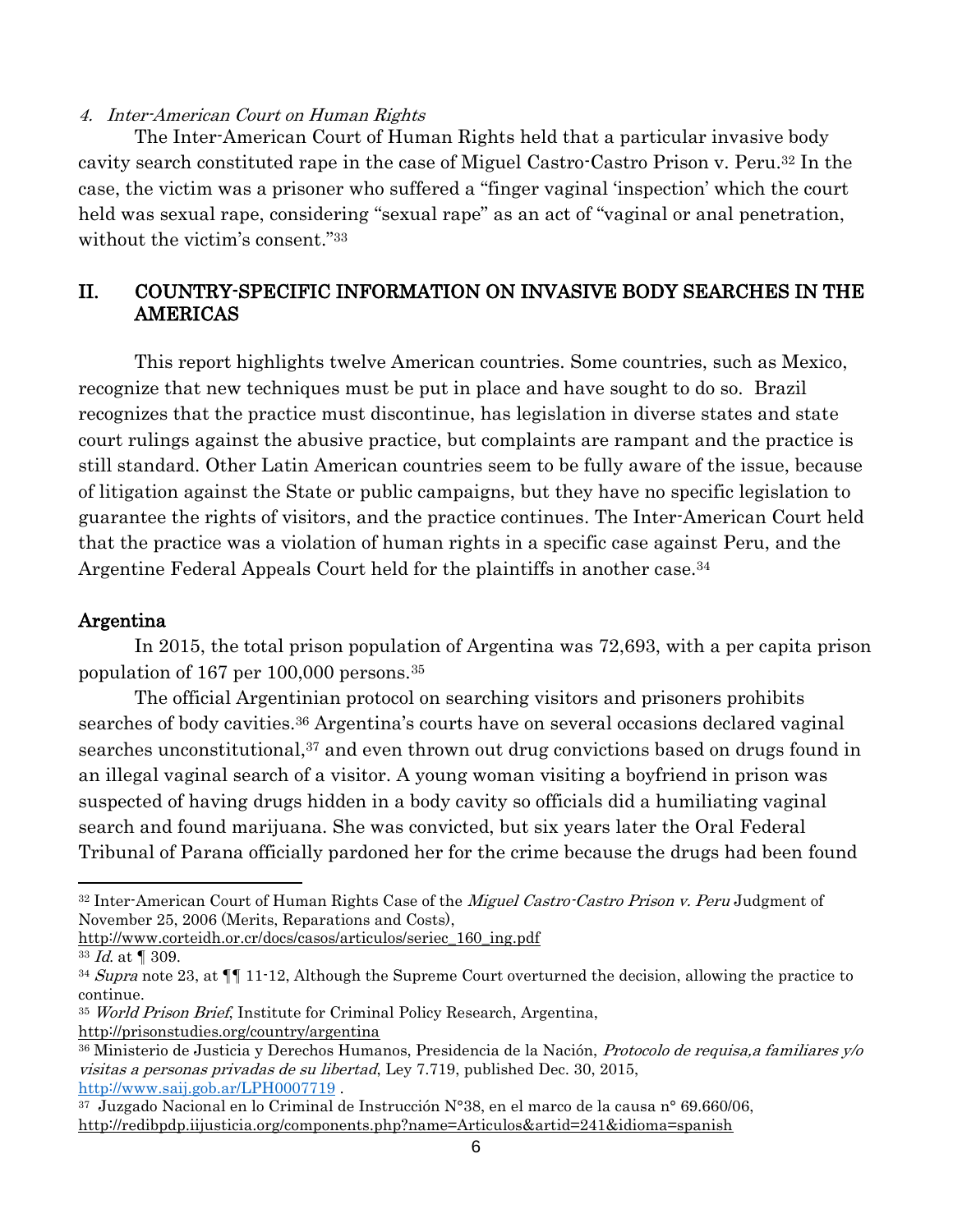through a degrading search that was done without judicial authority.<sup>38</sup> Additionally, another tribunal prohibited naked visual searches or "invasive searches" of prison visitors because these violate the national norms, the Argentinian Constitution, and international conventions to which Argentina adheres.<sup>39</sup>

However, invasive searches of prison visitors in Argentina have been serious and systematic for a long time, and according to Dr. Elias Neuman from the Universidad de Buenos Aires, anal and vaginal searches have become part of the penitentiary tradition.<sup>40</sup> Searches often include a visual vaginal inspection for which the visitor is required to fully undress, and open up her private parts so that female personnel can kneel and look into the body cavities.<sup>41</sup> Sometimes even minors are subject to humiliating searches.<sup>42</sup> Retaliation against visitors who file complaints also occurs.<sup>43</sup> According to a CELS (Centro de Estudios Legales y Sociales) report, the Argentinian government was purchasing body scanners to control the entry of visitors in prisons, however at the time of the report, many prisons were still utilizing old physical, invasive search techniques.<sup>44</sup>

#### Belize

 $\overline{a}$ 

In December, 2015, Belize held approximately 1443 people in its national prisons, which signified a per capita rate of 410 per 100,000 persons.<sup>45</sup>

The language in the state document produced by the prison authority vaguely states that all visitors are subject to body searches. It states that "pat-down searches" are regular, but that a strip search process may be carried out on visitors if an officer sees something

[https://www.academia.edu/26997037/Victimizaci%C3%B3n\\_de\\_mujeres\\_en\\_prisi%C3%B3n](https://www.academia.edu/26997037/Victimizaci%C3%B3n_de_mujeres_en_prisi%C3%B3n).

<sup>41</sup> El Argentino, Requisas íntimas en la cárcel: fallo judicial contra Servicio Penitenciario, June 25, 2016, [http://www.diarioelargentino.com.ar/noticias/164612/Requisas-%C3%ADntimas-en-la-c%C3%A1rcel-fallo](http://www.diarioelargentino.com.ar/noticias/164612/Requisas-%C3%ADntimas-en-la-c%C3%A1rcel-fallo-judicial-contra-Servicio-Penitenciario)[judicial-contra-Servicio-Penitenciario](http://www.diarioelargentino.com.ar/noticias/164612/Requisas-%C3%ADntimas-en-la-c%C3%A1rcel-fallo-judicial-contra-Servicio-Penitenciario) See als[o](http://www.ppn.gov.ar/sites/default/files/Procedimientos%20de%20Registro%20Personal%20y%20Requisa%20en%20C%C3%A1rceles%20Federales.pdf)

<sup>42</sup> Procuración Penitenciaria de la Nación, Procedimientos de Registro Personal Y Requisa En Cárceles Federales, Cuadernos de la Procuración Penitenciaria de la Nación No 11, 2017,

<sup>45</sup> World Prison Brief, Institute for Criminal Policy Research, Belize[,](http://www.prisonstudies.org/country/belize) [http://www.prisonstudies.org/country/belize,](http://www.prisonstudies.org/country/belize) last visited 4/25/2017.

<sup>38</sup> Informe sobre la visita a Honduras del Subcomité para la prevención de la tortura y otros tratos o penas crueles, inhumanos o degradantes[,](http://www2.ohchr.org/english/bodies/cat/opcat/docs/honduras_visit_sp.doc)

[http://www2.ohchr.org/english/bodies/cat/opcat/docs/honduras\\_visit\\_sp.doc](http://www2.ohchr.org/english/bodies/cat/opcat/docs/honduras_visit_sp.doc)[http://www.diarioelargentino.com.ar](http://www.diarioelargentino.com.ar/noticias/164612/Requisas-%C3%ADntimas-en-la-c%C3%A1rcel-fallo-judicial-contra-Servicio-Penitenciario) [/noticias/164612/Requisas-%C3%ADntimas-en-la-c%C3%A1rcel-fallo-judicial-contra-Servicio-Penitenciario](http://www.diarioelargentino.com.ar/noticias/164612/Requisas-%C3%ADntimas-en-la-c%C3%A1rcel-fallo-judicial-contra-Servicio-Penitenciario)

<sup>39</sup> La Voz, Prohíben las requisas profundas a visitas de presos federales y provinciales en Córdoba, Mar. 27, 2015, [http://www.lavoz.com.ar/ciudadanos/prohiben-las-requisas-profundas-visitas-de-presos-federales-y](http://www.lavoz.com.ar/ciudadanos/prohiben-las-requisas-profundas-visitas-de-presos-federales-y-provinciales-en-cordoba)[provinciales-en-cordoba](http://www.lavoz.com.ar/ciudadanos/prohiben-las-requisas-profundas-visitas-de-presos-federales-y-provinciales-en-cordoba) 

<sup>&</sup>lt;sup>40</sup> Dr. Elías Neuman, *Victimización de mujeres en prisión*, Archivos de Criminología, Criminalística y Seguridad Privada, Year 2, vol. III August-december 2009[,](https://www.academia.edu/26997037/Victimizaci%C3%B3n_de_mujeres_en_prisi%C3%B3n)

[http://www.ppn.gov.ar/sites/default/files/Procedimientos%20de%20Registro%20Personal%20y%20Requisa%20](http://www.ppn.gov.ar/sites/default/files/Procedimientos%20de%20Registro%20Personal%20y%20Requisa%20en%20C%C3%A1rceles%20Federales.pdf) [en%20C%C3%A1rceles%20Federales.pdf](http://www.ppn.gov.ar/sites/default/files/Procedimientos%20de%20Registro%20Personal%20y%20Requisa%20en%20C%C3%A1rceles%20Federales.pdf)

[http://www.ppn.gov.ar/sites/default/files/Procedimientos%20de%20Registro%20Personal%20y%20Requisa%20](http://www.ppn.gov.ar/sites/default/files/Procedimientos%20de%20Registro%20Personal%20y%20Requisa%20en%20C%C3%A1rceles%20Federales.pdf) [en%20C%C3%A1rceles%20Federales.pdf](http://www.ppn.gov.ar/sites/default/files/Procedimientos%20de%20Registro%20Personal%20y%20Requisa%20en%20C%C3%A1rceles%20Federales.pdf) . (After a 14 year-old girl was inappropriately touched and forced to lift off her bra, her mother filed a complaint with the penitentiary service and in retaliation, they were prohibited from visiting for 3 months)

<sup>43</sup> Id.

<sup>44</sup> CELS Centro de Estudios Legales Y Sociales, Derechos humanos en Argentina Informe 2012, 231. <https://www.cels.org.ar/web/wp-content/uploads/2016/06/IA2012.pdf>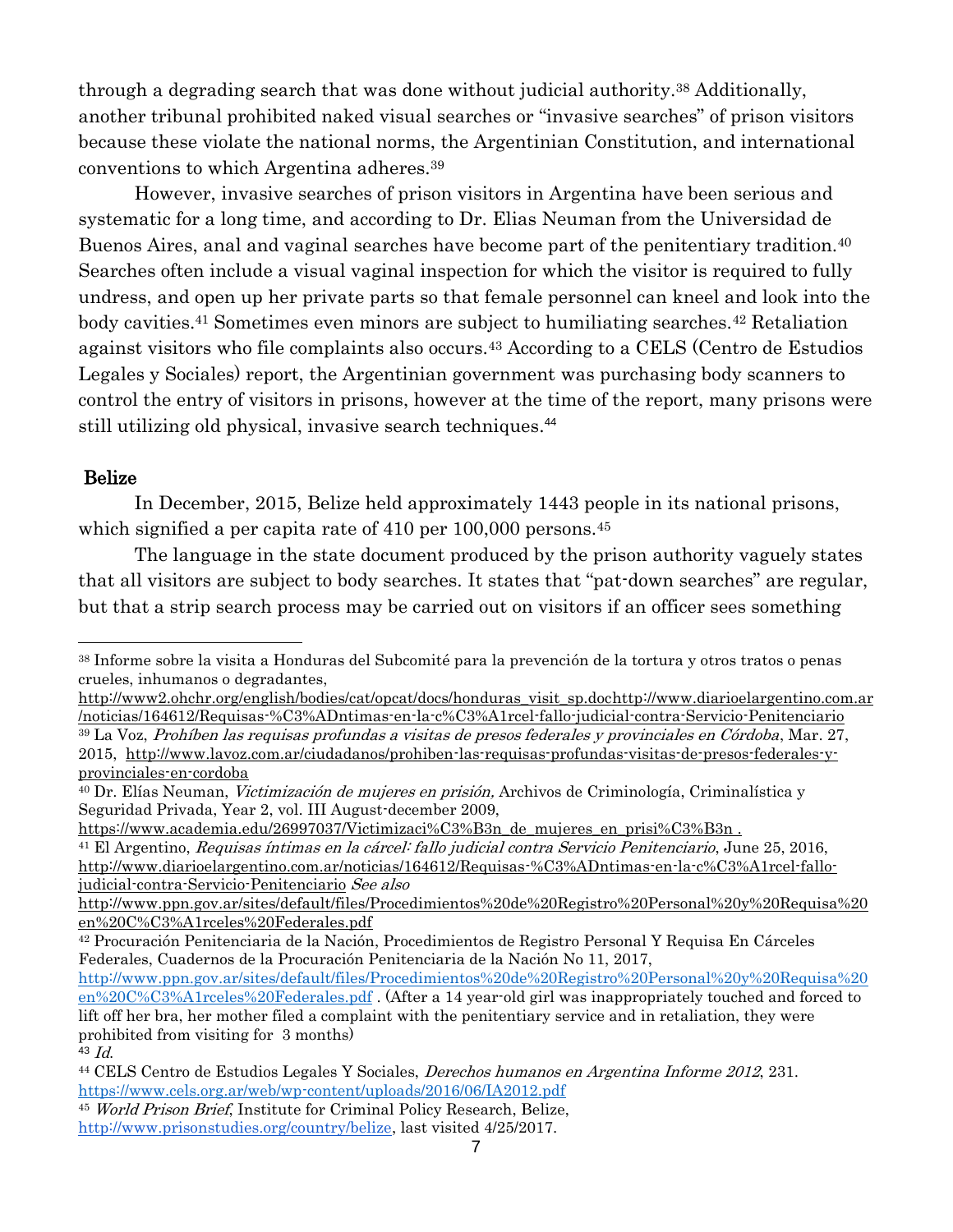irregular or suspects that the person is holding contraband.<sup>46</sup> The Superintendent can deny entrance to anyone refusing to be searched. The Superintendent can also deny admission to anyone considered to be of "loose or immoral character."<sup>47</sup>

## Brazil

In February 2017, Brazil held approximately 651,000 people in its national prisons, which was a per capita rate of 316 per 100,000 persons.<sup>48</sup>

While diverse states and courts prohibit strip searches of visitors through judicial decree or state legislation in Brazil, it is still standard procedure in the majority of the over 1400 detention facilities in the country. According to the Rede Justiça Criminal (Criminal Justice Network), a collaborative effort of diverse human rights organizations in Brazil, at least eleven states have regulations prohibiting or limiting the use of strip searches on visitors.<sup>49</sup>

Brazil has a vigorous civil society campaign to end the standard procedure of requiring all visitors to prisons to submit to strip searches that include exposing their body cavities over mirrors, even being taken to hospitals for x-rays or gynecological exams when prison staff are not satisfied. The Criminal Justice Network has dedicated itself to a campaign to end the searches. In 2014, one organization of the Network, the Instituto Terra, Trabalho e Cidadania- ITTC, found that despite claims that security of prisoners and staff would be compromised without the searches, this was not so. Using data collected after filing a Freedom of Information Act request, ITTC demonstrated that while over 1 million strip searches occur each year just in the state of São Paulo, only 3 of every 10,000 searches actually yield contraband.<sup>50</sup>

The campaign has gained public force as well, with at least half of Brazilian states already having laws in place prohibiting the practice, although most of them continue the practice. In the State of Goiás, the Prison Administration introduced a "humanized search" and no longer requires strip searches. The change has been in effect for 3 years, and no data register any increase in problems in the state prison system.

<http://www.prisonstudies.org/country/brazil> . Last visited 4/2/2017.

<sup>46</sup> Belize Prisons Act, 139, (rev'd 2000), [http://www.oas.org/juridico/spanish/gapeca\\_sp\\_docs\\_blz1.pdf.](http://www.oas.org/juridico/spanish/gapeca_sp_docs_blz1.pdf)

<sup>47</sup> Resources from Belize include: Kolbe Foundation, Belize Central Prison Rules, [http://www.kolbe.bz/prison](http://www.kolbe.bz/prison-rules.html)[rules.html;](http://www.kolbe.bz/prison-rules.html) Antoinette Moore, member of Human Rights Commission of Belize, e-mail testimony 3/3/2017; Belize Prisons Act, 139 (rev'd 2000), [http://www.oas.org/juridico/spanish/gapeca\\_sp\\_docs\\_blz1.pdf;](http://www.oas.org/juridico/spanish/gapeca_sp_docs_blz1.pdf) U.S. State Report on Human Rights in Belize, 2010, [https://www.state.gov/j/drl/rls/hrrpt/2010/wha/154494.htm.](https://www.state.gov/j/drl/rls/hrrpt/2010/wha/154494.htm) <sup>48</sup> World Prison Brief, Institute for Criminal Policy Research, Brazil[,](http://www.prisonstudies.org/country/brazil)

<sup>49</sup> Renata Mariz, Revista íntima vexatória ainda é rotina no sistema prisional do país, Rede Justiça Criminal, Feb. 27, 2017. [http://redejusticacriminal.org/pt/revista-intima-vexatoria-ainda-e-rotina-no-sistema-prisional](http://redejusticacriminal.org/pt/revista-intima-vexatoria-ainda-e-rotina-no-sistema-prisional-do-pais/)[do-pais/](http://redejusticacriminal.org/pt/revista-intima-vexatoria-ainda-e-rotina-no-sistema-prisional-do-pais/)

<sup>&</sup>lt;sup>50</sup> Instituto Terra, Trabalho e Cidadania, Luta por Direitos: A longa Mobilização pelo Fim da Revista Vexatória no Brasil, [Fight for Rights: The Long Mobilization for the End of Invasive Body Searches in Brazil] (Aug. 28, 2014), [http://ittc.org.br/luta-por-direitos-a-longa-mobilizacao-pelo-fim-da-revista-vexatoria-no-brasil/,](http://ittc.org.br/luta-por-direitos-a-longa-mobilizacao-pelo-fim-da-revista-vexatoria-no-brasil/) last visited on Jan 26, 2018.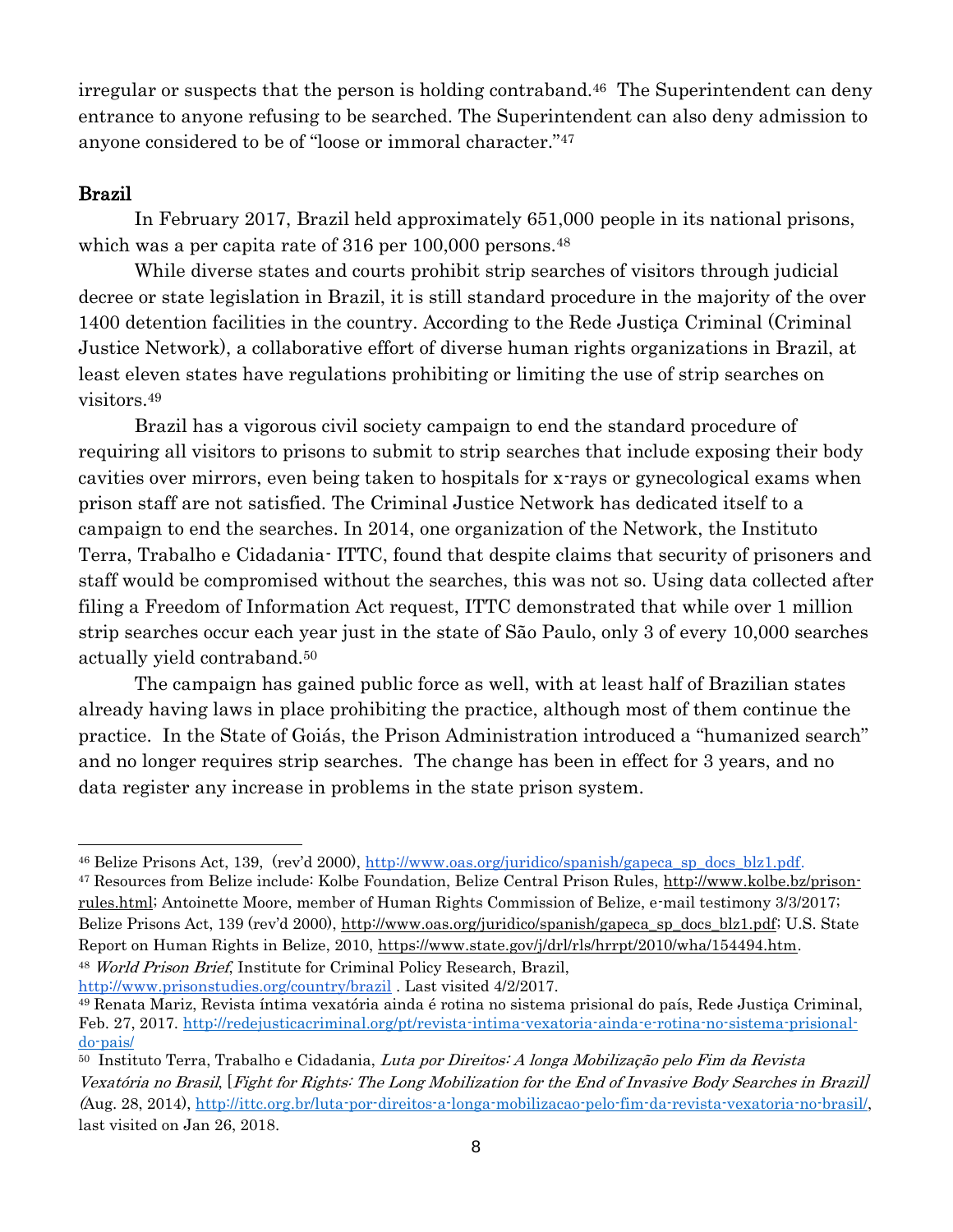Additionally, the National Council of Criminal and Prison Policy, of the Ministry of Justice of Brazil, has published a resolution recommending an end to the practice. <sup>51</sup> The Council defines the practice as partial or total stripping, the introduction of objects into body cavities to examine individuals, the use of drug-sniffing dogs, and the practice of squats and making women jump to `dislodge' anything hidden in their bodies. Further, a member of the National Council of Justice stated that the practice of "invasive body searches is, simultaneously, a serious violation to restricting punishment to the person sentenced and an attack on the human dignity of the person visiting the prison. For these reasons, it should never have existed."<sup>52</sup>

Finally, activists have succeeded in winning litigation against the searches. One woman in Sao Paulo State successfully sued for violation of her rights because of a humiliating search, and the Appeals Court held that the search was abusive and violated her honor and her dignity.<sup>53</sup> The highest appellate court in Brazil, the Superior Tribunal of Justice confirmed a decision granting indemnification to another woman who was subject to an excessively invasive search in the State of Acre.54 Further, in the state of Rio Grande do Sul, a judge absolved a woman of an accusation of drug trafficking, because she attempted to enter a prison with marijuana hidden in her vagina. The drugs were found during the strip search, and the judge held that the illegal search tainted the evidence.<sup>55</sup>

#### Chile

In November 2017, the total prison population of Chile was 42,226 with a per capita prison population of 232 per 100,000 persons.<sup>56</sup>

52 National Council of Justice, Nove estados já proibiram a revista pessoal vexatória em unidades prisionais [Nine States already prohibit the invasive body searches in prison units], (Sep. 16, 2014),

[http://www.cnj.jus.br/noticias/cnj/62079-noveestados-ja-proibiramarevista-pessoal-vexatoria-em-](http://www.cnj.jus.br/noticias/cnj/62079-noveestados-ja-proibiramarevista-pessoal-vexatoria-em-unidadesprisionais)

[unidadesprisionais,](http://www.cnj.jus.br/noticias/cnj/62079-noveestados-ja-proibiramarevista-pessoal-vexatoria-em-unidadesprisionais) last visited on April 1, 2017. The National Council of Justice is an organ of the judicial branch of the Brazilian Government created in 2004 by a constitutional amendment. See [http://translate.google.com.br/translate?u=http://www.cnj.jus.br/sobre-o-cnj/quem-somos-visitas-e-](http://translate.google.com.br/translate?u=http://www.cnj.jus.br/sobre-o-cnj/quem-somos-visitas-e-contatos&sl=pt&tl=en&hl=&ie=UTF-8)

[contatos&sl=pt&tl=en&hl=&ie=UTF-8.](http://translate.google.com.br/translate?u=http://www.cnj.jus.br/sobre-o-cnj/quem-somos-visitas-e-contatos&sl=pt&tl=en&hl=&ie=UTF-8)

<sup>51</sup> Resolução do CNPCP recomenda fim da revista vexatória [CNPCP Resolution Recommends the end of Vexatious Body Searches], Pensando o Direito, Sep. 3, 2014. [http://pensando.mj.gov.br/2014/09/03/resolucao](http://pensando.mj.gov.br/2014/09/03/resolucao-do-cnpcp-determina-fim-da-revista-vexatoria/)[do-cnpcp-determina-fim-da-revista-vexatoria/](http://pensando.mj.gov.br/2014/09/03/resolucao-do-cnpcp-determina-fim-da-revista-vexatoria/)

<sup>&</sup>lt;sup>53</sup> Estado de São terá de indemnificar mulher vítima de revista vexatória *[State of São Paulo will have to* Indemnifywoman victim of invasive body search, Pastoral Carcerária, Jan. 14, 2016,

<http://carceraria.org.br/estado-de-sao-paulo-tera-que-indenizar-mulher-vitima-de-revista-vexatoria.html> <sup>54</sup> Migalhas, STJ- Mulher será indenizada por revista íntma abusiva em visita ao presídio [Superior Tribunal of Justice – Woman will be indemnified for abusive intimate search in visit to prison], Aug. 30, 2008, [http://www.migalhas.com.br/Quentes/17,MI68027,51045-](http://www.migalhas.com.br/Quentes/17,MI68027,51045-STJ+Mulher+sera+indenizada+por+revista+intima+abusiva+em+visita+a)

[STJ+Mulher+sera+indenizada+por+revista+intima+abusiva+em+visita+a](http://www.migalhas.com.br/Quentes/17,MI68027,51045-STJ+Mulher+sera+indenizada+por+revista+intima+abusiva+em+visita+a) last visited May 3, 2017.

<sup>55</sup> Empório do Direito, Droga encontrada por revista vexatória contamina a prova e absolve, reconhece Juiz em sentença [drugs found through invasive search contaminate the proof and absolve the defendant, judge holds in sentence], empóriododireito, [http://emporiododireito.com.br/droga-encontrada-por-revista-vexatoria](http://emporiododireito.com.br/droga-encontrada-por-revista-vexatoria-contamina-a-prova-e-absolve-reconhece-juiz-em-sentenca/)[contamina-a-prova-e-absolve-reconhece-juiz-em-sentenca/,](http://emporiododireito.com.br/droga-encontrada-por-revista-vexatoria-contamina-a-prova-e-absolve-reconhece-juiz-em-sentenca/) last visited on 5/3/2017.

<sup>56</sup> World Prison Brief, Institute for Criminal Policy Research, Chile,

<http://www.prisonstudies.org/country/chile> , last visited on Jan. 25, 2018.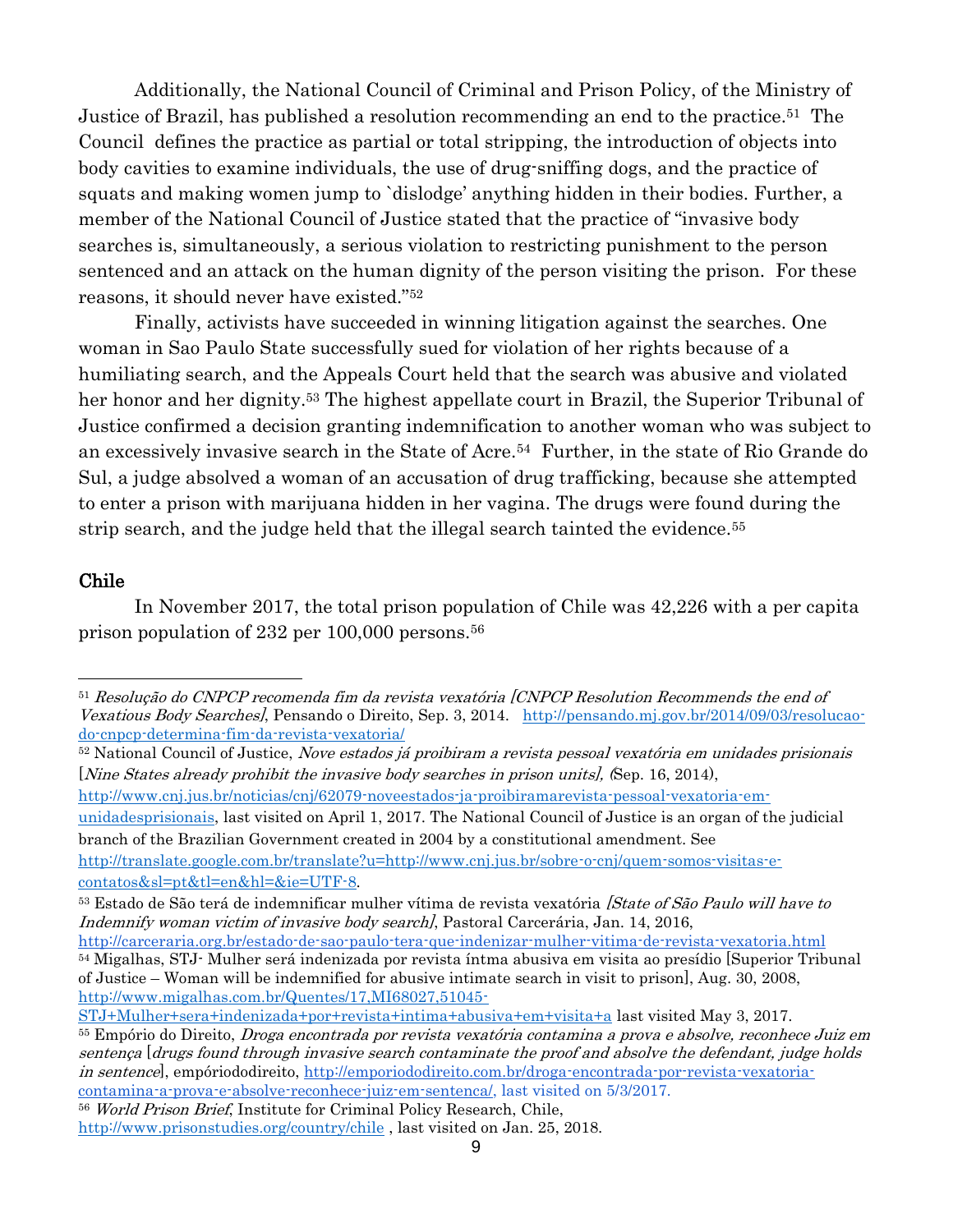In Chile, prison visits are regulated by two laws. The Rules for Prison Establishments identifies the types of visits and the overall structure, including a requirement that any visitor must allow a body search, done in private by an officer of the same sex.<sup>57</sup> Additionally, a document promulgated by the nongovernmental organization Leasur explains the procedures for the body search. Women and men will undergo a strip search, including sitting on an x-ray bench to verify that they are not carrying anything prohibited in their vagina or anus.<sup>58</sup>

In 2006, a published document about incarcerated women in five countries including Chile, cited an unpublished report prepared by Cladem, (Comité de América Latina y El Caribe para la Defensa de los Derechos de la Mujer). <sup>59</sup> The report details a case in which a woman sought recourse after a prison guard introduced her finger into the visitor's anus as part of the search. While the State defense claimed that the protection of everyone in the prison was more important than one woman's discomfort, an Appeals Court in Santiago held that the practice was a violation and unacceptable under any circumstances.<sup>60</sup> The court stated that searching a person's anus, whether the guard touched the visitor or just used a visual search, should be considered a violation and a serious and moral attack on the person and her mental health. The court further concluded that no exception could ever be acceptable because it contradicts the protection of the human person, and in fact, it would be better for the State to risk the entrance of illicit substances than to violate the physical and mental integrity of a person.<sup>61</sup>

#### Costa Rica

In 2016, the total prison population of Costa Rica was 17,440 with a per capita prison population of 352 per 100,000 persons.<sup>62</sup>

<sup>57</sup> Gendarmeria de Chile & Custodia y Reinserción, Si Ud. Es Familiar o Amigo de un Interno y Necesita Entrega de Encomiendas, Si necesita información sobre Visitas,<http://www.gendarmeria.gob.cl/familiar.jsp> , last visited Jan. 20, 2018, see also stating that all visitors and their belongings will be searched for security reasons, in the manner established by procedures established by the National Director. This can be done manually, but the use of technology is encouraged. Ministerio de Justicia, Reglamento de Establecimientos Penitenciarios, Artículo 54, May 22, 1998.<https://www.leychile.cl/Navegar?idNorma=123280>.

<sup>58</sup> LEASUR, Litigación Estructural para América del Sur, Información Práctica para Familiares y Amigos de Internos (Presos) en Región Metropolitana, [http://leasur.cl/wp-content/uploads/2017/03/informaci%C3%B3n](http://leasur.cl/wp-content/uploads/2017/03/informaci%C3%B3n-familiares-y-amigos-de-ppl.pdf)[familiares-y-amigos-de-ppl.pdf](http://leasur.cl/wp-content/uploads/2017/03/informaci%C3%B3n-familiares-y-amigos-de-ppl.pdf) , last visited Jan. 20, 2018.

<sup>&</sup>lt;sup>59</sup> Centro por la Justicia y el Derecho Internacional (Cejil), *Mujeres Privadas de Libertad, Informe Regional*, Cejil, 2006, [http://www.pensamientopenal.com.ar/system/files/2014/12/doctrina33397.pdf.](http://www.pensamientopenal.com.ar/system/files/2014/12/doctrina33397.pdf)  $60$  *Id.* at 15, see footnote 70.

 $61$  Id., citing the actual text in Spanish: "La Corte finalmente acogió el recurso señalando expresamente que 'ese mismo hecho (la revisión del ano), haya o no introducción anal, debe ser considerado violación o grave ataque a la personalidad y entraña una grave alteración moral que afecta la salud psíquica de quien la padece' y que 'en efecto, no puede aceptarse tal técnica de excepción ante alguien que desea visitar un recluso, por peligroso que este último pueda ser; el acto en sí es contrario a los principios esenciales que resguardan a la persona humana, y si existe el peligro que la autoridad carcelaria desea evitar, debe buscar otros medios civilizados para prevenirlo y, si ellos no existen, más vale correr el riesgo que atropellar el derecho de toda persona a su integridad física y psíquica y a la libre disposición de sí misma.'" Cf. Cladem Chile, op. cit., p. 10. <sup>62</sup> World Prison Brief, Institute for Criminal Policy Research, Costa Rica,

<http://prisonstudies.org/country/Costa-Rica> .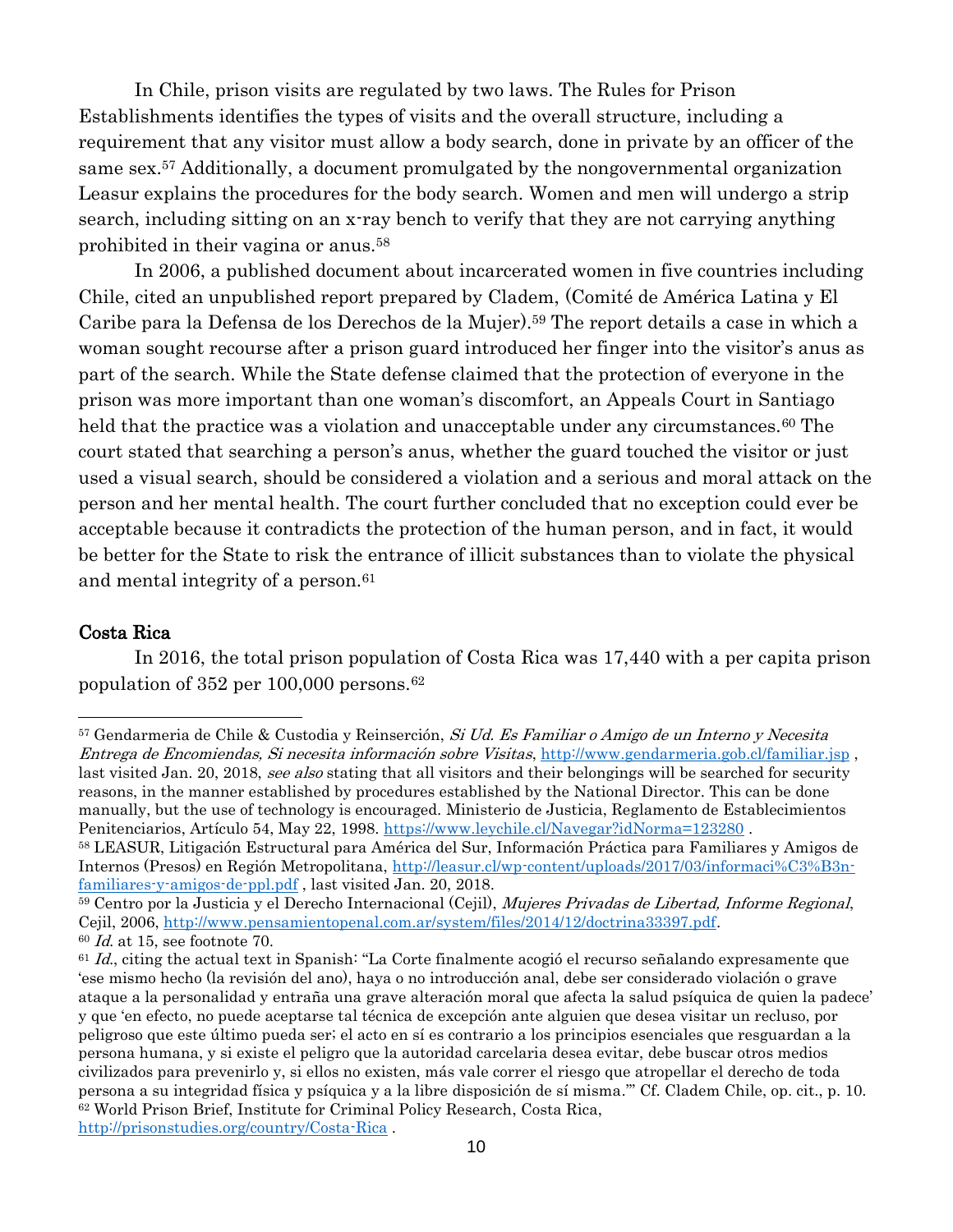Costa Rica restricts the use of searches of visitors to over-the-clothing pat-downs, except in very specific instances clearly spelled out in the regulation. According to the Costa Rican Judicial Instructions on searches, searches performed on visitors to prisons may consist of a visual inspection, a pat-down over the clothing, the loosening of certain articles of clothing, and the removal of exterior articles of clothing.63 The Judicial Instructions establish the limits of "visual inspections", and define "pat-downs" to mean "the careful patting of the body, with the exception of the genital area." <sup>64</sup> Furthermore, the Judicial Instructions explicitly declare that the "loosening of certain articles of clothing" may never be understood to permit agents to demand that prisoners undress or reveal their private parts, but instead is a provision that extends only to articles of clothing like shoes, socks, hats, headbands, jewelry, and coats. And if any such loosening of a visitor's clothing takes place, it must be carried out by an official or agent of the same gender.

An additional safeguard that the Judicial Instructions put into place is that, only in those instances where there is a well-founded suspicion, may a prison official ask a visitor to remove items believed to be hidden in the visitor's body cavities.<sup>65</sup> Even when such a well-founded suspicion<sup>66</sup> exists, however, the right to remove such items from the visitor's body belongs only to the visitor and not to the official. If the visitor refuses to comply with this request, then the situation is made known to the judicial police, a public minister, or a competent judge, in order to determine what steps should be taken next. If and only if a judge so orders may there be a more invasive search, which is still subject to the Penal Code of Procedures.

Two cases demonstrate that Costa Rica is working toward remedying its past shortcomings in screening visitors to prisons. In the Maya Case in 2012, a Constitutional Committee ordered that an inmate be compensated for the cruel and degrading treatment to which he was subjected, when he was forced to undergo an anal search without his consent.<sup>67</sup> And in 2015, a Costa Rican Constitutional Court ordered that a prison visitor be paid damages, as a result of her having been subjected to an anal and vaginal inspection,

[http://www.pgrweb.go.cr/scij/Busqueda/Normativa/Normas/nrm\\_texto\\_completo.aspx?param1=NRTC&nValor](http://www.pgrweb.go.cr/scij/Busqueda/Normativa/Normas/nrm_texto_completo.aspx?param1=NRTC&nValor1=1&nValor2=53963&nValor3=89836&strTipM=TC) [1=1&nValor2=53963&nValor3=89836&strTipM=TC](http://www.pgrweb.go.cr/scij/Busqueda/Normativa/Normas/nrm_texto_completo.aspx?param1=NRTC&nValor1=1&nValor2=53963&nValor3=89836&strTipM=TC) .

<sup>63</sup> Reglamento de Requisa a Personas e Inspección de Bienes en el Sistema Penitenciario Nacional No. 25 882- J, Feb. 20, 1997,

 $^{64}$   $\emph{Id}.$ 

<sup>65</sup> Id.

<sup>&</sup>lt;sup>66</sup> Id. While the federal Regulation regarding strip searches in Costa Rica Argentina Penal Code does not define "well-founded suspicion", the Penal Code restricts searches of arrested persons to only when there is a serious and substantiated suspicion that he or she is hiding something. Código Procesal Penal, Art. 188 (Ley Nº 7594 del 10 de abril de 1996).

<sup>67</sup> Carlos Láscarez S., Golpizas en celda y requisa anal destacan en informe, La Nación, Mar. 4, 2014, [http://www.nacion.com/sucesos/seguridad/golpizas-en-celda-y-requisa-anal-destacan-en](http://www.nacion.com/sucesos/seguridad/golpizas-en-celda-y-requisa-anal-destacan-en-informe/XJWQ5UVDJFBM5EVZMMAMRIF6IE/story/)[informe/XJWQ5UVDJFBM5EVZMMAMRIF6IE/story/](http://www.nacion.com/sucesos/seguridad/golpizas-en-celda-y-requisa-anal-destacan-en-informe/XJWQ5UVDJFBM5EVZMMAMRIF6IE/story/)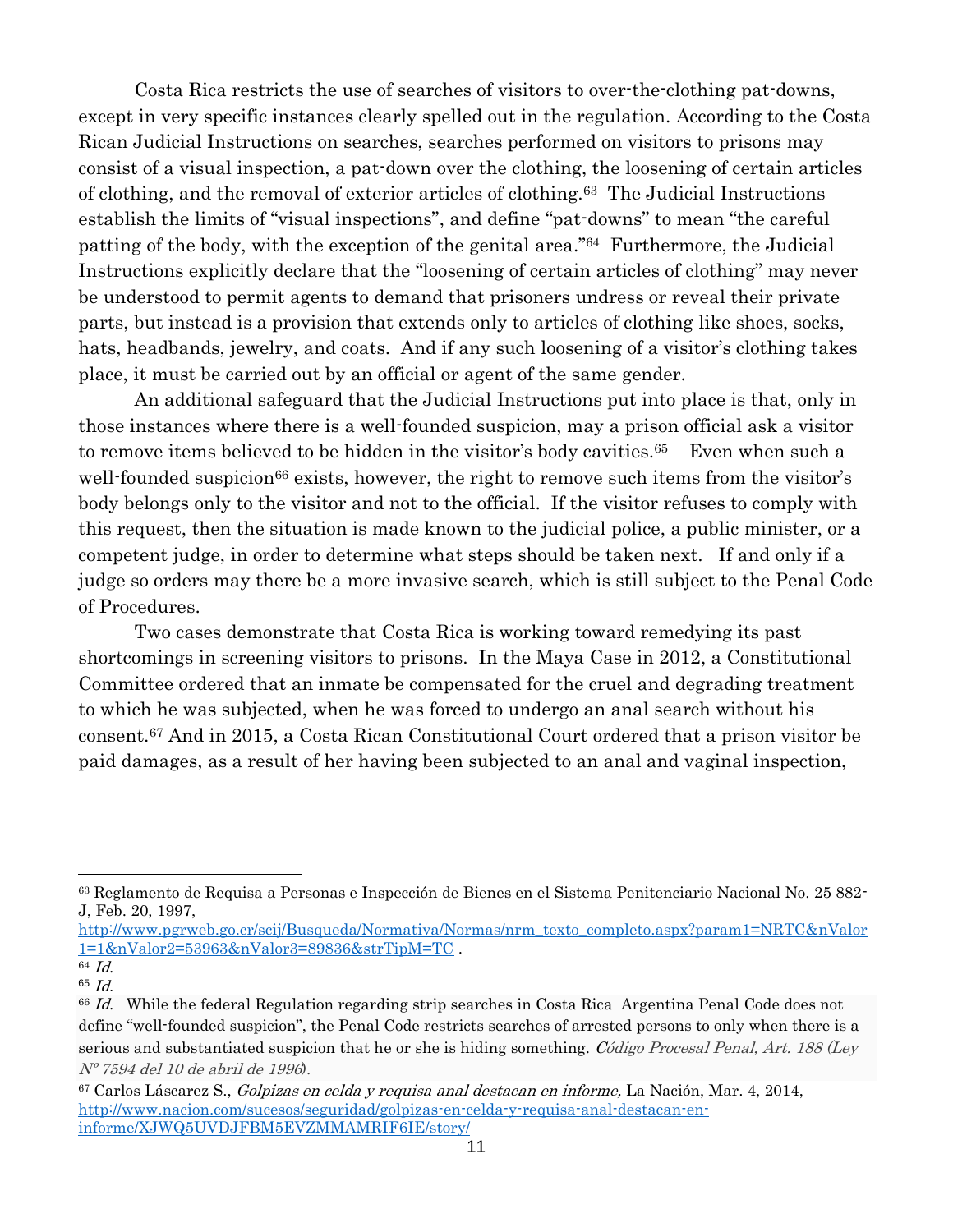despite the fact that both "a physical inspection" and an x-ray showed there to be no drugs on her person.<sup>68</sup>

## Ecuador

In 2014, the total prison population of Ecuador was 25,902, with a per capita prison population of 162 per 100,000 persons.<sup>69</sup>

In Ecuador, the government has established as official policy that visitors to prisoners must submit to a search before entering. Official rules issued by the Secretary of Justice restrict the items of clothing that a visitor is permitted to wear. They cannot wear jackets, coats, high heels, wedges, boots, belts, and ties.<sup>70</sup> These same rules require that infants being brought into the prison have their diapers changed in the presence of an agent.<sup>71</sup> The State installed scanning machines in 2014, thus eliminating the requirement of removing clothing.<sup>72</sup> Complaints continued, as noted by human rights organizations and visitors themselves. In the prison of Cotopaxi, women continued to be subjected to searches that require them to remove underclothing and to do naked squats, in a room that offered only the privacy of a garbage bag hanging in the place of a door.73 If the women refused to take off their clothes, they were banned from future visits. If they refused to do squats while naked, they were subjected to an internal cavity physical search by an official wearing a latex glove.<sup>74</sup> Women also denounced that they felt especially humiliated by this process because it frequently occurred in rooms that were equipped with functioning scanning machines that prison officials simply refused to turn on and use.<sup>75</sup>

 According to the 2014 Ecuadorian Manual on Human Rights as Applied to Prison Contexts, whenever there is a reasonable suspicion that a visitor intends to bring any prohibited object or substance into the prison, a medic or paramedic may subject the visitor to a body search that includes an inspection of the person's genitalia. 76

<sup>68</sup> Rico, Constitutional Court Condemns Anal and Vaginal Search of Handcuffed Woman,

QCOSTARICA.COM, Sept. 12, 2015, [http://qcostarica.com/constitutional-court-condemns-anal-and-vaginal](http://qcostarica.com/constitutional-court-condemns-anal-and-vaginal-search-of-handcuffed-woman/)[search-of-handcuffed-woman/.](http://qcostarica.com/constitutional-court-condemns-anal-and-vaginal-search-of-handcuffed-woman/)

<sup>69</sup> World Prison Brief, Institute for Criminal Policy Research, Ecuador

[http://prisonstudies.org/country/Ecuador,](http://prisonstudies.org/country/Ecuador) last visited 4/20/2017.

<sup>70</sup> Sara Ortiz, Riguroso control a las visitas es parte del modelo de rehabilitación social, El Comercio, July 7, 2014, [http://www.elcomercio.com/actualidad/ecuador-visita-carcel-normas-rehabilitacion.html.](http://www.elcomercio.com/actualidad/ecuador-visita-carcel-normas-rehabilitacion.html) 71 Id.

<sup>72</sup> Id.

<sup>73</sup> Sara Ortiz, Más controles a las visitas en los centros de rehabilitación, El Comercio,

[http://www.elcomercio.com/actualidad/seguridad/mas-controles-a-visitas-centros.html,](http://www.elcomercio.com/actualidad/seguridad/mas-controles-a-visitas-centros.html) last visited Jan. 20, 2018.

<sup>74</sup> Id.

<sup>75</sup> Id.

<sup>76</sup> Ministerio de Justicia, Derechos Humanos y Cultos, Manual de Derechos Humanos: Aplicados al Contexto Penitenciario, 2014, [http://www.justicia.gob.ec/wp-content/uploads/2015/08/Manual-de-Derechos-Humanos-](http://www.justicia.gob.ec/wp-content/uploads/2015/08/Manual-de-Derechos-Humanos-Aplicados-al-Contexto-Penitenciario.pdf)[Aplicados-al-Contexto-Penitenciario.pdf](http://www.justicia.gob.ec/wp-content/uploads/2015/08/Manual-de-Derechos-Humanos-Aplicados-al-Contexto-Penitenciario.pdf) .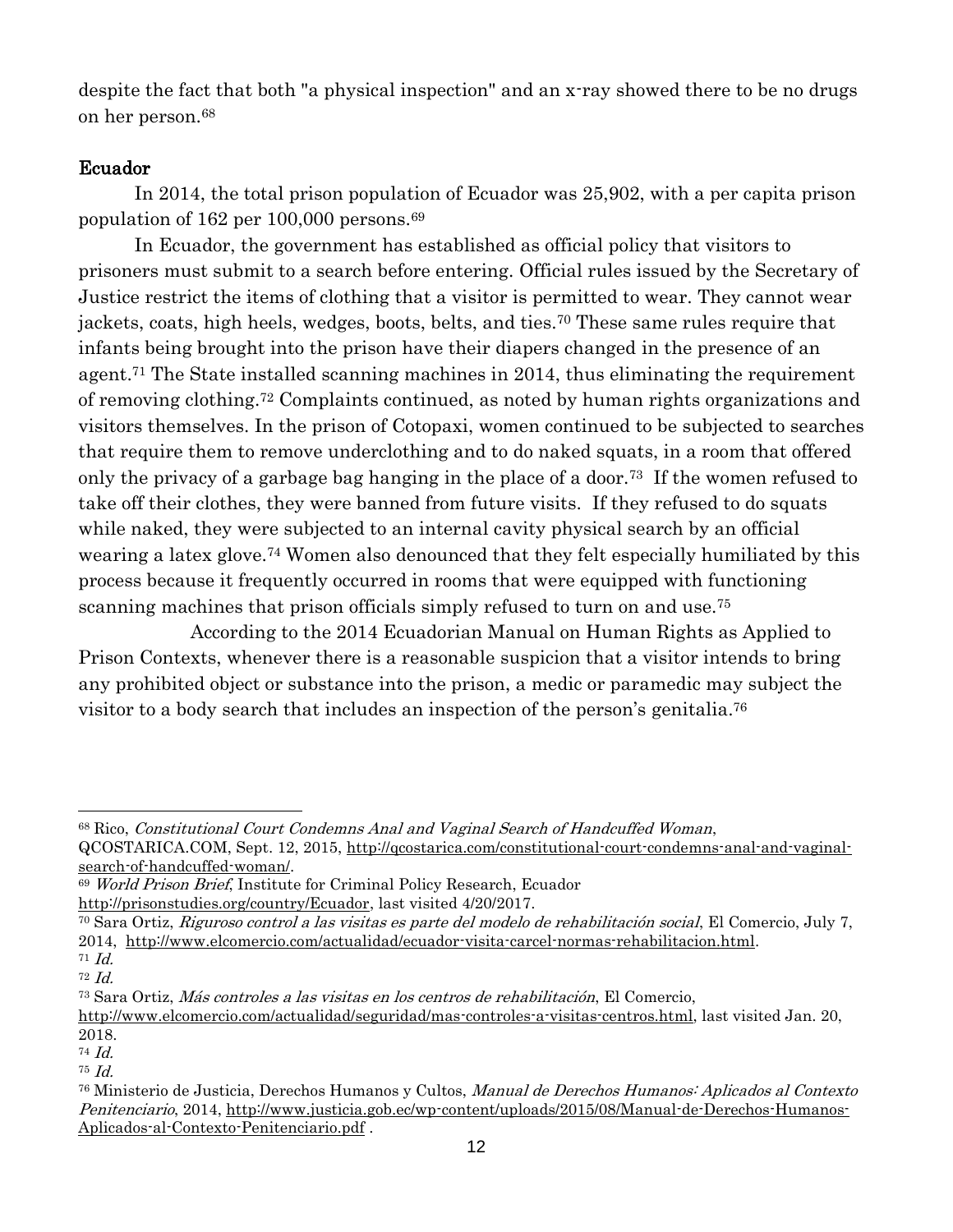## El Salvador

In February 2017, El Salvador held approximately 37,570 people in its national prisons, which was a per capita rate of 579 per 100,000 persons.<sup>77</sup>

The official policy for searches of family members recognizes the regular use of searches and states that the prison administration has final discretion on whether a refusal to submit to a body search will result in the denial of a visit.<sup>78</sup> Additionally, under the "General Regulations of the Prison Law," broad parameters attempt to limit who may be subject to an invasive search:

Policy for Search of family members

Art. 335 – When the search seeks to verify families that visit inmates, it should take into consideration the following parameters: age of the person, consent for the search and some grounded suspicion that the person is trying to introduce drugs or any other prohibited article into the prison. In every case, the administration has the final discretion on whether to admit a person or not if she/he refuses the search. 79

In 2017, the official government website posted news of the purchase of body scanners in an attempt to limit the imposition of invasive searches.<sup>80</sup> No further information was available to verify the implementation of the scanners or their effectiveness in security and in guaranteeing human rights.

A 2010 visit by the Inter-American Commission on Human Rights cited information from diverse sectors denouncing abusive and arbitrary treatment by the military, including degrading treatment to families and prisoners.<sup>81</sup> Among the complaints were those of women visitors who denounced vaginal and anal inspections prior to being allowed to enter the prison, stating that this was a systematic practice exercised on all women visitors, including pregnant women and elderly women. If a person refused to allow the search to happen, she was often denied entrance.<sup>82</sup> The denouncements tell that visitors entering are subject to rigorous body searches involving squatting and jumping up and down while

<http://www.dgcp.gob.sv/index.php/novedades/noticias/1599-tecnologia-de-punta-inicia-en-centro-penales> .

<sup>77</sup> World Prison Brief, Institute for Criminal Policy Research, El Salvador[,](http://www.prisonstudies.org/country/el-salvador) <http://www.prisonstudies.org/country/el-salvador>

<sup>78</sup> Decree no 95 from the President of El Salvador, Reglamento General de la Ley Penitenciaria, published Nov. 16, 2000.

[http://www.jurisprudencia.gob.sv/VisorMLX/Documento/Documento.aspx?Data=ENRg5RJBMRrGu2qLI1leM](http://www.jurisprudencia.gob.sv/VisorMLX/Documento/Documento.aspx?Data=ENRg5RJBMRrGu2qLI1leMEBtYsLsNxCEmluooSDjHwiPr456+VJ7t+IT8swuMRVKyu7CLMDY5UFalDt1Xp77oH6mGlXTQhbBe5M0NuabHNIzqe/c3uJZqj1/UqvepTTmOypkqesWmIxsYIksN3c+6FAW1GAOO558WoQgfUlW8EQZVJozKAaKsLA90rljJ36kZg) [EBtYsLsNxCEmluooSDjHwiPr456+VJ7t+IT8swuMRVKyu7CLMDY5UFalDt1Xp77oH6mGlXTQhbBe5M0Nu](http://www.jurisprudencia.gob.sv/VisorMLX/Documento/Documento.aspx?Data=ENRg5RJBMRrGu2qLI1leMEBtYsLsNxCEmluooSDjHwiPr456+VJ7t+IT8swuMRVKyu7CLMDY5UFalDt1Xp77oH6mGlXTQhbBe5M0NuabHNIzqe/c3uJZqj1/UqvepTTmOypkqesWmIxsYIksN3c+6FAW1GAOO558WoQgfUlW8EQZVJozKAaKsLA90rljJ36kZg) [abHNIzqe/c3uJZqj1/UqvepTTmOypkqesWmIxsYIksN3c+6FAW1GAOO558WoQgfUlW8EQZVJozKAaKsLA90](http://www.jurisprudencia.gob.sv/VisorMLX/Documento/Documento.aspx?Data=ENRg5RJBMRrGu2qLI1leMEBtYsLsNxCEmluooSDjHwiPr456+VJ7t+IT8swuMRVKyu7CLMDY5UFalDt1Xp77oH6mGlXTQhbBe5M0NuabHNIzqe/c3uJZqj1/UqvepTTmOypkqesWmIxsYIksN3c+6FAW1GAOO558WoQgfUlW8EQZVJozKAaKsLA90rljJ36kZg) [rljJ36kZg=](http://www.jurisprudencia.gob.sv/VisorMLX/Documento/Documento.aspx?Data=ENRg5RJBMRrGu2qLI1leMEBtYsLsNxCEmluooSDjHwiPr456+VJ7t+IT8swuMRVKyu7CLMDY5UFalDt1Xp77oH6mGlXTQhbBe5M0NuabHNIzqe/c3uJZqj1/UqvepTTmOypkqesWmIxsYIksN3c+6FAW1GAOO558WoQgfUlW8EQZVJozKAaKsLA90rljJ36kZg)= , accessed on Jan. 20, 2018.

<sup>79</sup> Id.

<sup>80</sup> Government of El Salvador Portal, Cutting Edge Technology Initiated in Prison Units (Tecnologia de Punta inicia en Centros Penales), website last updated Mar. 9, 2017.

<sup>81</sup> Observaciones Preliminares De La Visita De La Relatoría Sobre Los Derechos De Las Personas Privadas De Libertad A El Salvador (Oct., 2010) <http://www.cidh.org/Comunicados/Spanish/2010/104a-10sp.htm>

<sup>82</sup> Observaciones Preliminares De La Visita De La Relatoría Sobre Los Derechos De Las Personas Privadas De Libertad A El Salvador (Oct., 2010) [http://www.cidh.org/Comunicados/Spanish/2010/104a-](http://www.cidh.org/Comunicados/Spanish/2010/104a-10sp.htm)[10sp.htm](http://www.cidh.org/Comunicados/Spanish/2010/104a-10sp.htm) , accessed on March 19, 2017.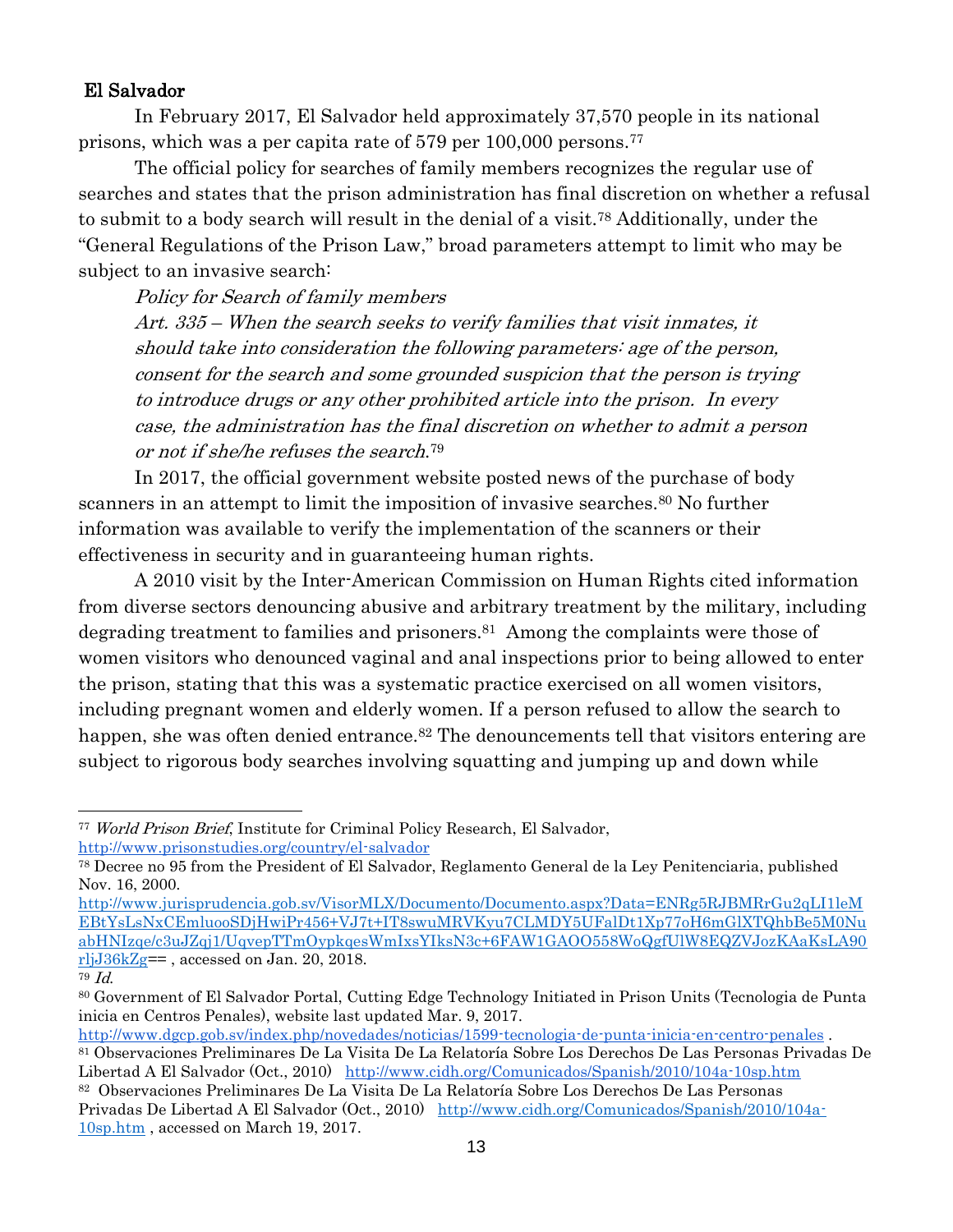naked. In one specific prison, Mariona prison, visitors stated that the military guarding the prison subjected them to two consecutive bodily searches, one at the first entrance and another only a few dozen meters further.

## Honduras

In 2016, the total prison population of Honduras was 17,017, with a per capita prison population of 198 per 100,000 persons.<sup>83</sup>

In a published report of the UN Subcommittee for the Prevention of Torture (SPT) after a visit to Honduras, the committee found that some women visitors of prisoners complained of being subject to intimate searches by male personnel. <sup>84</sup> Immediately following, the SPT recommended that the State of Honduras take the steps necessary to guarantee the right of every person deprived of liberty to receive visits and maintain contact with the outside world, and that any measures which tends to discourage visits should be avoided.<sup>85</sup>

## Mexico

In July 2016, Mexico held approximately 233,470 people in its national prisons, which was a per capita rate of 196 per 100,000 persons.<sup>86</sup>

Mexico recently revised its Penal Code, passing a new national law in 2016 that strictly forbids strip-searching of visitors, using language that parallels international human rights documents. Article 61 of the law states that all searches must obey the principles of necessity, reasonability and proportionality, without discrimination. They must be carried out under dignified conditions, as little as possible intruding on people's intimacy, integrity, liberty, rights and their belongings. Searches should employ a visual inspection, using non-invasive detectors, and a pat-search on top of clothing. Body searches should only be used when the non-intrusive search perceives possible objects or prohibited items underneath clothing, or when there is suspicion and a person refuses to demonstrate the item. Even on these occasions, a more thorough search can never include full nudity or inspection of vaginal and/or rectal body cavities.

When these searches occur, conditions should be adequate and sanitary, the officer should be of the same sex as the person being searched, and should act respecting the

 $\overline{a}$ 

<sup>83</sup> World Prison Brief, Institute for Criminal Policy Research, Honduras <http://prisonstudies.org/country/Honduras>

<sup>84</sup> Informe sobre la visita a Honduras del Subcomite para la prevencion de la tortura, y otros tratos o penas crueles, inhumanos o degrantes, pg. 50 ¶246.

<http://www.refworld.org/cgi-bin/texis/vtx/rwmain/opendocpdf.pdf?reldoc=y&docid=4ef0bdd02> , last visited Jan. 19, 2018.

<sup>85</sup> Id.

<sup>86</sup> World Prison Brief, Institute for Criminal Policy Research, Mexico[,](http://www.prisonstudies.org/country/mexico)

<http://www.prisonstudies.org/country/mexico> . Last visited 4/2/2017.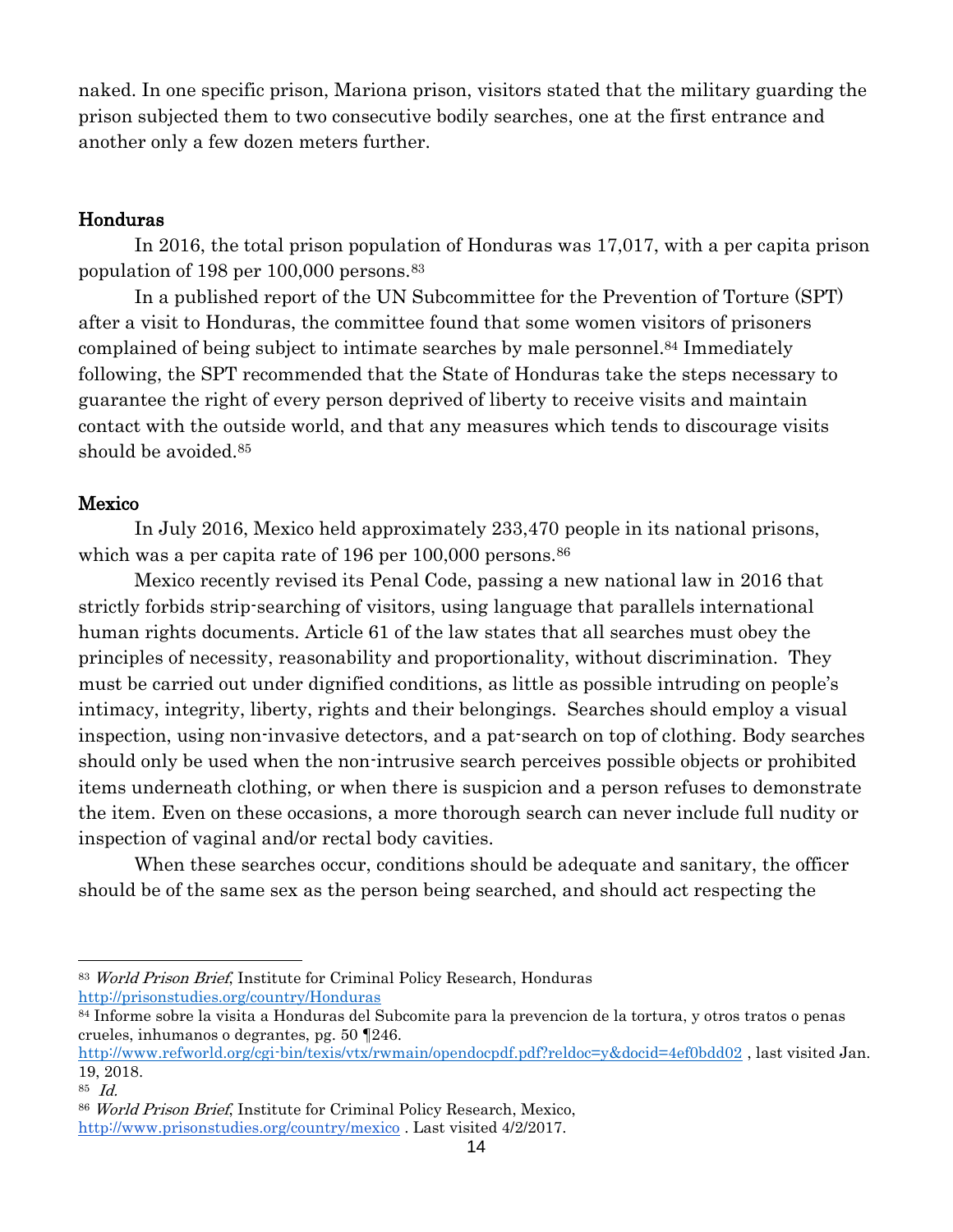person's dignity and human rights. The person being searched can solicit the presence of someone she trusts or a lawyer.<sup>87</sup>

No information was available to verify the impact and the implementation of this new law. However, in 2010, the UN Subcommittee for the Prevention of Torture (SPT) had visited Mexico and specifically addressed the issue of strip-searching visitors to prisons after receiving complaints regarding this practice during the visit.<sup>88</sup> The SPT recommended that generalized vaginal searches should not be carried out, and that the State of Mexico take adequate measures to control the security of the prison while guaranteeing dignity and privacy.<sup>89</sup>

## United States of America

The United States, according to the World Prison Brief, had a total prison population of 2,145,100 people at the end of 2015. The rate of incarceration is 666 per 100,000 of the population.<sup>90</sup>

Because the U.S. is a federative nation and the vast majority of inmates are in state facilities, there is no national or overarching regulation regarding the search of visitors. However, different states such as California and New York, have specific regulations and have made efforts to address the indignity of strip-searches. In addition, the Federal Bureau of Prisons has some guidelines for their prison facilities,

Most facilities have very specific and clear regulations about what a visitor can wear, what she/he can bring to the visit and what the procedure is for entering the prison. In the Federal Bureau of Prisons, each visitor must pass through a metal detector. While all prisoners are subject to a search of their person and belongings, pat searches are conducted via a random selection process, or if the metal detector indicates the presence of metal. Visitors can choose to refuse a search and leave the grounds. However, the Bureau of Prisons guidelines states that if a person chooses to leave, that could create a "reasonable suspicion" on the part of prison staff, and then they could require a search anyway.<sup>91</sup> The document does not specify, however, the level of the "required search," whether it would be a pat search or more stringent.

 <sup>87</sup> Ley Nacional de Ejecución Penal, Cámara de Deputados del H. Congreso de la Unión, 33, published in Official Government Journal (Diario Oficial), June 16, 2016.

<http://www.diputados.gob.mx/LeyesBiblio/pdf/LNEP.pdf> .

<sup>88</sup> Subcomité para la Prevención de la Tortura, Informe Sobre la visita a México del Subcomité para la Prevención de la Tortura y Otros Tratos o Penas Crueles, Inhumanos o Degradantes, Naciones Unidas, May 31, 2010, [http://www2.ohchr.org/english/bodies/cat/opcat/docs/ReportMexico\\_sp.pdf](http://www2.ohchr.org/english/bodies/cat/opcat/docs/ReportMexico_sp.pdf) . <sup>89</sup> Id. at §267.

<sup>&</sup>lt;sup>90</sup> World Prison Brief, Institute for Criminal Policy Research, United States, <http://www.prisonstudies.org/country/united-states-america>

<sup>91</sup> U.S. Department of Justice Federal Prison System, Visiting Regulations, WAS-5267.09, Apr. 12, 2016. [https://www.bop.gov/locations/institutions/was/WAS\\_visit\\_hours1.pdf](https://www.bop.gov/locations/institutions/was/WAS_visit_hours1.pdf)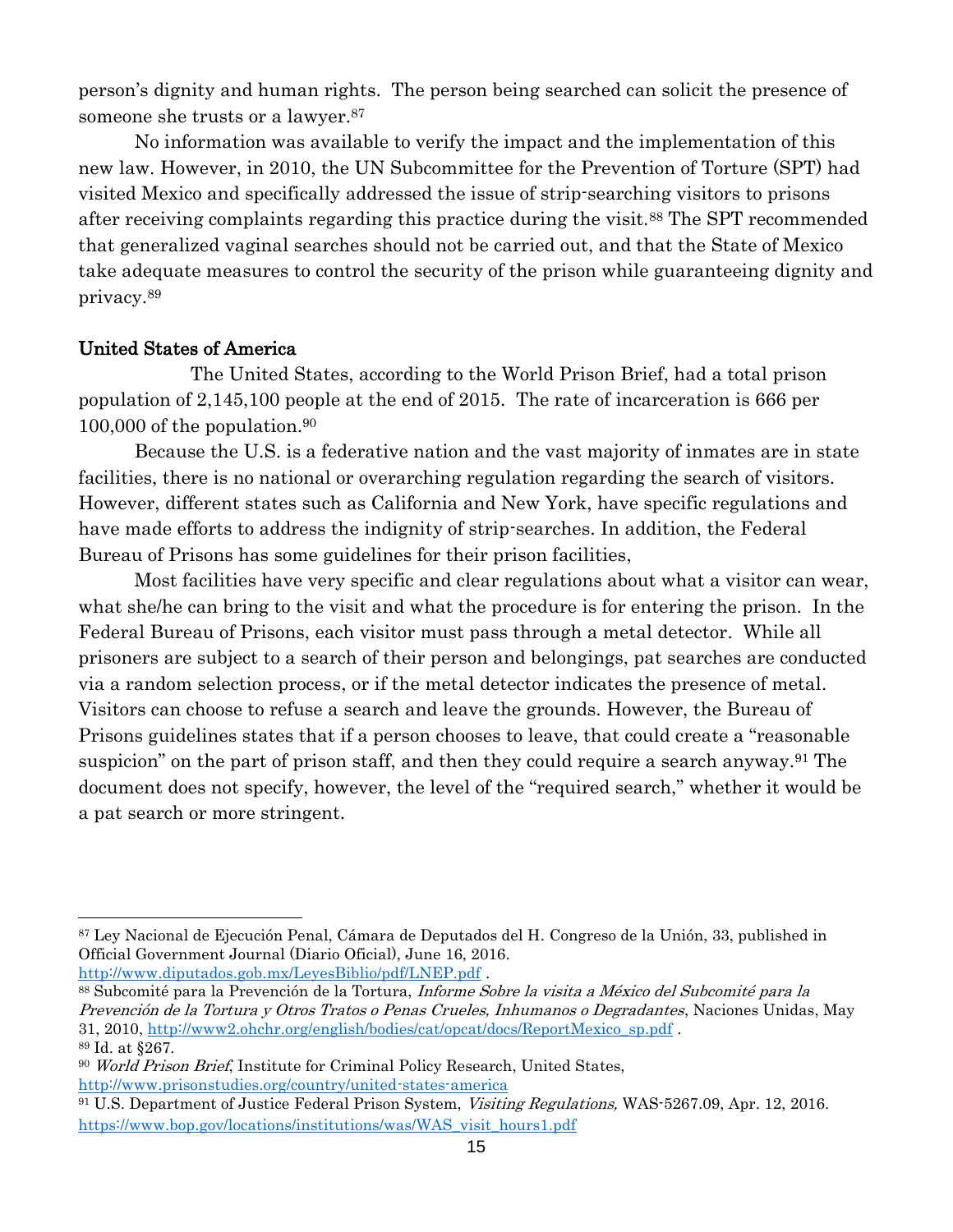One civil rights case against a Massachusetts state prison won an indemnification for a woman who was strip-searched leaving a prison because of an anonymous tip.92 She in fact, did not have drugs. While the strip search was technically consensual, she alleged that she submitted to it under extreme pressure from a group of guards, and the court held that consent is irrelevant in such a case. <sup>93</sup> The action resulted in a federal District Court decision ruling that prison guards need reasonable suspicion for a strip search and reasonable suspicion cannot be based only on anonymous tips. <sup>94</sup> The guards must independently corroborate those tips to develop reasonable suspicion.<sup>95</sup> Following this, the Department of Corrections changed its regulations regarding strip searches clarifying that prison officials must have reasonable suspicion, and that anonymous tips can only create reasonable suspicion when corroborated with facts.<sup>96</sup>

The California Department of Corrections and Rehabilitation's information for visitors addresses the penalties for a person who tries to bring drugs, weapons, or any item that is not allowed, into the prison. <sup>97</sup> To guarantee this, all prisoners, including children, and their possessions are searched by use of technology or on top of the clothing before entering. However, any search beyond that initial search of belongings and clearing the metal detector can only occur if there is cause to believe the person is trying to bring in a prohibited item. If that happens, the visitor is given, in writing, the reason for the search and can refuse, but will also lose the opportunity to visit. A prison can only search a visitor without her consent if a warrant is issued or if the visitor is being detained pursuant to arrest.

Additionally, California recently employed the use of ION scanners and drugdetecting dogs in addition to metal detectors and "reasonable suspicion searches."98 An OpEd written by a prisoner points out that the regulation singles out visitors for a possible strip search if the ION test is positive, while it does not address the consequences of a

<sup>92</sup> After our lawsuit challenging the strip search of a prison visitor, the Massachusetts Department of Correction changes its regulations, Law Offices of Howard Friedman PC, Feb. 20, 2015, [http://www.civil](http://www.civil-rights-law.com/blog/2015/2/20/after-our-lawsuit-challenging-the-strip-search-of-a-prison-v.html)[rights-law.com/blog/2015/2/20/after-our-lawsuit-challenging-the-strip-search-of-a-prison-v.html](http://www.civil-rights-law.com/blog/2015/2/20/after-our-lawsuit-challenging-the-strip-search-of-a-prison-v.html) 

<sup>&</sup>lt;sup>93</sup> Hernandez v. Montanez, 36 F. Supp. 3d 202, 213 (D. Mass. 2014), recognizing that a choice between two unacceptable options does not constitute a choice, "Consent is irrelevant to the legal analysis; "a prison visitor confronted with the choice between submitting to a strip-search or foregoing a visit cannot provide a 'legally cognizable consent.'"

<sup>&</sup>lt;sup>94</sup> Id. at 212. Citing United States v. Dapolito, 713 F. 3d 141, 147 (1st Cir. 2013), the court held that "reasonable suspicion" requires both an objective basis for suspecting an individual as well as a particularized suspicion about that particular individual, grounded in "specific and articulable facts," viewed as a reasonable police officer would view the situation.

 $95$  Id. at 214. holding that officers must have reliable information about the tipster, which is impossible in an anonymous tip, or specific information specifically directed towards the person to be searched. <sup>96</sup> Id. at 3.

<sup>&</sup>lt;sup>97</sup> California Department of Corrections and Rehabilitation (CDCR), Visiting A Friend or Loved One in Prison, 13, [http://www.cdcr.ca.gov/visitors/docs/inmatevisitingguidelines.pdf,](http://www.cdcr.ca.gov/visitors/docs/inmatevisitingguidelines.pdf) last visited Jan. 19, 2018.

<sup>&</sup>lt;sup>98</sup> Jeff Beard, Secretary of the California Department of Corrections and Rehabilitation, *Keeping drugs out of* prison will stop gang threats to families of inmates, CDCR News, Oct. 14, 2014, [https://news.cdcr.ca.gov/news](https://news.cdcr.ca.gov/news-releases/2014/10/14/keeping-drugs-out-of-prison-will-stop-gang-threats-to-families-of-inmates/)[releases/2014/10/14/keeping-drugs-out-of-prison-will-stop-gang-threats-to-families-of-inmates/](https://news.cdcr.ca.gov/news-releases/2014/10/14/keeping-drugs-out-of-prison-will-stop-gang-threats-to-families-of-inmates/) .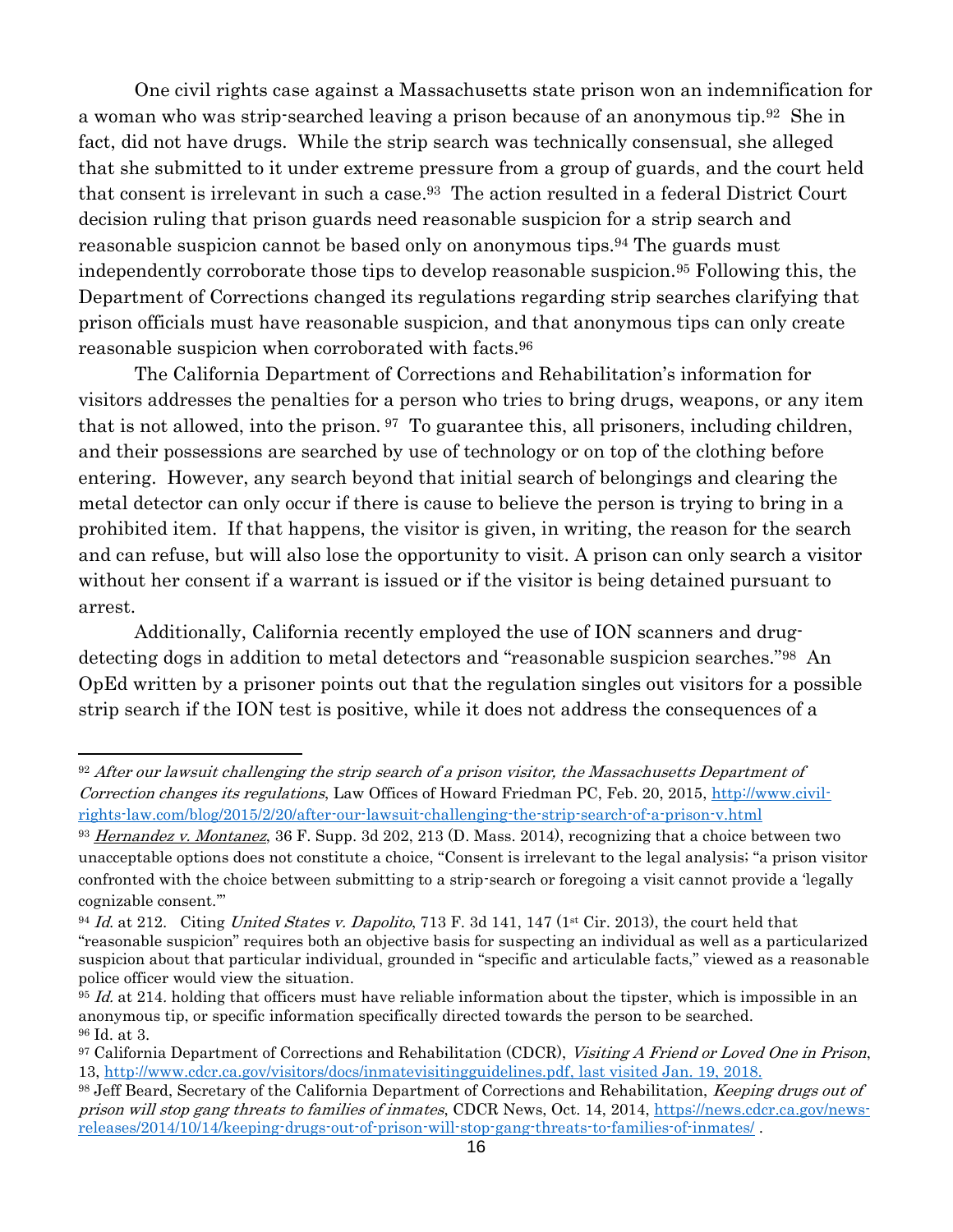positive ION test on guards, contractors, or volunteers.<sup>99</sup> The visitor can refuse but will either be allowed a no-contact visit or have to leave the premises. A January, 2016 article on the website of CBS Sacramento stated that the state would no longer strip search any visitor for any reason, resorting to restrictions or bans on visits if the ION test or drugsniffing dog gave a positive response.<sup>100</sup>

New York also has a state policy for strip-searching of visitors.101 It states that if a visitor complies with all regulations for entering, but the officer in charge "reasonably believes" that the person needs further "processing" to avoid the entrance of prohibited items, a strip search may be authorized. This only occurs after the officer in charge speaks with his supervisor who evaluates the situation, and may authorize a "consensual" strip search. This can also occur with a child, but the child must have the responsible adult's consent to submit to a strip search. Written procedure details how this occurs. If the visitor refuses, the visit will be denied. However, the regulations specifically state that a visitor refusing a strip search cannot be a reason to retaliate against the prisoner she/he intended to visit or deny a prisoner future visits. The regulations state that:

- 1. Guilt is not to be assumed from a visitor's refusal to submit to a strip search.
- 2. Future visits may not be denied on the basis of past refusal to a strip search.
- 3. A visitor's past refusal to submit to a strip search may not be used as a basis or factor in establishing reasonable suspicion for future strip searches.<sup>102</sup>

## Uruguay

Uruguay, according to the World Prison Brief, had a total prison population 9996 in 2015. The rate of incarceration is 291 per 100,000 of the population, and only 2.8% of that population is composed of non-Uruguayans.<sup>103</sup>

In 2006, an interdisciplinary group of governmental and nongovernmental participants published a document regarding the Situation of Women Deprived of Liberty in Uruguay. <sup>104</sup> The document refers to the practice of searches on visitors being carried out by guards of the same sex, and using "body searches," but it does not go into detail to describe exactly what this entails. In relation to the search of visitors, it is carried out by feminine guards for the women and masculine guards for the men. The body search is external and

[http://www.doccs.ny.gov/RulesRegs/20120328\\_CCS-24-11-00005.html](http://www.doccs.ny.gov/RulesRegs/20120328_CCS-24-11-00005.html)

<http://www.prisonstudies.org/country/uruguay>

<sup>99</sup> Kenneth Hartman, Strip Searches Will Keep Helpful Visitors, not Drugs, Out of Prisons. LA Times (Apr 6, 2015).<http://www.latimes.com/opinion/op-ed/la-oe-hartman-prison-strip-search-visitors-20150406-story.html> .

<sup>&</sup>lt;sup>100</sup> Associated Press, Visitor Strip searches No Longer Allowed At California Prisons, But Drug Dogs on High Alert, CBS Sacramento, Jan. 11, 2016. [http://sacramento.cbslocal.com/2016/01/11/visitor-strip-searches-no](http://sacramento.cbslocal.com/2016/01/11/visitor-strip-searches-no-longer-allowed-at-california-prisons-but-drug-dogs-on-high-alert/)[longer-allowed-at-california-prisons-but-drug-dogs-on-high-alert/](http://sacramento.cbslocal.com/2016/01/11/visitor-strip-searches-no-longer-allowed-at-california-prisons-but-drug-dogs-on-high-alert/) .

<sup>&</sup>lt;sup>101</sup> New York State Department of Corrections and Community Supervision, Rules & Regulations, Entrance to a Correctional Facility, Visitation, and Disciplinary Rules, §200.2. .

 $102$  Id. at  $$200.2(f)(4-6)$ .

<sup>&</sup>lt;sup>103</sup> World Prison Brief, Institute for Criminal Policy Research, Uruguay,

<sup>&</sup>lt;sup>104</sup> Report from an interdisciplinary governmental group, *Situacion de mujeres privadas de libertad en el* Uruguay, INFORME sobre las condiciones de reclusión (information about the prison conditions), 2006. http://www.inmujeres.gub.uy/innovaportal/file/19658/1/5 informe reclusas.pdf, last visited Jan. 19, 2018.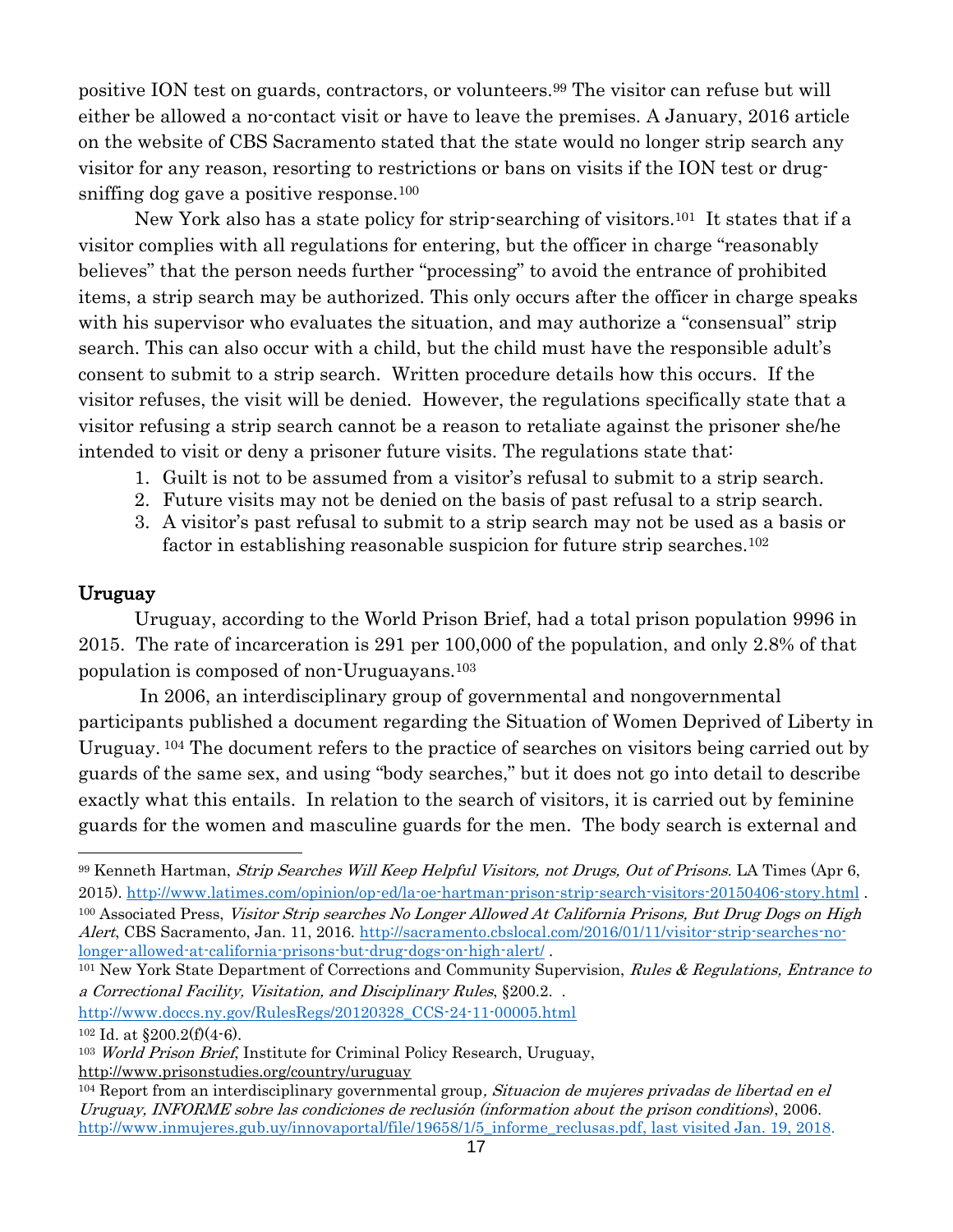physical, because the state does not have technology that can serve this purpose.<sup>105</sup> Extensive research failed to uncover a national policy regarding procedures for prison visits or reference to any changes in procedures.

In an article published in 2016, Gabriel Pereyra describes how visitors to Uruguayan prisons are required to submit to a strip search before visiting their family member, including at times, squatting and coughing to prove that women are not holding anything in their body cavities.<sup>106</sup> One woman stated, "It is inhumane. You must get naked like God brought you into the world, climb up on a stool, and open your body when they search you, as if you were going to the gynecologist."<sup>107</sup> Pereyra states that the State claims that 170 people were caught in one year trying to enter a prison with drugs hidden in their bodies. Family members claim that most of the contraband in the prisons enters through the prison guards.108 In one prison, that is lauded as "less harsh", the inmates discuss their horror of the search of family members, which would suggest that they undergo a strip search.<sup>109</sup>

Additionally, various news sources refer to the UN report published after Manfred Nowak, UN Relator for Human Rights, visited Uruguay. His report said that the "liberal" system of family visits is undermined because the visitors, including children, are submitted to invasive body searches, including body cavities, violating their basic human dignity.<sup>110</sup>

#### Venezuela

In 2015, the total prison population of Venezuela was 49,664, with a per capita prison population of 159 per 100,000 persons.<sup>111</sup>

The recently promulgated Organic Penitentiary Code of the country, effective December 2015, establishes in article 96 that the personal search will be obligatory for anyone entering a penitentiary premises without exception to officials, but that it shall be done preferably using newer technological methods with a minimum level of invasion on persons and objects.<sup>112</sup> The Law also mandates that the searches must be done with respect

 $105$  *Id.* at 24.

<sup>106</sup> Gabriel Pereyra, The Others Pay for the Prison System (Los Otros que Pagan el Sistema Carcelario), April 25, 2016, [http://www.elobservador.com.uy/los-otros-que-pagan-el-sistema-carcelario-n900867.](http://www.elobservador.com.uy/los-otros-que-pagan-el-sistema-carcelario-n900867) Last visited 4/1/17.

 $107$   $Id.$ 

<sup>108</sup> Id.

<sup>109</sup> Sol Amaya, Punto de Rieles, la cárcel uruguaya que funciona como um pueblo (Punto de Rieles, the uruguaian jail that functions like a town), La Nacion Jun. 1, 2015. [http://www.lanacion.com.ar/1795177](http://www.lanacion.com.ar/1795177-punta-de-rieles-la-carcel-pueblo) [punta-de-rieles-la-carcel-pueblo](http://www.lanacion.com.ar/1795177-punta-de-rieles-la-carcel-pueblo) . last visited 4/1/17.

<sup>110</sup> United Nations Human Rights Council, Report of the Special Rapporteur on torture and other cruel, inhuman or degrading treatment or punishment, Manfred Nowak: Mission to Uruguay, ¶51, A/HRC/13/39/Add.2, Dec. 21, 2009, see also [\(https://periodicoanarquia.wordpress.com/2009/09/29/algunos](https://periodicoanarquia.wordpress.com/2009/09/29/algunos-datos-sobre-las-carceles-en-uruguay/)[datos-sobre-las-carceles-en-uruguay/;](https://periodicoanarquia.wordpress.com/2009/09/29/algunos-datos-sobre-las-carceles-en-uruguay/) [http://postaportenia.blogspot.com/2010/07/informe-nowak-sobre](http://postaportenia.blogspot.com/2010/07/informe-nowak-sobre-prisiones-en.html)[prisiones-en.html\)](http://postaportenia.blogspot.com/2010/07/informe-nowak-sobre-prisiones-en.html).

<sup>111</sup> World Prison Brief, [http://prisonstudies.org/country/venezuela,](http://prisonstudies.org/country/venezuela) last visited 4/17/2017.

<sup>&</sup>lt;sup>112</sup> Carlos Alberto Nieto Palma, *Visitas de mujeres en las cárceles*, Derechos Humanos en el Mundo, Feb. 12, 2016, [http://amnistia.ning.com/profiles/blogs/visitas-de-mujeres-en-las-carceles?context=tag](http://amnistia.ning.com/profiles/blogs/visitas-de-mujeres-en-las-carceles?context=tag-c%C3%A1rceles+de+venezuela)[c%C3%A1rceles+de+venezuela.](http://amnistia.ning.com/profiles/blogs/visitas-de-mujeres-en-las-carceles?context=tag-c%C3%A1rceles+de+venezuela)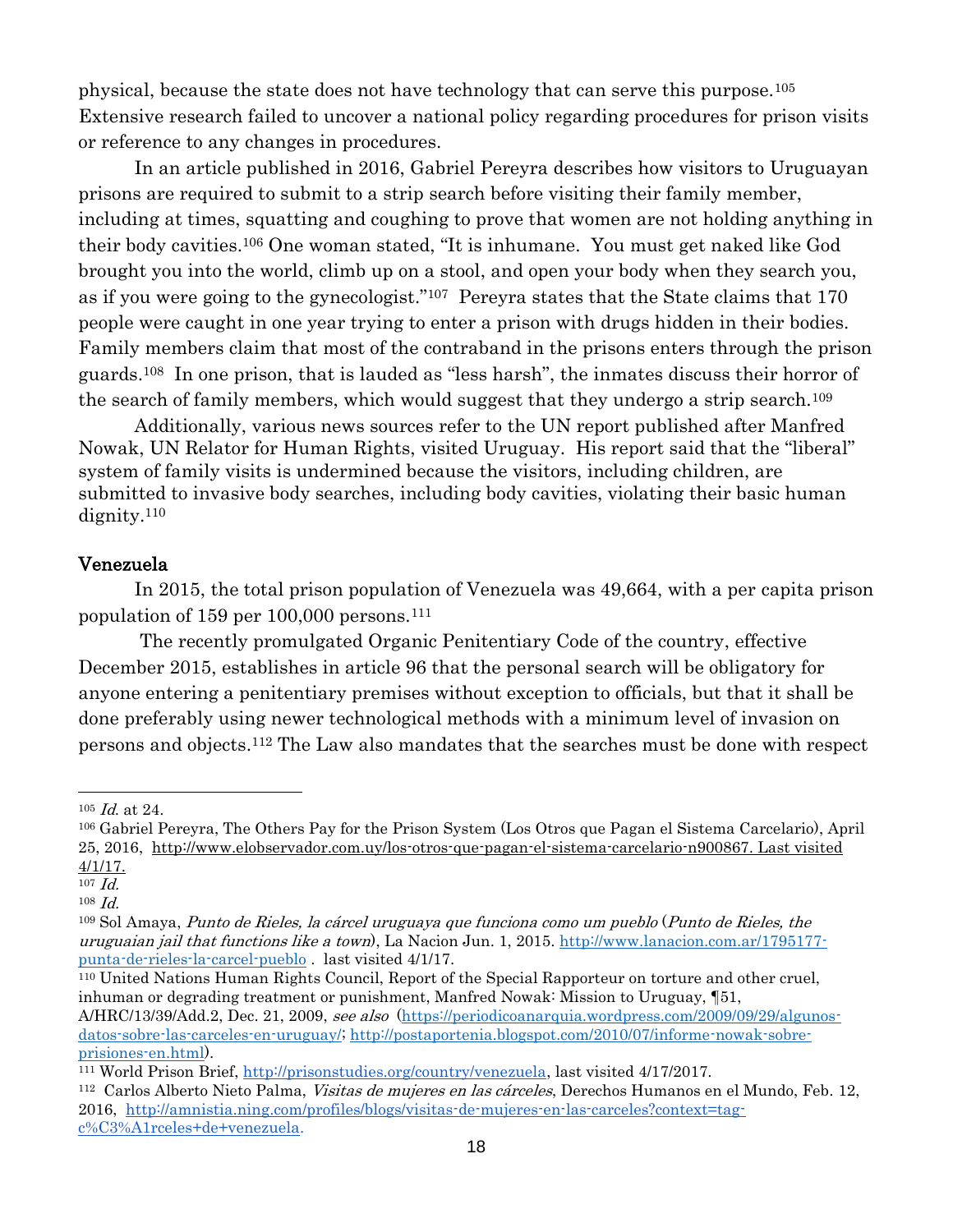to the dignity of the persons and to their human rights.<sup>113</sup> This law nonetheless falls short of the OAS Best Practices, which mandate that vaginal and anal searches be prohibited by law.

When visiting their loved ones at Venezuelan prisons, women visitors have to use their own fingers to open up their genitalia and expose their pelvis over a mirror.<sup>114</sup> Many visitors, including those to political prisoners, are also required to jump & squat while naked, some of them while being filmed. <sup>115</sup> In some prisons, all visitors, both personal and official such as the Venezuelan Penitentiary Observatory (OVP), are subjected to visual searches of their private parts and are searched with mirrors and flashlights. Visitors are also threatened with not being able to visit anymore and with transferring their family member to a different prison if they report the violations to the OVP.<sup>116</sup> Recently 570 inmates of a prison in Venezuela went on a hunger strike as an effort to draw attention and protest the violations and excessive searches to which their family members are subjected during visits.<sup>117</sup>

## **CONCLUSION**

Of the twelve American countries researched, each had some form of search that would be considered excessive for those visiting incarcerated family and friends. Mexico has passed a national law to regulate searches, although it is fundamental that human rights organizations verify whether it has been effectively implanted. El Salvador has introduced new policy including the use of body scanners to reduce the humiliation of searches. Some Brazilian states have prohibited strip searches and introduced other methods that seem to be working. A bill to prohibit invasive body searches has been stalled in the Brazilian congress for years. Argentina's courts have declared vaginal searches unconstitutional. Venezuela has a new law that mandates that searches be done with respect to the dignity of the persons and to their human rights, and preferably using more advanced technological methods to diminish the intrusiveness of searches. Costa Rica has very detailed judicial instructions on searches of visitors that are very protective of this group. In Ecuador, there have been some improvements now that scanning machines have

 $\overline{a}$ 

<sup>114</sup> Daniel Romero Nava, Conoce el vía crucis de visitar a un recluso en la cárcel Fénix de Lara, Panorama.com.ve, Feb. 4, 2015, [http://www.panorama.com.ve/opinion/Conoce-el-via-crucis-de-visitar-a-un](http://www.panorama.com.ve/opinion/Conoce-el-via-crucis-de-visitar-a-un-recluso-en-la-carcel-Fenix-de-Lara-20150129-0099.html)[recluso-en-la-carcel-Fenix-de-Lara-20150129-0099.html.](http://www.panorama.com.ve/opinion/Conoce-el-via-crucis-de-visitar-a-un-recluso-en-la-carcel-Fenix-de-Lara-20150129-0099.html)

<sup>115</sup> Esposa de López denuncia trato humillante em visitas a cárcel, Diario Las Américas, Oct. 31, 2015, [https://www.diariolasamericas.com/esposa-lopez-denuncia-trato-humillante-visitas-carcel-n3431333.](https://www.diariolasamericas.com/esposa-lopez-denuncia-trato-humillante-visitas-carcel-n3431333)

<sup>113</sup> Id.

<sup>116</sup> Observatorio Venezolano de Prisiones, Informe sobre la situación de privados de libertad en Venezuela con motivo de la revisión dl cuarto informe de la República Bolivariana de Venezuela ante el Comité de Derechos Humanos de la ONU, Apr. 2015,

[http://tbinternet.ohchr.org/Treaties/CCPR/Shared%20Documents/VEN/INT\\_CCPR\\_CSS\\_VEN\\_20347\\_S.pdf](http://tbinternet.ohchr.org/Treaties/CCPR/Shared%20Documents/VEN/INT_CCPR_CSS_VEN_20347_S.pdf) <sup>117</sup> Mas de 500 presos en penal El Dorado iniciaron huelga de hambre, Mayerline Machado, 05/16/2014, <http://www.2001.com.ve/con-la-gente/mas-de-500-presos-en-penal-el-dorado-iniciaron-huelga-de-hambre.html>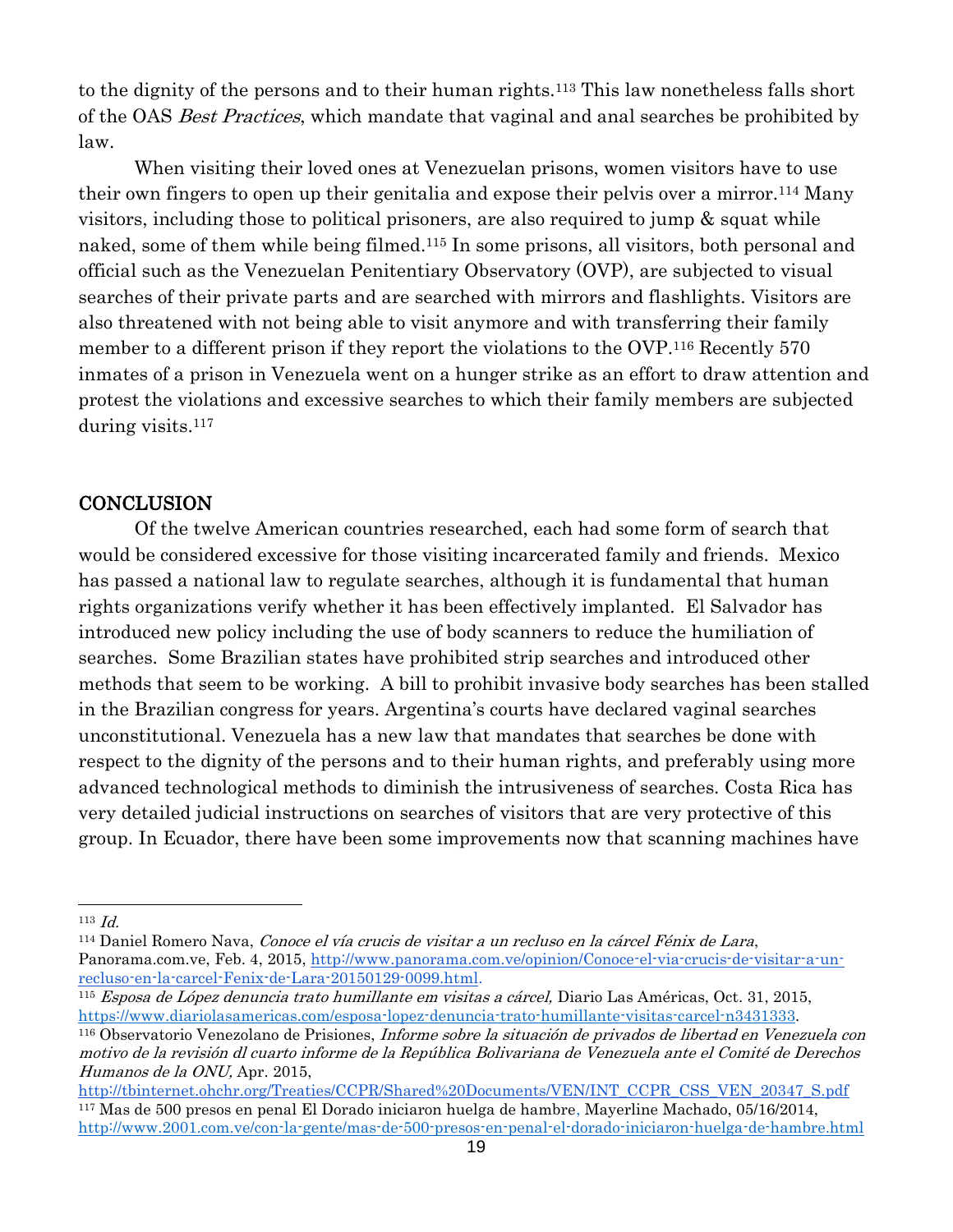been installed at some prisons, eliminating the requirement that visitors remove clothes and underclothes as part of pre-entrance inspections.

Some countries have considered body scanners, ION scanners and drug-sniffing dogs. Government officials believe that body scanners can be used to more effectively, and less intrusively, search visitors entering prison facilities, although some NGOs have expressed concern about subjecting people to weekly scans, especially pregnant women or people with compromised health. Additionally, families and organizations claim that ION scanners produce an unacceptable ratio of false positives, thus subjecting more people than appropriate to further searches. Finally, the use of drug-sniffing dogs would need to be accompanied by a strong publicity campaign to counteract the entrenched fear of dogs when handled by police and authorities.

The number of prison policies, government and international declarations, and even laws enacted to address, regulate, or ban invasive searches of family members make it clear both that the practice is pervasive and that it must be addressed. Security must be guaranteed in another manner.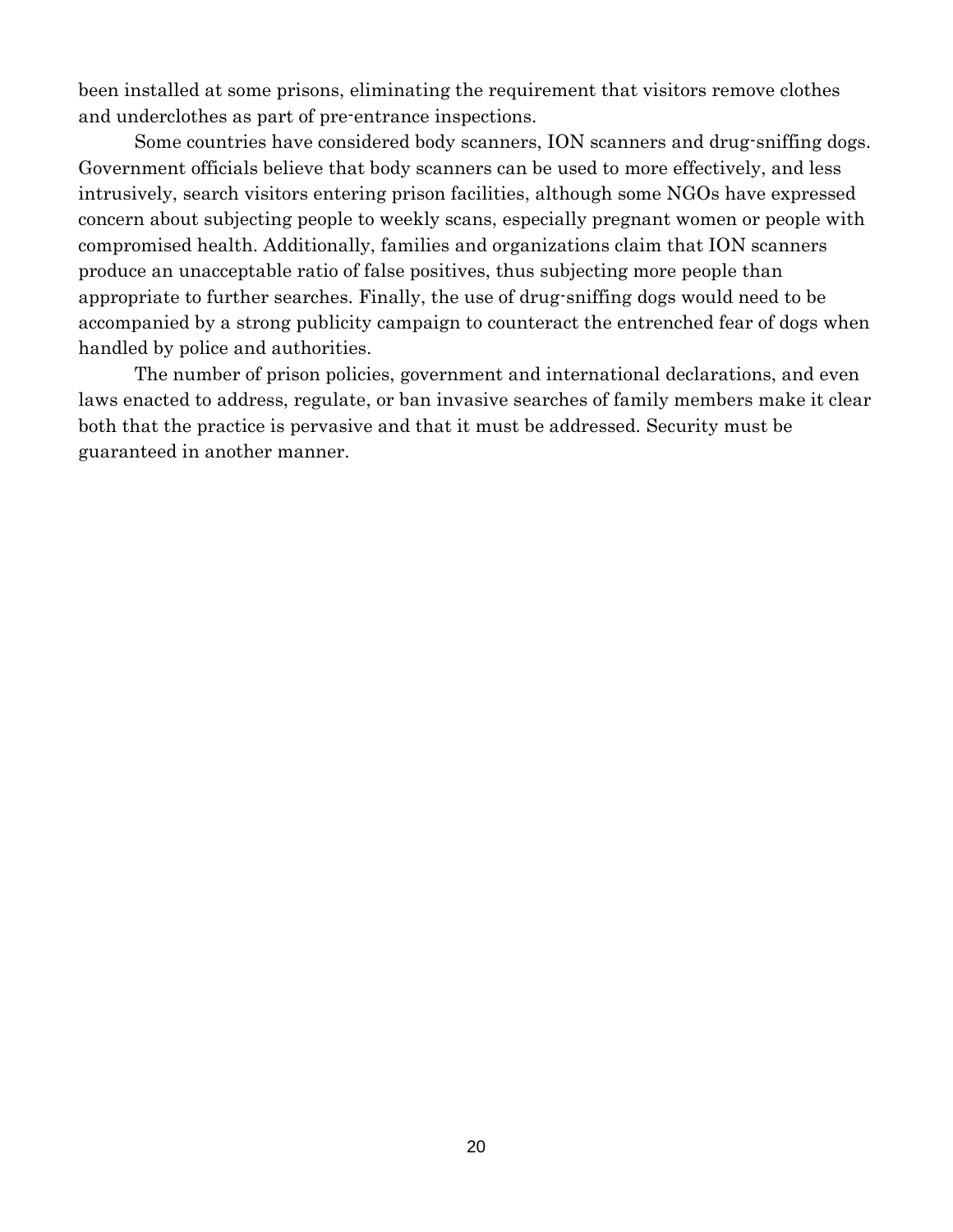# APPENDICES

- I. Recommendations for organizations in the Americas seeking to address this issue and network at local and regional levels.
- II. Information on human rights and prison documents in Africa, Asia, and Europe that could apply to the issue of invasive body searches.

# APPENDIX I

# RECOMMENDATIONS FOR FOLLOW-UP AND FURTHER DEVELOPMENT OF THE ISSUE AT THE LEVEL OF THE AMERICAS

- What to do in local country contexts
	- Collect denouncements and case stories from people who have been most directly affected by the issue (visitors and incarcerated persons)
	- Mobilize at local and national levels to connect with families that undergo visitor searches as well as other entities organizing against the issue, and to draw public attention to the issue of strip searches.
		- Use social media and written and audio press, write articles, ask family members who have been subject to searches to write blogs, start an "end invasive body searches" Facebook group or hashtag, share your creative ideas and actions.<sup>118</sup>
		- Using strategic litigation, file civil suits for damages for those who have undergone searches and court orders to stop the searches from happening. This may serve to assert pressure to enforce a law that already exists or demonstrate the need for a law.
		- Propose legislation or administrative policies to prohibit the use of invasive body searches such as those that already exist in Mexico and in certain Brazilian states.
- International actions

- Connect with other American organizations such as prison observatories, academic institutions, human rights organizations, and other prison or human rights or women's advocates to build a broad-based case at the Regional level, demonstrating that this is a serious and widespread issue. This is a human rights issue, a women's issue, and a justice issue and needs to be addressed in all of these fields.
- Connect with regional human rights organizations such as the Association for the Prevention of Torture, Amnesty International, Human Rights Watch, Center for Justice and International Law to garner support, international pressure and to better articulate and gain access to the UN and OEA, benefitting from the vast experience of international human rights organizations.

<sup>118</sup> See examples of campaigns via the following links: [www.fimdarevistavexatoria.org.br](http://www.fimdarevistavexatoria.org.br/) (in Portuguese), or [the](http://www.ittc.org.br/) Institute for Land, Work and Citizenship at<http://ittc.org.br/?s=revista+vexat%C3%B3ria>(also in Portuguese, but has a website translator function).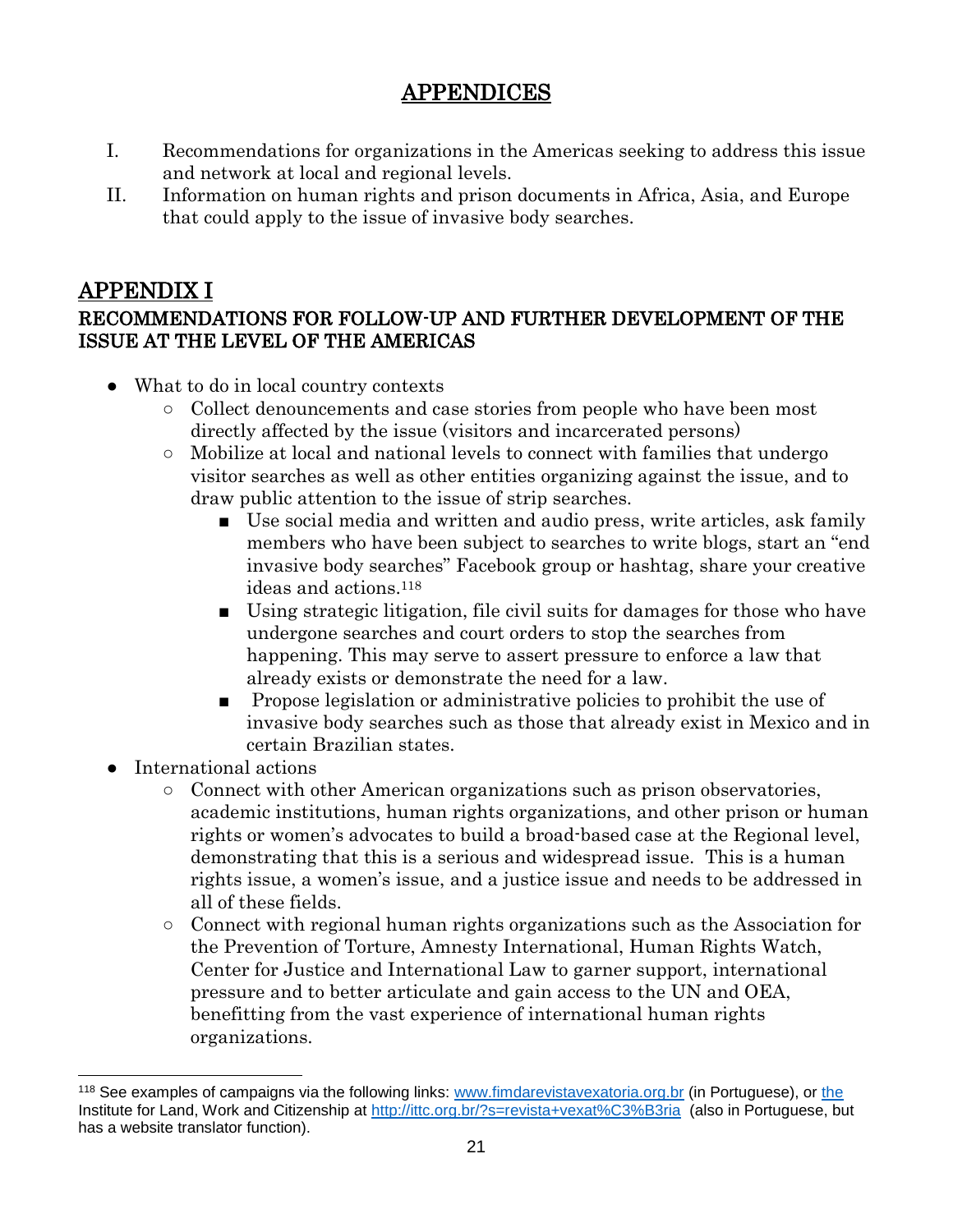- If they are not working with this issue, then propose or recommend that they get involved, share this report or write your own report.
- Inter-American Commission on Human Rights of the Organization of American States (IACHR)
	- The Human Rights Commission has two sessions of hearings, and organizations can petition for a hearing on a specific theme and present testimony. Raise body searches of prison visitors as a thematic hearing from your country, or
	- Organize with other countries in the region to bring this issue as a region-wide human rights concern.
	- Use this information and what you have collected locally to widen the impact of the movement to eradicate strip searches of visitors to prisons.
- The UN has a periodic review process that reviews the human rights record of all UN Member States. When a State's review is scheduled, the State produces a report of its own human rights activities, and organizations and civil society entities can offer "shadow reports" as another perspective on the country's human rights compliance. Use firsthand testimony to prepare a report and raise the issue of invasive body searches for the periodic review of the UNCHR.<sup>119</sup>

# APPENDIX II

## International Human Rights Resources Asia, Africa and Europe

While overall, I did not find anything specific related to searching of visitors to people in prison, I found some data on searching inmates, and some broader information on human rights and prisons, as well as the right of a prisoner to have contact with the outside world.

One helpful resource was the website of the International Justice Resource Center (IJRC) [\(http://www.ijrcenter.org\)](http://www.ijrcenter.org/) because it identifies international bodies and documents from all over the world.

# AFRICA

## overview

The most important document in Africa is the *Charter on Human and People's* Rights. Article 7, §2 states that "Punishment is personal and can be imposed only on the offender." In Latin America, this phrase has been used to defend against invasive or strip searches of visitors because the punishment of the prisoner is being extended to his or her family.

 <sup>119</sup> See United Nations Human Rights Council and Universal Periodic Review. <http://www.ohchr.org/EN/HRBodies/UPR/Pages/UPRMain.aspx>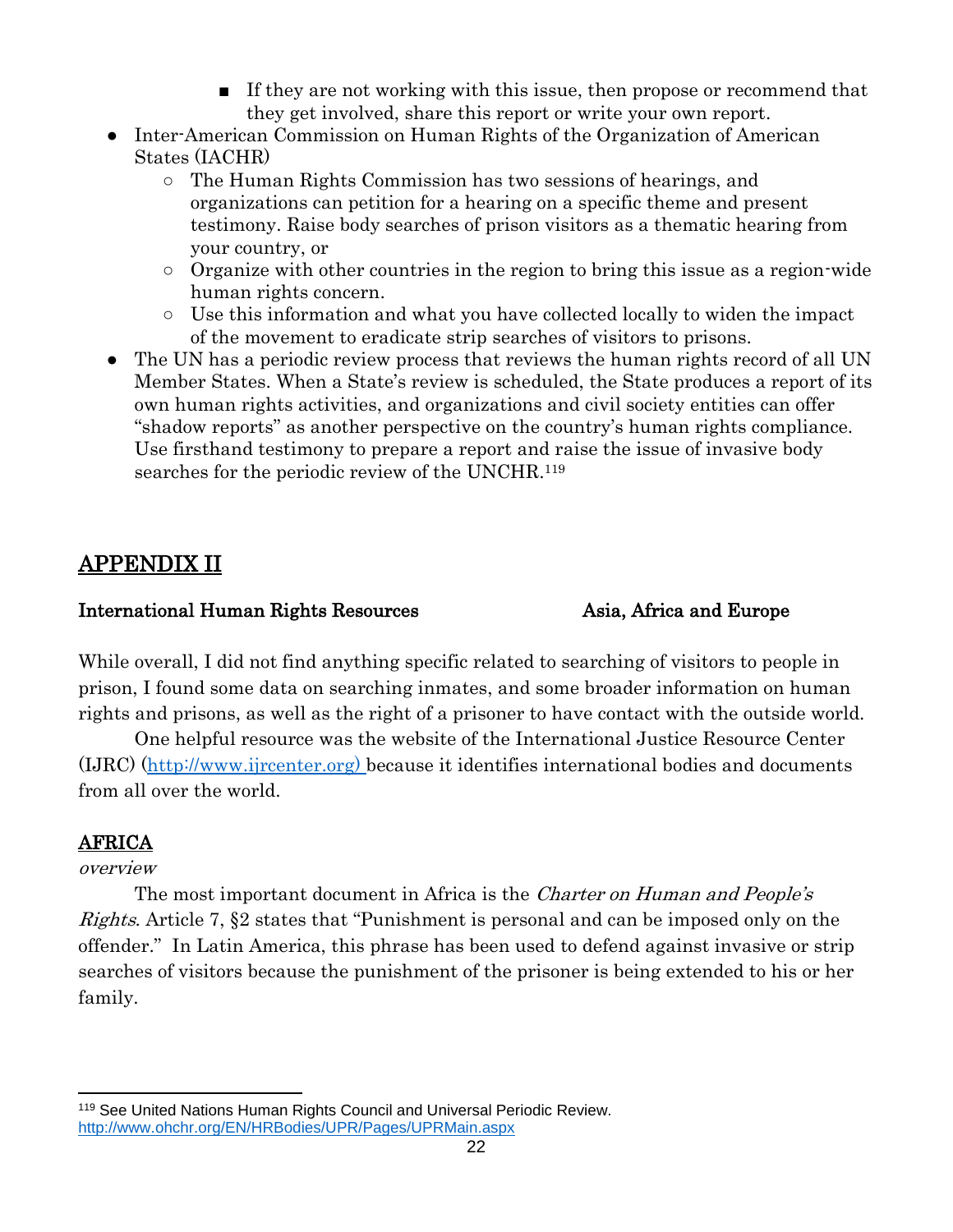Africa has multiple documents that prohibit torture, inhumane treatment, cruel and degrading punishment, and degradation. All of these could be applied to strip-searches, especially as a technique for humiliating prisoners, or for family members of prisoners.

The Guidelines on the Conditions of Arrest, Police Custody and Pre-trial Detention specifically address procedures for searches. While they do not prohibit strip searches of prisoners, they do require that they only be conducted in private, only by medical personnel and always recorded in some official format whenever they occur.

# AFRICA in depth with specific documents:

# BANJUL CHARTER

Article 4

Human beings are inviolable. Every human being shall be entitled to respect for his life and the integrity of his person. No one may be arbitrarily deprived of this right.

Article 5

Every individual shall have the right to the respect of the dignity inherent in a human being and to the recognition of his legal status. All forms of exploitation and degradation of man particularly slavery, slave trade, torture, cruel, inhuman or degrading punishment and treatment shall be prohibited.

Article 6

Every individual shall have the right to liberty and to the security of his person. No one may be deprived of his freedom except for reasons and conditions previously laid down by law. In particular, no one may be arbitrarily arrested or detained.

Article 7

2. …. Punishment is personal and can be imposed only on the offender.

Article 18

1. The family shall be the natural unit and basis of society. It shall be protected by the State which shall take care of its physical health and moral.

# GUIDELINES ON THE CONDITIONS OF ARREST, POLICE CUSTODY AND PRE-TRIAL DETENTION IN AFRICA

African Commission on Human and Peoples' Rights adopted by the African Commission on Human and Peoples' Rights in Luanda, Angola in 2014.

1. Arrest

3. Procedures guarantees for arrest

d. Searches must be carried out in accordance with the law, and in a manner consistent with the inherent dignity of the person and the right to privacy. Officials conducting a search shall:

i. For all types of searches, including pat-down searches, strip searches and internal body searches, be of the same gender as the suspect.

ii. Inform suspects of the reason for the search prior to the conduct of the search.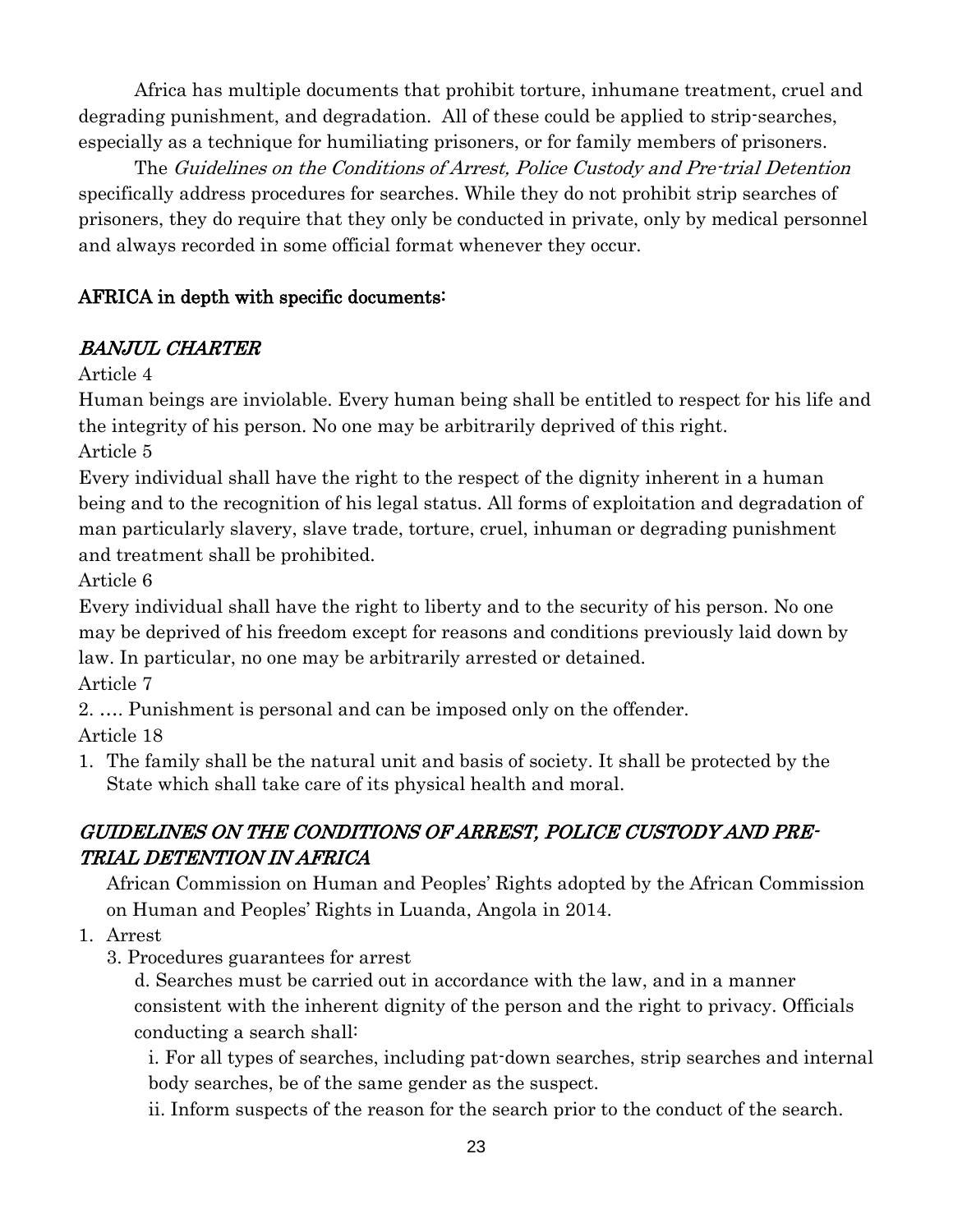iii. Make a written record of the search, which is accessible by the person searched, his or her lawyer or other legal service provider, family members, and, if the person searched is in custody, any other authority or organisation with a mandate to visit places of detention or to provide oversight on the treatment of persons deprived of his or her liberty.

iv. Provide a receipt for any items confiscated during the search.

v. Ensure that strip searches and internal body searches are only conducted in private.

vi. Ensure that internal body searches are only conducted by a medical professional and only upon informed consent or by a court order. (p. 9)

6. Conditions of Detention in Police Custody and Pre-Trial Detention

24. Physical Conditions: Conditions of detention… hall guarantee the right of detainees in police custody and pre-trial detention to be treated with respect for their inherent dignity, and to be protected from torture and other cruel, inhumane or degrading treatment or punishment.

7. Vulnerable Populations

32. Women

b. Safeguards for arrest and detention

i. only be searched by female law enforcement officials, and in a manner that accords with women's or girls' dignity.

# OUAGADOUGOU DECLARATION

This document recommends that prison authorities encourage civil society groups to visit the prisons and work with prisoners. This specific recommendation includes improving the environment so that physical contact is possible and providing facilities for conjugal visits.

# ROBBEN ISLAND GUIDELINES – 2002 (Feb 12-14)

The document opens with the following African commitments:

• Article 45 (1) of the African Charter which mandates the African Commission to, inter alia, formulate and lay down principles and rules aimed at solving legal problems relating to human and peoples' rights and fundamental freedoms upon which African Governments may base their legislation;

• Articles 3 and 4 of the Constitutive Act of the African Union wherein States Parties undertake to promote and respect the sanctity of human life, rule of law, good governance and democratic principles;

Noting the commitment of African States to ensure better promotion and respect of human rights on the continent as reaffirmed in the Grand Bay Declaration and Plan of Action adopted by the 1st Ministerial Conference on Human Rights in Africa;  $C.5$  (p. 06)

5. States should pay particular attention to the prohibition and prevention of gender-related forms of torture and ill-treatment and the torture and ill-treatment of young persons.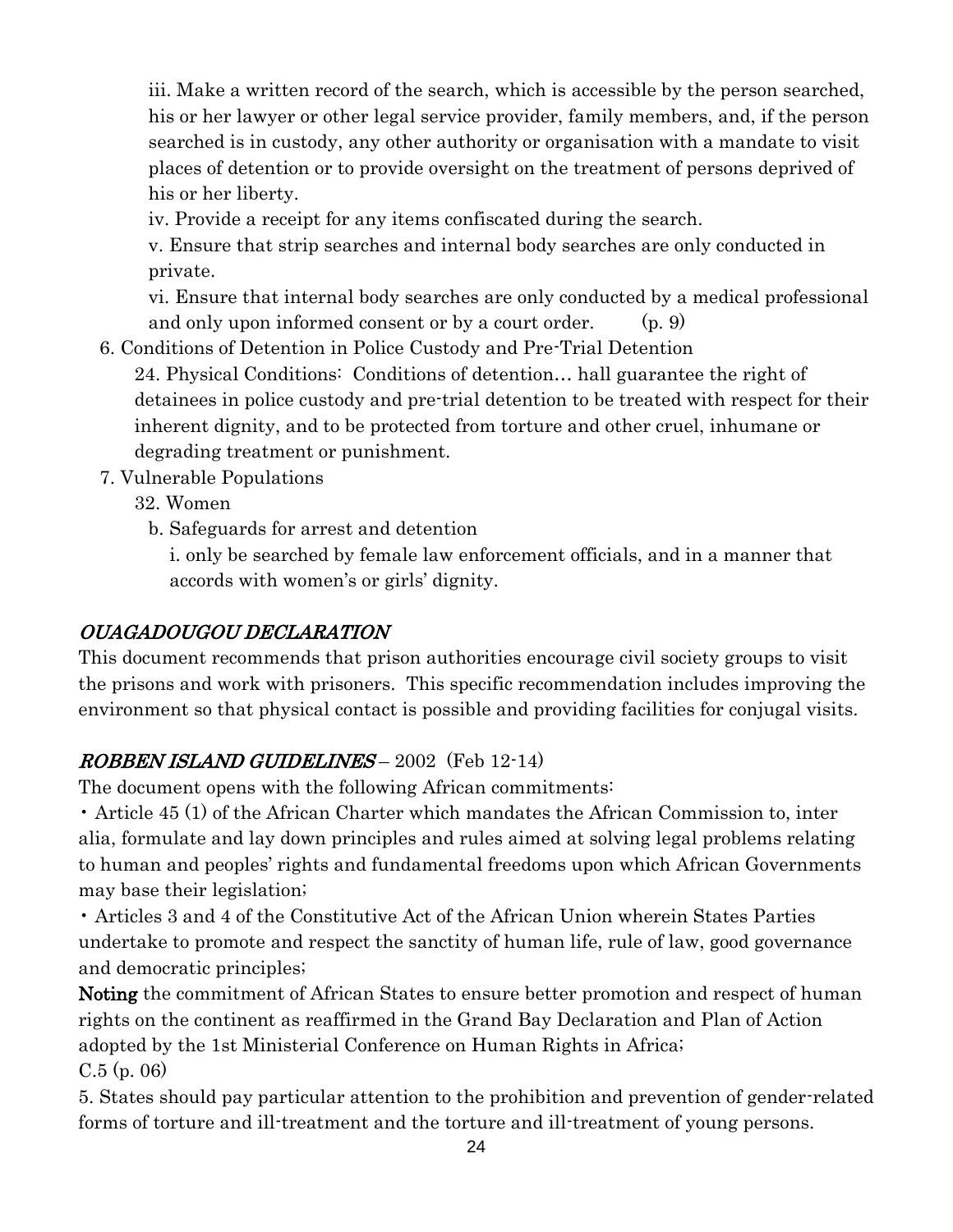10. Notions such as "necessity", "national emergency", "public order", and "order public" shall not be invoked as a justification of torture, cruel, inhuman or degrading treatment or punishment.

11. Superior orders shall never provide a justification or lawful excuse for acts of torture, cruel, inhuman or degrading treatment or punishment.

## Specific resources related to Africa:

- AFRICAN COMMISSION ON HUMAN AND PEOPLE'S RIGHTS <http://www.achpr.org/search/>
- Special Rapporteur on Prisons, Conditions of Detention and Policing in Africa (1996) <http://www.achpr.org/mechanisms/prisons-and-conditions-of-detention/>

## specific documents:

- Report of the Special Rapporteur on Prisons and Conditions of Detention in Africa
- African Charter on Human and People's Rights
- Guidelines on the conditions of Arrest, Police Custody and Pre-trial Detention in Africa
- Robbin Island Guidelines
- Kampala Declaration on Prison Conditions in Africa (1996)
- Arusha Declaration on Good Prison Practice (Arush Tanzania, 1999)
- Ouagadougou Declaration
- African Prisons Project (nongovernmental organization)
- (proposed) African Charter on Prisoners' Rights

# EUROPE

## overview

In Europe, the principal judicial and quasi-judicial organs responsible for defining and overseeing States' compliance with their regional human rights obligations are the European Court of Human Rights and European Committee of Social Rights, both created under the auspices of the [Council](http://hub.coe.int/) of Europe. In addition, the Council of Europe Commissioner for Human Rights serves as an independent monitor, highlighting issues of concern in the region. Europe has both European Council documents as well as case law referring to visits and/or searches of prisoners.

In 2003, the European Parliament made recommendations to the Council on The Rights of Prisoners in the European Union. While the recommendations did not specifically address searches, they reiterated the importance of visiting rights for relatives, families and third parties, including the right to an emotional and sex life, for which suitable arrangements should be made, as well as sitting rooms that are supportive of family visits especially related to incarcerated parents and their children.

Additionally, in 2006, the *European Prison Rules* were developed and they specifically addressed the importance of "Contact with the outside world" (see rule 24). Again, this section addressed communication, contact visits, the necessity of maintaining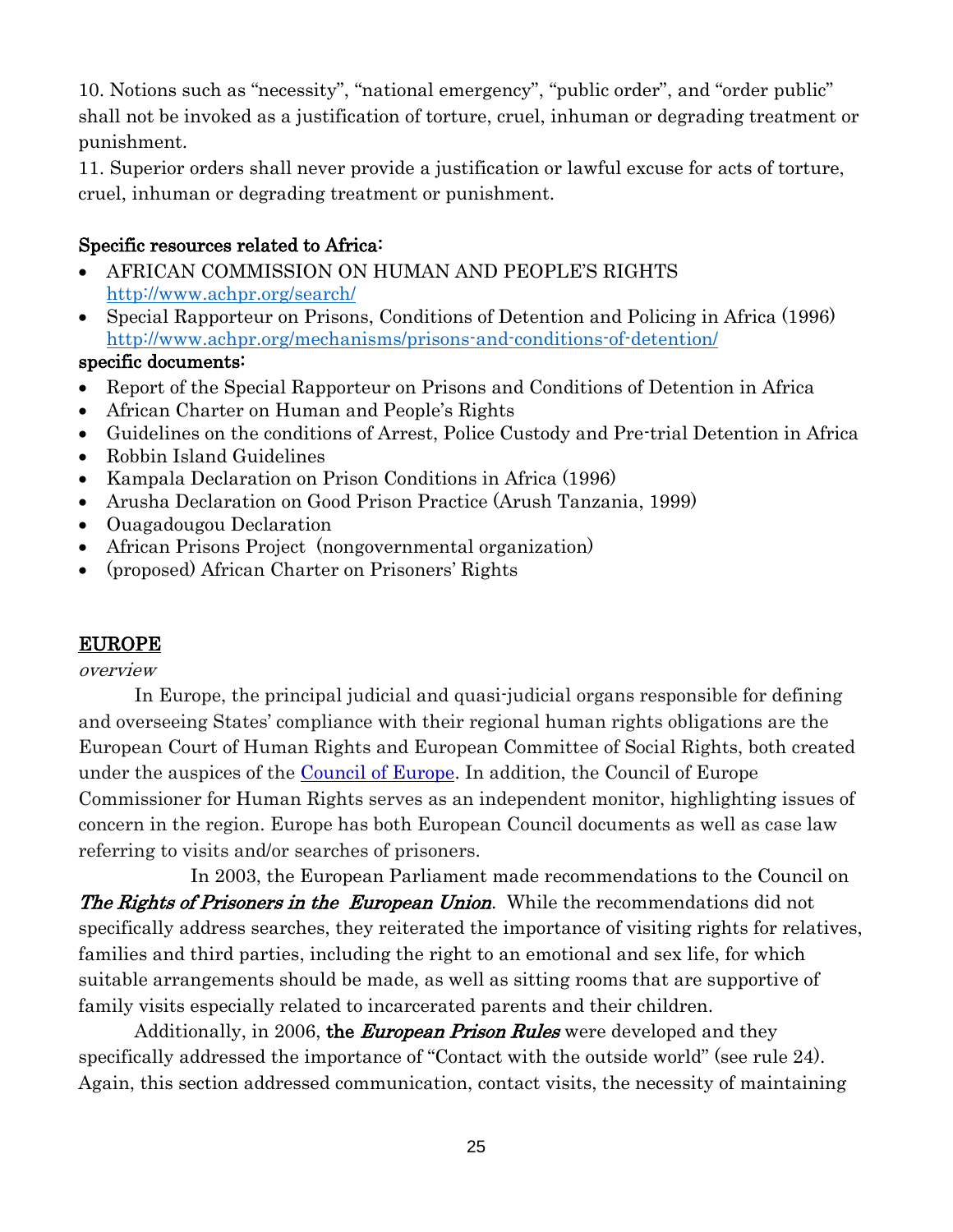family relationships in as normal a manner as possible, and even financial assistance to make this happen.<sup>120</sup>

# EUROPE in depth with specific documents: EUROPEAN PRISON RULES

The Prison rules also spoke to searching and controls within prisons, but specifically in relation to prisoners. Clearly, the assumption is that if these are the limits for prisoners, the limits for searching of family members cannot be more invasive, and mostly likely, are less so. Rule 54 addresses searching of prisoners and their visitors, clearly stating that while searches may be necessary, they should never be humiliating. Physical searches of a prisoner's body should not be performed by prison staff but by a medical practitioner of the same gender as the prisoner.<sup>121</sup> The Rules also include a "Comments" section following the

<sup>120</sup> Contact with the outside world

 $\overline{a}$ 

<sup>121</sup> Searching and controls

a all places where prisoners live, work and congregate;

b prisoners;

c visitors and their possessions; and

d staff.

54.3 Staff shall be trained to carry out these searches in such a way as to detect and prevent any attempt to escape or to hide contraband, while at the same time respecting the dignity of those being searched and their personal possessions.

54.4 Persons being searched shall not be humiliated by the searching process.

54.5 Persons shall only be searched by staff of the same gender.

54.6 There shall be no internal physical searches of prisoners' bodies by prison staff.

54.7 An intimate examination related to a search may be conducted by a medical practitioner only.

54.8 Prisoners shall be present when their personal property is being searched unless investigating techniques or the potential threat to staff prohibit this.

54.9 The obligation to protect security and safety shall be balanced against the privacy of visitors.

<sup>24.1</sup> Prisoners shall be allowed to communicate as often as possible by letter, telephone or other forms of communication with their families, other persons and representatives of outside organisations and to receive visits from these persons.

<sup>24.2</sup> Communication and visits may be subject to restrictions and monitoring necessary for the requirements of continuing criminal investigations, maintenance of good order, safety and security, prevention of criminal offences and protection of victims of crime, but such restrictions, including specific restrictions ordered by a judicial authority, shall nevertheless allow an acceptable minimum level of contact.

<sup>24.3</sup> National law shall specify national and international bodies and officials with whom communication by prisoners shall not be restricted.

<sup>24.4</sup> The arrangements for visits shall be such as to allow prisoners to maintain and develop family relationships in as normal a manner as possible.

<sup>24.5</sup> Prison authorities shall assist prisoners in maintaining adequate contact with the outside world and provide them with the appropriate welfare support to do so.

<sup>54.1</sup> There shall be detailed procedures which staff have to follow when searching:

<sup>54.2</sup> The situations in which such searches are necessary and their nature shall be defined by national law.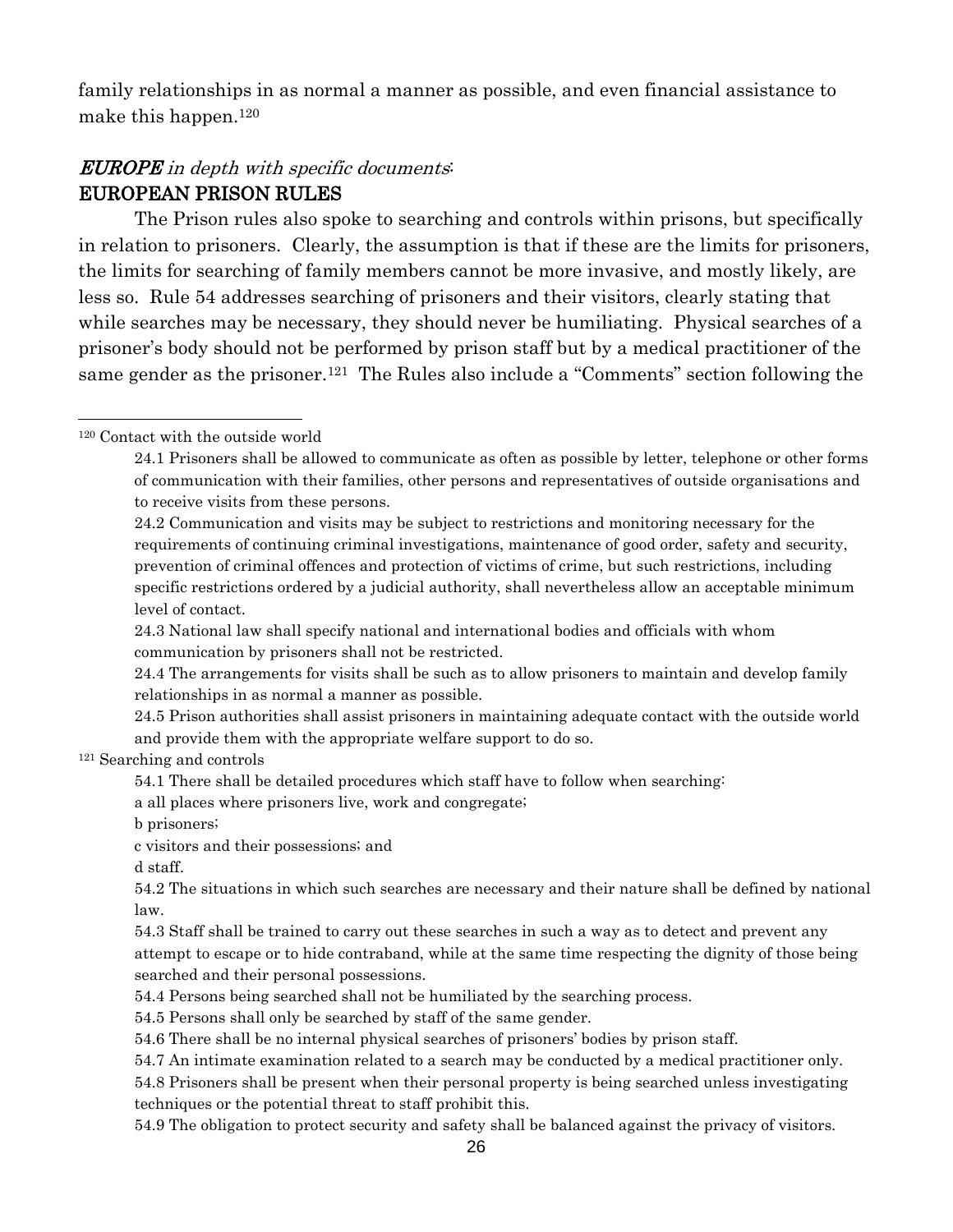body of the rules, and the comments elaborate more specifically the limits of searches on both inmates and their visitors.<sup>122</sup> Prisoners should never be required to be completely naked for a search, suggesting that the strip search, when absolutely necessary, be done in parts. Intrusive searches, inserting something into a prisoner's body cavities are prohibited, and if suspicion exists that a prisoner has hidden something in his/her body, the prison should keep the prisoner under observation and wait it out. The comments recognize that a search of a visitor could be necessary for security reasons at some point, although they do not specify a strip search. Any search of a visitor should be sensitive to their needs, respecting the dignity of the person, and not done in a public space.<sup>123</sup>

Finally, the Comments on Rule 54 of the *European Prison Rules* state that prison authorities should never search a prisoner's body cavities. Grounds for suspicion should be resolved by isolating the prisoner and observing him closely. However, they do state that if an internal search is done, it must be by medical personnel.

The European Court also has two cases deciding that strip searches in those situations amounted to violations of Articles 3 and 8 of the Convention for the Protection of Human Rights and Fundamental Freedoms.

## In addition, the "Comments" section of the European Prison Rules offers relevant guidance: Searching and controls

Rule 54 This rule lays down that in each prison there should be a clearly understood set of procedures which describe in detail the circumstances in which searches should be carried out, the methods to be used and their frequency. These procedures must be designed to prevent escape and also to protect the dignity of prisoners and their visitors.

Procedures for regularly searching living accommodation such as cells and dormitories should be provided to make sure that security features, including doors and locks, windows and grilles, have not been tampered with. Depending on the security category of the prisoner, his personal property should also be subject to searches from time to time. Staff who are to carry out searches need to be specially trained to achieve a balance between ensuring that they can detect and prevent any escape attempt or secretion of contraband goods while at the same time respecting the dignity of prisoners and respect for their personal possessions. When a prisoner's personal living space or possessions are being searched, he should normally be present.

Individual prisoners, particularly those subject to medium or maximum security restrictions, will also have to be personally searched on a regular basis to make sure that they are not carrying items which can be used in escape attempts, or to injure other people or themselves, or which are not allowed, such as illegal drugs. The intensity of such

<sup>122</sup> The "Comments" section to rule 54 in its entirety is listed at the end of this document. <sup>123</sup> EUROPEAN PRISON RULES, 75-76 (2006) ,

[http://www.coe.int/t/DGHL/STANDARDSETTING/PRISONS/PCCP%20documents%202015/EUROPEAN%20](http://www.coe.int/t/DGHL/STANDARDSETTING/PRISONS/PCCP%20documents%202015/EUROPEAN%20PRISON%20RULES.pdf) [PRISON%20RULES.pdf](http://www.coe.int/t/DGHL/STANDARDSETTING/PRISONS/PCCP%20documents%202015/EUROPEAN%20PRISON%20RULES.pdf)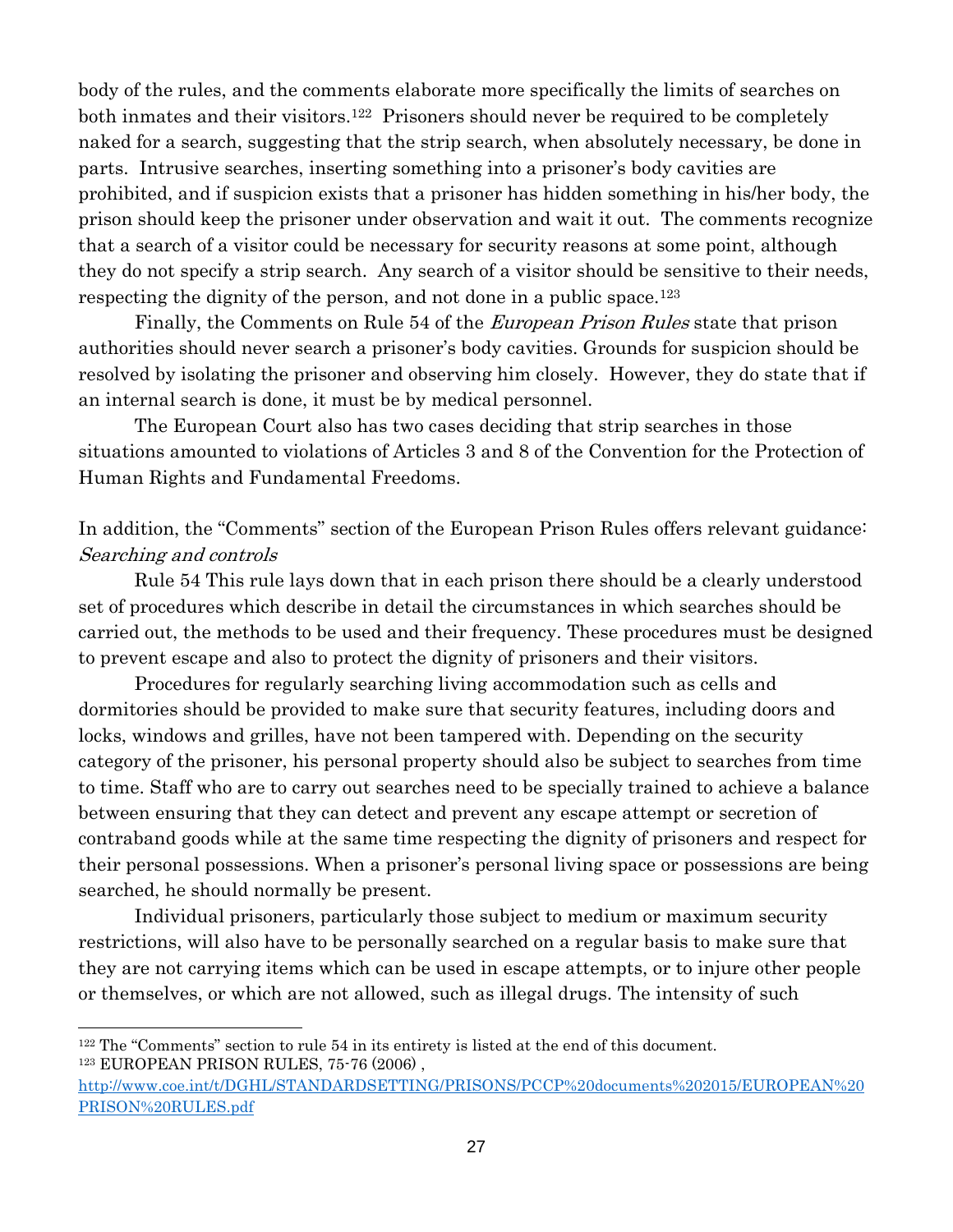searches will vary according to circumstances. For example, when prisoners are moving in large numbers from their place of work back to their living accommodation it is normal to subject them to "rub-down" searches. Because of the intrusive nature of such searches, special attention should be paid to respecting the dignity of the person when carrying them out. Personal searches should not be conducted unnecessarily and should never be used as a form of punishment.

On other occasions, especially if there is reason to believe that an individual prisoner has something secreted about his person or when he is designated as a high-risk prisoner, it will be necessary to carry out what is known as a "strip search". This involves requiring prisoners to remove all clothing and to show that they have nothing hidden about their person. The rule lists the considerations to be covered by the procedures dealing with personal searches of prisoners. The European Court of Human Rights has found a violation of Article 3 of the European Convention on Human Rights in requiring a prisoner to strip naked in the presence of women (Valasinas v. Lithuania, No. 44558/98, judgment of 24/07/2001) or in proceeding with certain body searches, because of the frequency and method used (Van der Ven v. the Netherlands, No. 50901/99, judgment of 04/02/2003). Prisoners should never be required to be completely naked for the purpose of a search. Prison staff should never carry out internal body searches of a prisoner, for example, by inserting a finger or any instrument into a prisoner's body cavities, on any grounds. If there are grounds for suspecting that a prisoner may have hidden drugs or any other item that is forbidden in his body, arrangements should be made to keep him or her under close supervision until such time as he expels any item he may have in his body. If internal body searches are carried out by a medical practitioner, close attention should be paid to the World Medical Association Statement on Body Searches of Prisoners (October 1993). Rule 54.6 does not preclude the possibility of using modern technology to scan a prisoner's body. There should be clearly defined procedures for making sure that visitors to prisoners do not attempt to breach reasonable security requirements, for example, by bringing into the prison articles that are not allowed. These procedures may include the right to search visitors in person while taking into consideration that visitors are not themselves prisoners and that the obligation to protect the security of the prison has to be balanced against the right of visitors to their personal privacy. The procedures for searching women and children need to be sensitive to their needs, for example, by ensuring that a sufficient proportion of staff carrying out searches is female. Personal searches should not be carried out in public view. (pp. 75-76)

#### EUROPEAN CONVENTION ON HUMAN RIGHTS

[http://www.echr.coe.int/Documents/Convention\\_ENG.pdf](http://www.echr.coe.int/Documents/Convention_ENG.pdf)

ARTICLE 3 Prohibition of torture No one shall be subjected to torture or to inhuman or degrading treatment or punishment.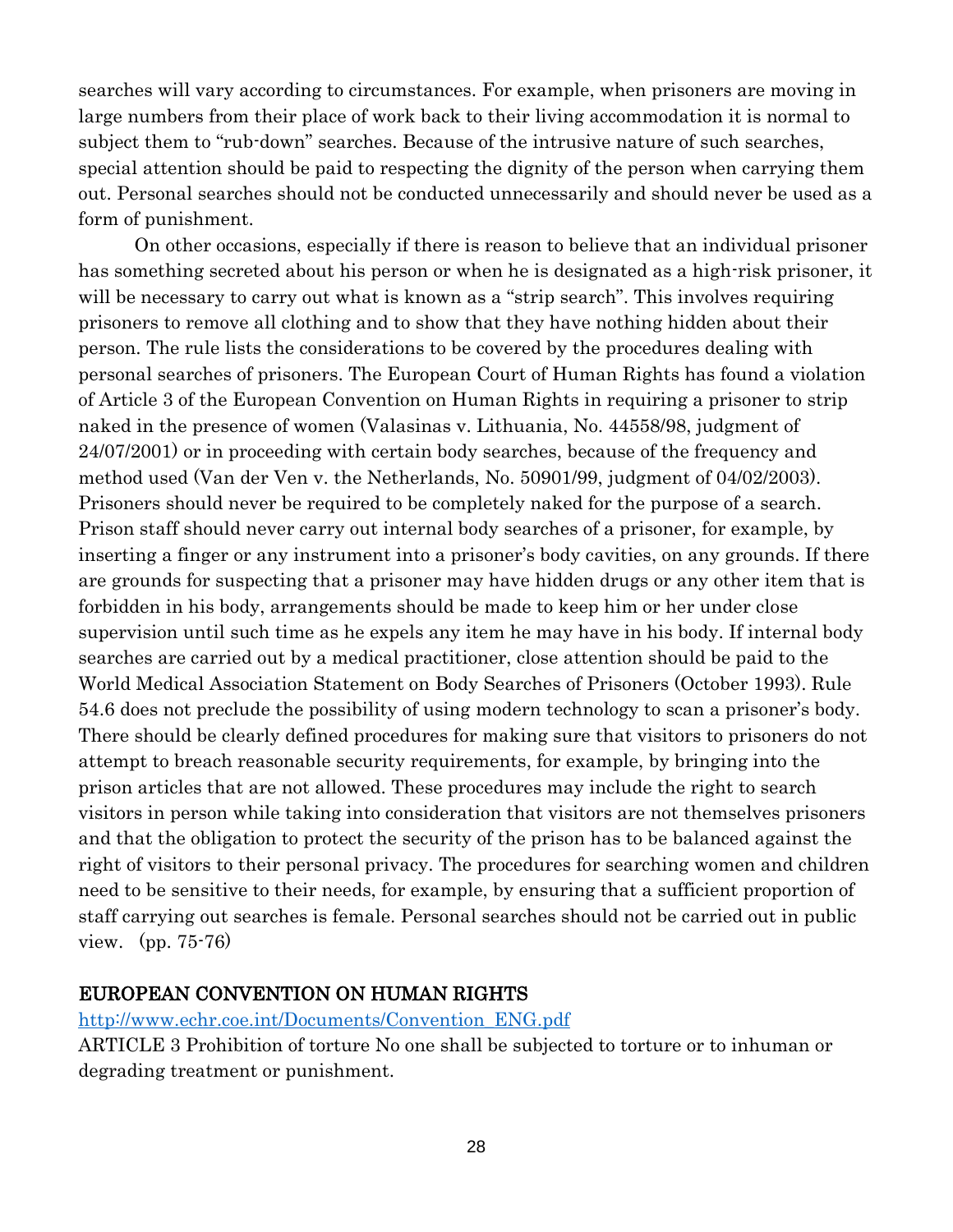ARTICLE 8 Right to respect for private and family life 1. Everyone has the right to respect for his private and family life, his home and his correspondence. 2. There shall be no interference by a public authority with the exercise of this right except such as is in accordance with the law and is necessary in a democratic society in the interests of national security, public safety or the economic wellbeing of the country, for the prevention of disorder or crime, for the protection of health or morals, or for the protection of the rights and freedoms of others. A

# CASE OF VIOLATION OF ARTICLE 3 OF CONVENTION

## Valasinas v. Lithuania

## [http://hudoc.echr.coe.int/eng#{"itemid":\["001-59608"\]}](http://hudoc.echr.coe.int/eng#{"itemid":["001-59608"]})

Strip search in front of guard of the opposite sex unnecessarily amounted to degrading treatment and violated Article 3 of the Convention.

117. The Court considers that, while strip-searches may be necessary on occasions to ensure prison security or prevent disorder or crime, they must be conducted in an appropriate manner. Obliging the applicant to strip naked in the presence of a woman, and then touching his sexual organs and food with bare hands showed a clear lack of respect for the applicant, and diminished in effect his human dignity. It must have left him with feelings of anguish and inferiority capable of humiliating and debasing him. The Court concludes, therefore, that the search of 7 May 1998 amounted to degrading treatment within the meaning of Article 3 of the Convention.

118. Accordingly, there has been a violation of Article 3 in this respect.

# Van Der Ven V. The Netherlands

# [http://hudoc.echr.coe.int/eng#{"appno":\["50901/99"\],"itemid":\["001-60915"\]}](http://hudoc.echr.coe.int/eng#{"appno":["50901/99"],"itemid":["001-60915"]})

The Court found that the consistent use of strip searches was premeditated use of technique for degradation and humiliation, and as such was a violation of Article 3 and Article 8 of the Convention.

# Regulations

– all contacts with the outside world are screened; all correspondence and telephone calls (twice a week for ten minutes) are screened except for those with privileged contacts; detainees must be separated from their visitors (one visit a week for one hour) by a transparent partition ("closed" visits); members of their immediate families, spouses and partners may visit once a month without such a partition ("open" visits), although physical contact is restricted to a handshake on arrival and departure; visitors must submit to a search of their clothes (frisking) before an "open" visit;

– cells are periodically (in practice, weekly) subjected to a more thorough search; at the same time or immediately afterwards the detainees are frisked and stripsearched; the strip-search, which involves an external viewing of the body's orifices and crevices, including an anal inspection, is carried out in a closed room and, whenever possible, by a person of the detainee's own gender;

– frisking and strip-searching also take place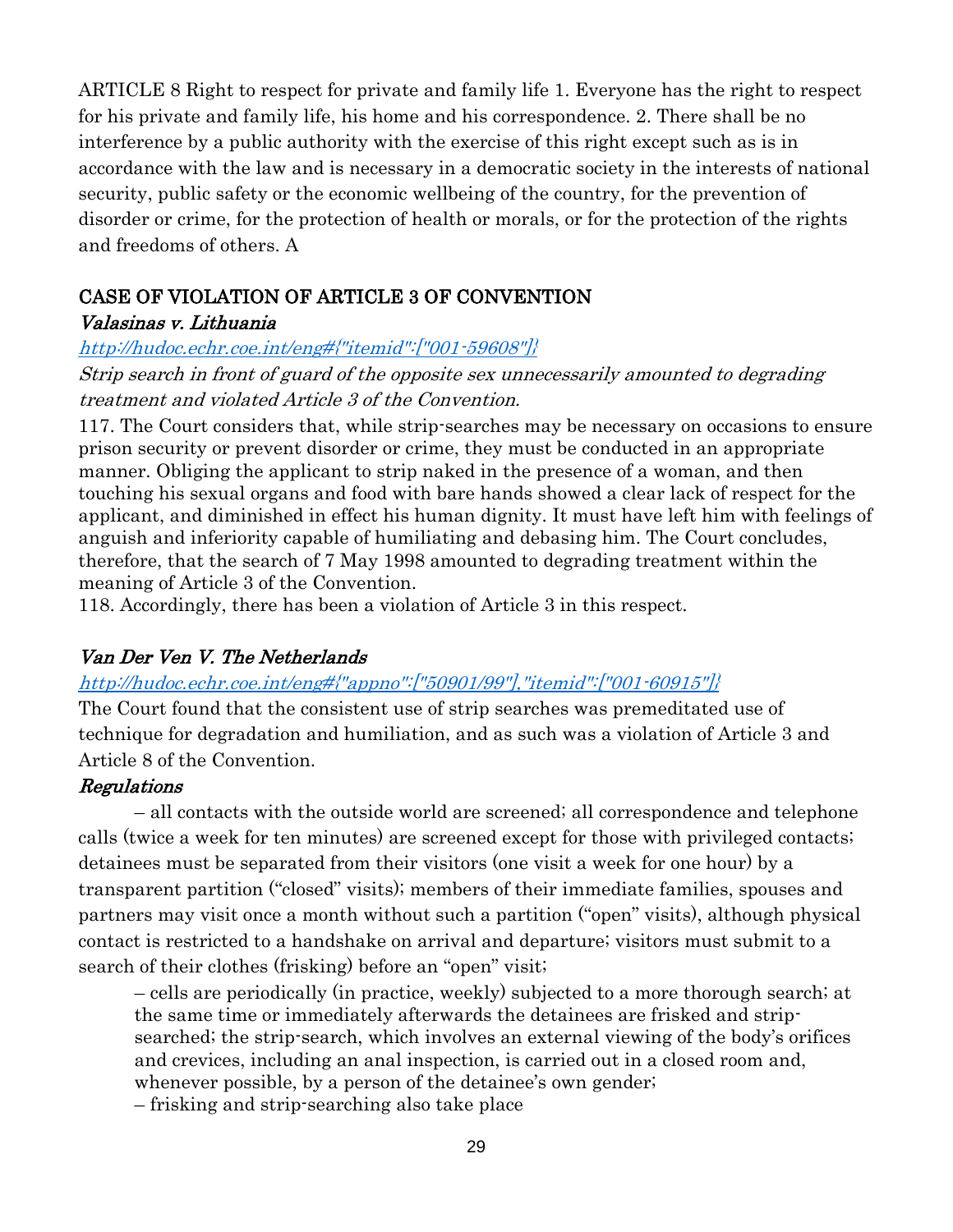- on arrival in and release from the EBI;
- before and after "open" visits; and

▪ after visits to the clinic, the dentist's surgery or the hairdresser's – the EBI governor, or in urgent cases an EBI officer or employee, may decide that the detainee must be subjected to an internal body search if this is considered necessary to prevent any threats to order or safety within the prison, or to protect the detainee's own health; an internal body search is usually carried out by a doctor but he may also instruct a nurse to carry out the search. (pp. 9-10)

#### Court's Assessment:

48. Treatment has been held by the Court to be "inhuman" because, inter alia, it was premeditated, was applied for hours at a stretch and caused either actual bodily injury or intense physical and mental suffering, and also "degrading" because it was such as to arouse in the victims feeling of fear, anguish and inferiority capable of humiliating and debasing them (see, for example, *Kudła v. Poland* [GC], no.  $30210/96$ , § 92, ECHR 2000-XI). In order for a punishment or treatment associated with it to be "inhuman" or "degrading", the suffering or humiliation involved must in any event go beyond that inevitable element of suffering or humiliation connected with a given form of legitimate treatment or punishment (see V. v. the United Kingdom  $[GC]$ , no. 24888/94, § 71, ECHR 1999-IX). The question whether the purpose of the treatment was to humiliate or debase the victim is a further factor to be taken into account, but the absence of any such purpose cannot conclusively rule out a violation of Article 3 (see, for example, Peers v. Greece, no. 28524/95, § 74, ECHR 2001-III, and *Kalashnikov v. Russia*, no. 47095/99, § 101, ECHR 2002-VI).

60. The Court has previously found that strip-searches may be necessary on occasion to ensure prison security or to prevent disorder or crime (see *Valašinas v. Lithuania*, no. 44558/98, § 117, ECHR 2001-VIII; Iwańczuk v. Poland, no. 25196/94, § 59, 15 November 2001; and *McFeeley and Others*, cited above, §§ 60-61). In *Valašinas* and *Iwańczuk* one occasion of strip-search was at issue, whereas in *McFeeley and Others* so-called "close body" searches, including anal inspections, were carried out at intervals of seven to ten days, before and after visits and before prisoners were transferred to a new wing of the Maze Prison in Northern Ireland, where dangerous objects had in the past been found concealed in the recta of protesting prisoners.

61. In the present case, the Court is struck by the fact that the applicant was subjected to the weekly strip-search in addition to all the other strict security measures within the EBI. In view of the fact that the domestic authorities, through the reports drawn up by the Psychological Department of their Penitentiary Selection Centre, were well aware that the applicant was experiencing serious difficulties coping with the regime, and bearing in mind that at no time during the applicant's stay in the EBI did it appear that anything untoward was found in the course of a strip-search, the Court is of the view that the systematic strip-searching of the applicant required more justification than has been put forward by the Government in the present case.

#### FOR THESE REASONS, THE COURT UNANIMOUSLY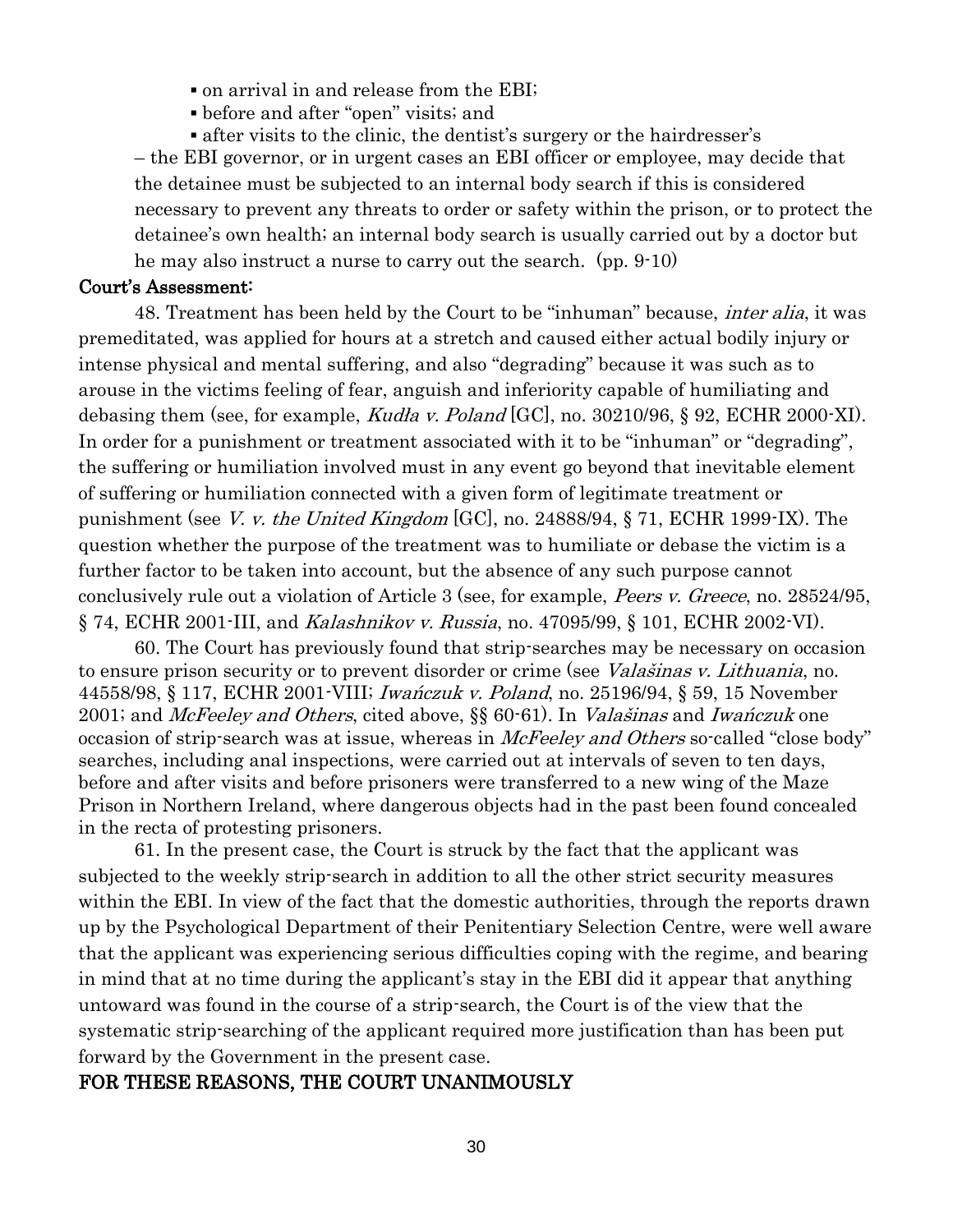1. *Holds* that there has been a violation of Article 3 of the Convention as regards the applicant's body search on 7 May 1998;

3. Holds that there has been a violation of Article 8 of the Convention;

# Articles 6 and 7 of the TREATY ON EUROPEAN UNION, THE CHARTER OF FUNDAMENTAL RIGHTS OF THE EUROPEAN UNION, in particular Article 4 thereof,

– having regard to the Council of Europe instruments dealing with human rights and the prohibition of torture and inhuman or degrading punishment or treatment, in particular the European Convention for the Protection of Human Rights and Fundamental Freedoms (Article 3), the protocols to that Convention and the case-law of the European Court of Human Rights, the 1987 European Convention for the Prevention of Torture and Inhuman and Degrading Treatment or Punishment, which established the level, Resolution  $(73)5$  on standard minimum rules for the treatment of prisoners, Recommendation R $(87)3$ on European prison rules, the other recommendations adopted by the Committee of Ministers1 and the recommendations adopted by the Parliamentary Assembly, Council of Europe's Committee for the Prevention of Torture and Inhuman or Degrading Treatment or Punishment (CPT), and the CPT's reports,

# EUROPE Documents:

- P5\_TA(2004)0142 The rights of prisoners in the European Union; European Parliament recommendation to the Council on the rights of prisoners in the European Union (2003/2188(INI)), [http://www.europarl.europa.eu/sides/getDoc.do?pubRef=-//EP//NONSGML+TA+P5-](http://www.europarl.europa.eu/sides/getDoc.do?pubRef=-//EP//NONSGML+TA+P5-TA-2004-0142+0+DOC+PDF+V0//EN) [TA-2004-0142+0+DOC+PDF+V0//EN](http://www.europarl.europa.eu/sides/getDoc.do?pubRef=-//EP//NONSGML+TA+P5-TA-2004-0142+0+DOC+PDF+V0//EN)
- EUROPEAN PRISON RULES (2006), [http://www.coe.int/t/DGHL/STANDARDSETTING/PRISONS/PCCP%20documents%2](http://www.coe.int/t/DGHL/STANDARDSETTING/PRISONS/PCCP%20documents%202015/EUROPEAN%20PRISON%20RULES.pdf) [02015/EUROPEAN%20PRISON%20RULES.pdf](http://www.coe.int/t/DGHL/STANDARDSETTING/PRISONS/PCCP%20documents%202015/EUROPEAN%20PRISON%20RULES.pdf)

# ASIA

There are two specific human rights bodies in Asia. The Association of Southeast Asian nations and the League of Arab States. Each has a human rights declaration that prohibits torture, cruel, inhuman or degrading treatment. The Arab Charter further secures the right to dignity and respect for the security of his person and private life.

## ASIA in depth with specific documents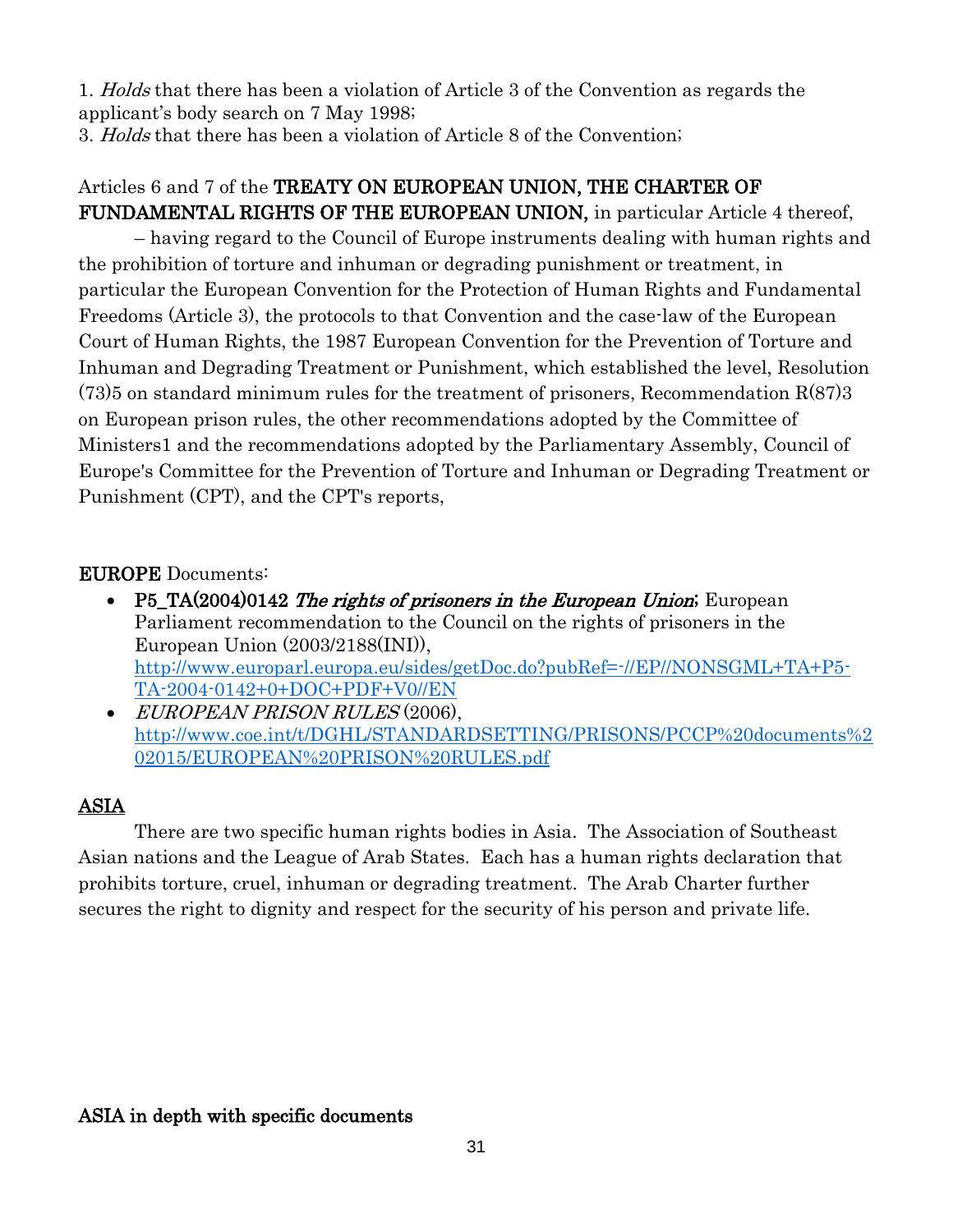## ASEAN HUMAN RIGHTS DECLARATION

The Association of Southeast Asian Nations has ten member states: Brunei Darussalam, Cambodia, Indonesia, Laos, Malaysia, Myanmar, the Philippines, Singapore, Thailand and Vietnam

## GENERAL PRINCIPLES

1. All persons are born free and equal in dignity and rights. They are endowed with reason and conscience and should act towards one another in a spirit of humanity. (4)

12. Every person has the right to personal liberty and security. No abduction or any other form of deprivation of liberty (6)

14. No person shall be subject to torture or to cruel, inhuman or degrading treatment or punishment

# Asean (Association of Southeast Asian Nations) Human Rights Declaration (AHRD) and the PHNOM PENH STATEMENT ON THE ADOPTION OF THE ASEAN HUMAN RIGHTS DECLARATION (Nov. 18, 2012)

The document is highly criticized because it has many back doors that could allow for human rights abuses to continue.

[http://www.asean.org/storage/images/ASEAN\\_RTK\\_2014/6\\_AHRD\\_Booklet.pdf](http://www.asean.org/storage/images/ASEAN_RTK_2014/6_AHRD_Booklet.pdf)

## MIDDLE EAST AND NORTH AFRICA

Arab Human Rights Committee Arab Charter on Human Rights

# League of Arab States, ARAB CHARTER ON HUMAN RIGHTS, May 22, 2004, entered into force March 15, 2008.

## ARAB HUMAN RIGHTS COMMITTEE

As of February 2015, there were 14 [States parties](http://www.lasportal.org/ar/humanrights/Committee/Pages/MemberCountries.aspx) to the Arab Charter: Algeria, Bahrain, Iraq, Jordan, Kuwait, Lebanon, Libya, Palestine, Qatar, Saudi Arabia, Sudan, Syria, the United Arab Emirates, and Yemen

Article 8

1. No one shall be subjected to physical or mental torture or to cruel, inhuman or degrading treatment or punishment. (\*152)

Article 16

The accused shall be presumed innocent until proven guilty at a lawful trial. During the investigation and the trial, the accused shall be entitled to the following minimum guarantees: